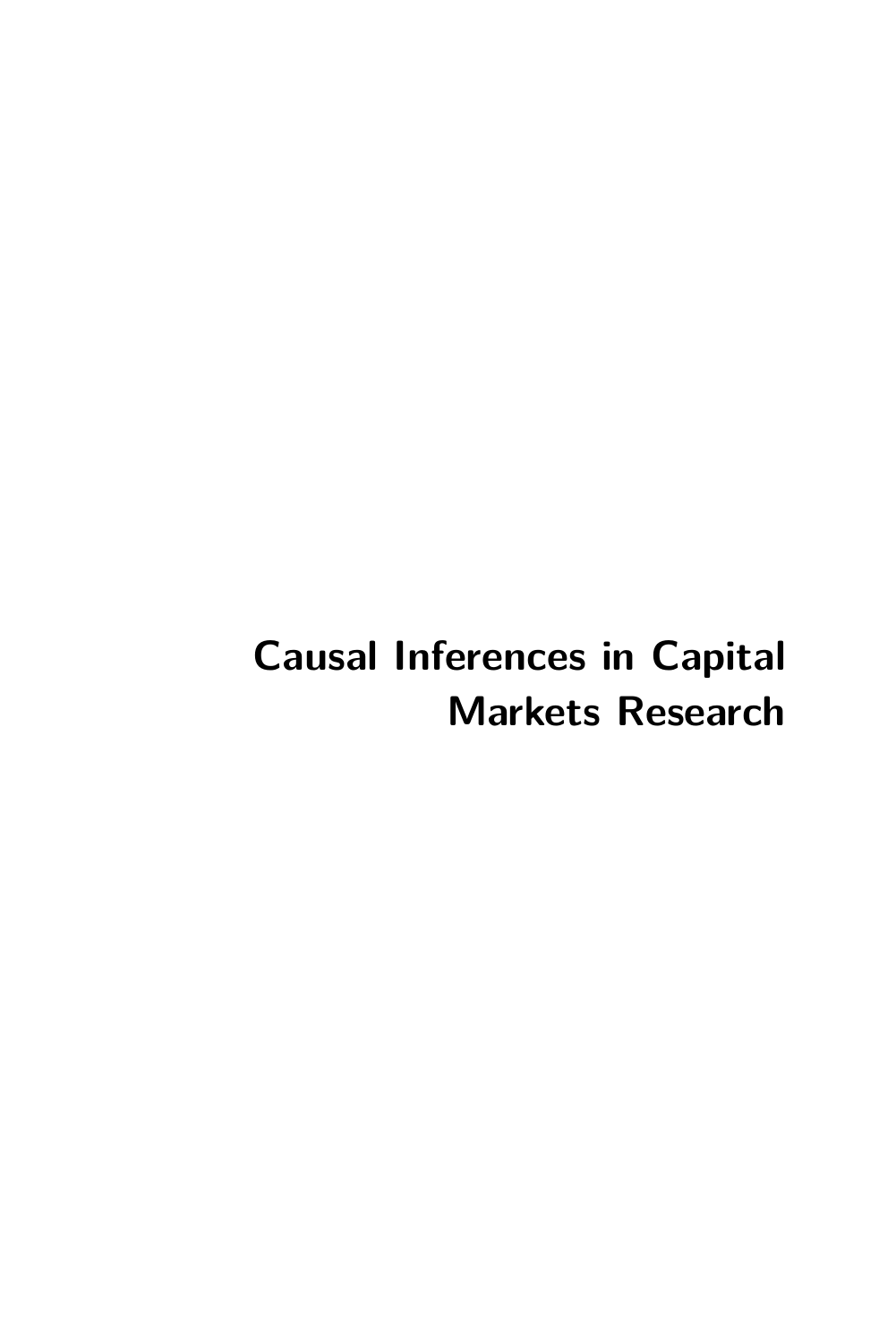#### **Other titles in Foundations and Trends <sup>R</sup> in Accounting**

*Corporate Governance Research on Listed Firms in China: Institutions, Governance and Accountability* T. J. Wong ISBN: 978-1-68083-098-9

*Alphanomics: The Informational Underpinnings of Market Efficiency* Charles M. C. Lee and Eric C. So ISBN: 978-1-60198-892-8

*International Transfer Pricing* Richard Sansing ISBN: 978-1-60198-894-2

*Fair Value Measurement in Financial Reporting* Leslie Hodder, Patrick Hopkins, and Katherine Schipper ISBN: 978-1-60198-886-7

*The Role of Management Controls in Transforming Firm Boundaries and Sustaining Hybrid Organizational Forms* Shannon W. Anderson and Henri C. Dekker ISBN: 978-1-60198-868-3

*Corporate Governance, Board Oversight, and CEO Turnover* Volker Laux ISBN: 978-1-60198-866-9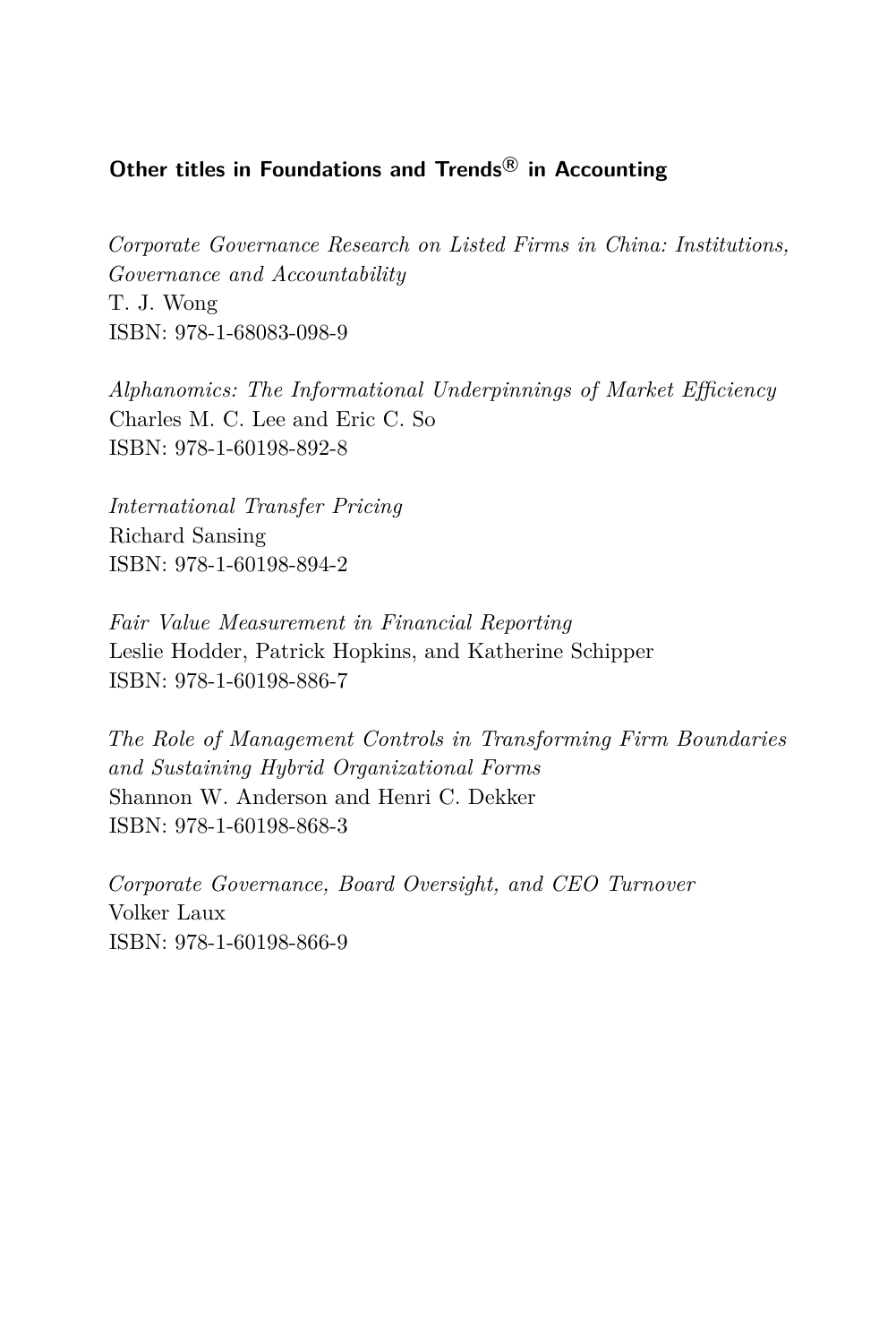# **Causal Inferences in Capital Markets Research**

**Edited by Iván Marinovic** Stanford Graduate School of Business USA imvial@stanford.edu

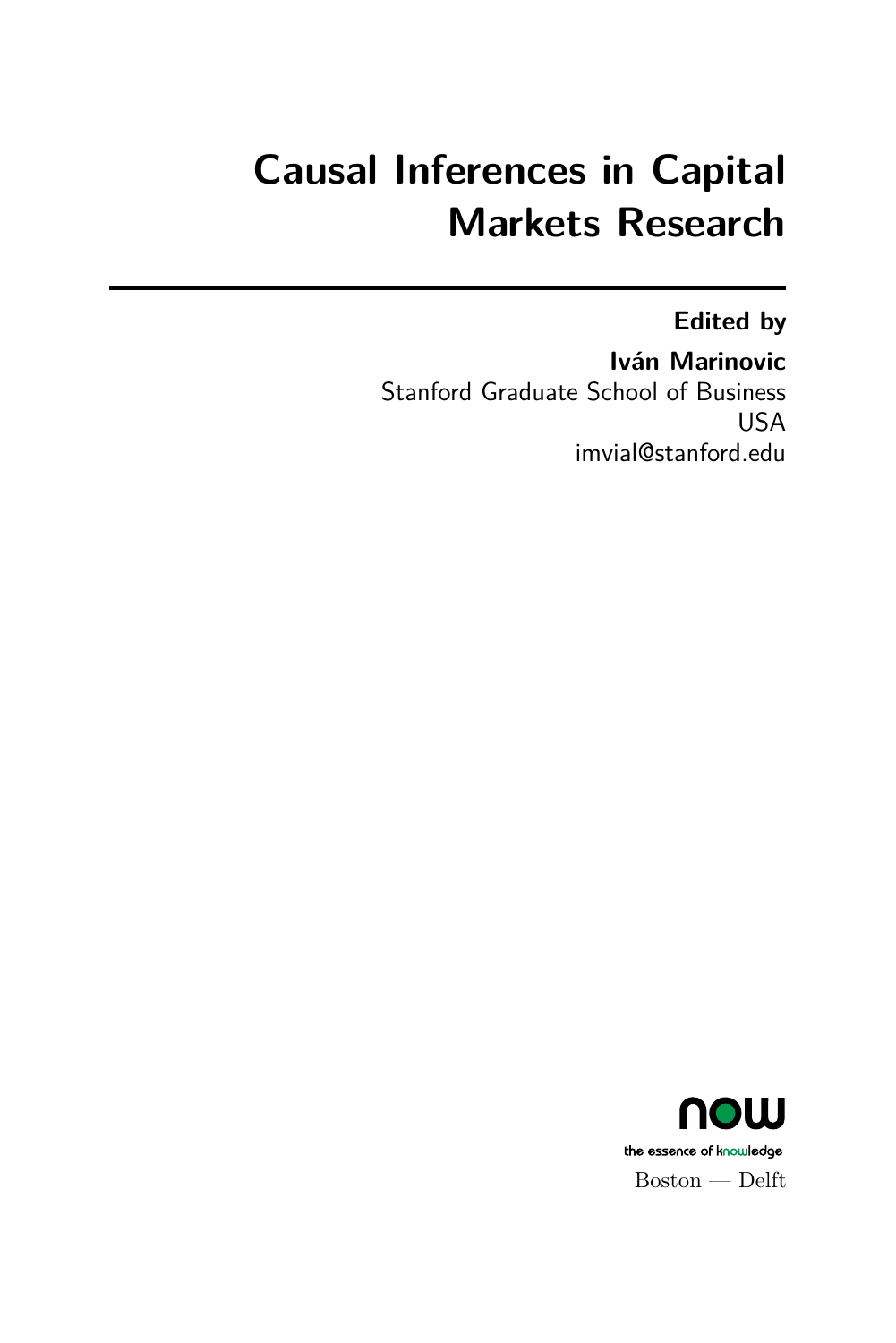## **Foundations and Trends <sup>R</sup> in Accounting**

*Published, sold and distributed by:* now Publishers Inc. PO Box 1024 Hanover, MA 02339 United States Tel. +1-781-985-4510 www.nowpublishers.com sales@nowpublishers.com

*Outside North America:* now Publishers Inc. PO Box 179 2600 AD Delft The Netherlands Tel. +31-6-51115274

The content of the book was originally published in Foundations and Trends<sup>®</sup> in Accounting, vol. 10, nos. 2-4.

ISBN: 978-1-68083-160-3 c 2016 Now Publishers Inc

All rights reserved. No part of this publication may be reproduced, stored in a retrieval system, or transmitted in any form or by any means, mechanical, photocopying, recording or otherwise, without prior written permission of the publishers.

Photocopying. In the USA: This journal is registered at the Copyright Clearance Center, Inc., 222 Rosewood Drive, Danvers, MA 01923. Authorization to photocopy items for internal or personal use, or the internal or personal use of specific clients, is granted by now Publishers Inc for users registered with the Copyright Clearance Center (CCC). The 'services' for users can be found on the internet at: www.copyright.com

For those organizations that have been granted a photocopy license, a separate system of payment has been arranged. Authorization does not extend to other kinds of copying, such as that for general distribution, for advertising or promotional purposes, for creating new collective works, or for resale. In the rest of the world: Permission to photocopy must be obtained from the copyright owner. Please apply to now Publishers Inc., PO Box 1024, Hanover, MA 02339, USA; Tel. +1 781 871 0245; www.nowpublishers.com; sales@nowpublishers.com

now Publishers Inc. has an exclusive license to publish this material worldwide. Permission to use this content must be obtained from the copyright license holder. Please apply to now Publishers, PO Box 179, 2600 AD Delft, The Netherlands, www.nowpublishers.com; e-mail: sales@nowpublishers.com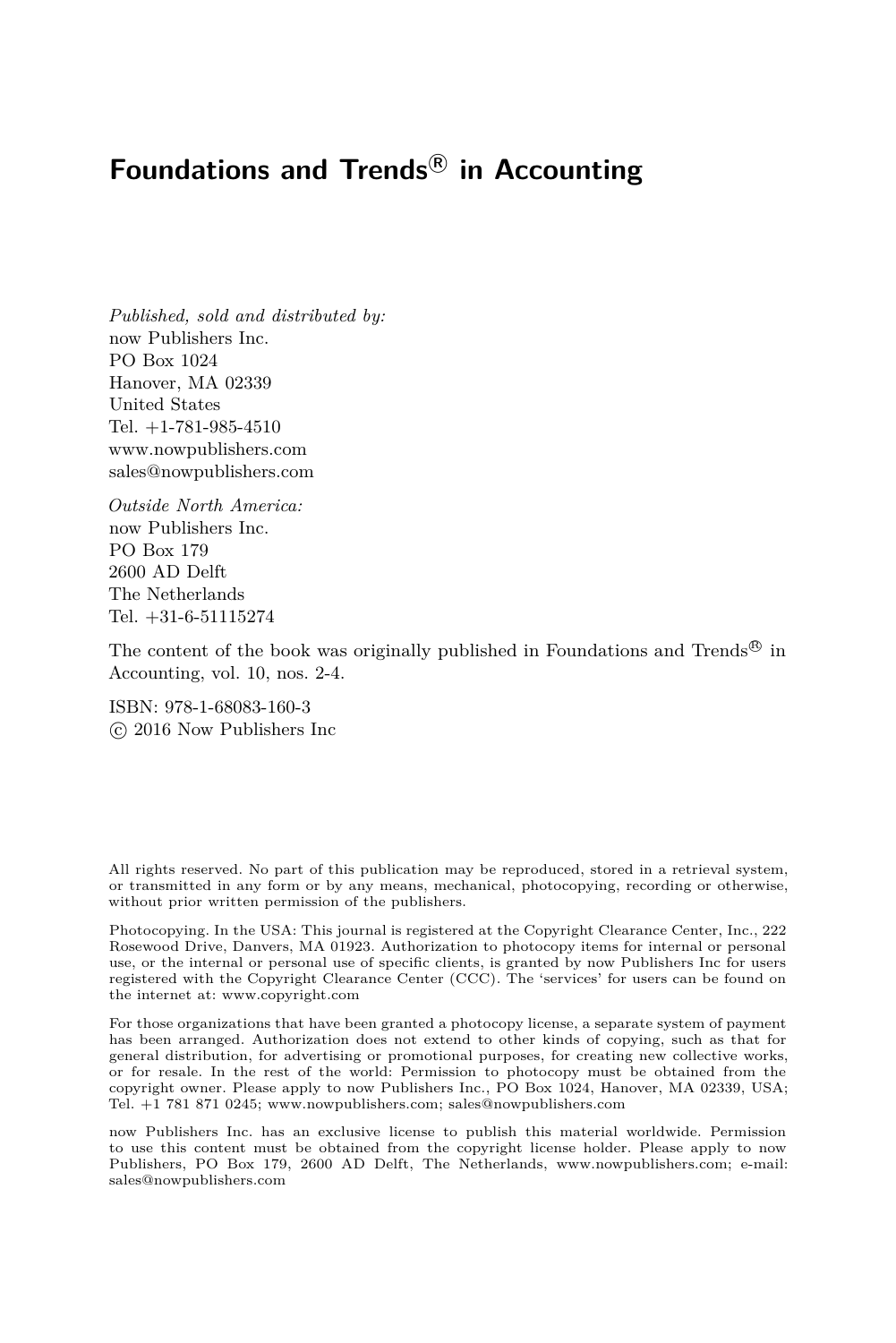## **Foundations and Trends <sup>R</sup> in Accounting** Volume 10, Issue 2-4, 2016 **Editorial Board**

#### **Editor-in-Chief**

**Stefan J. Reichelstein** Stanford University United States

#### **Associate Editors**

Ronald Dye *Northwestern University*

David Larcker *Stanford University*

Stephen Penman *Columbia University*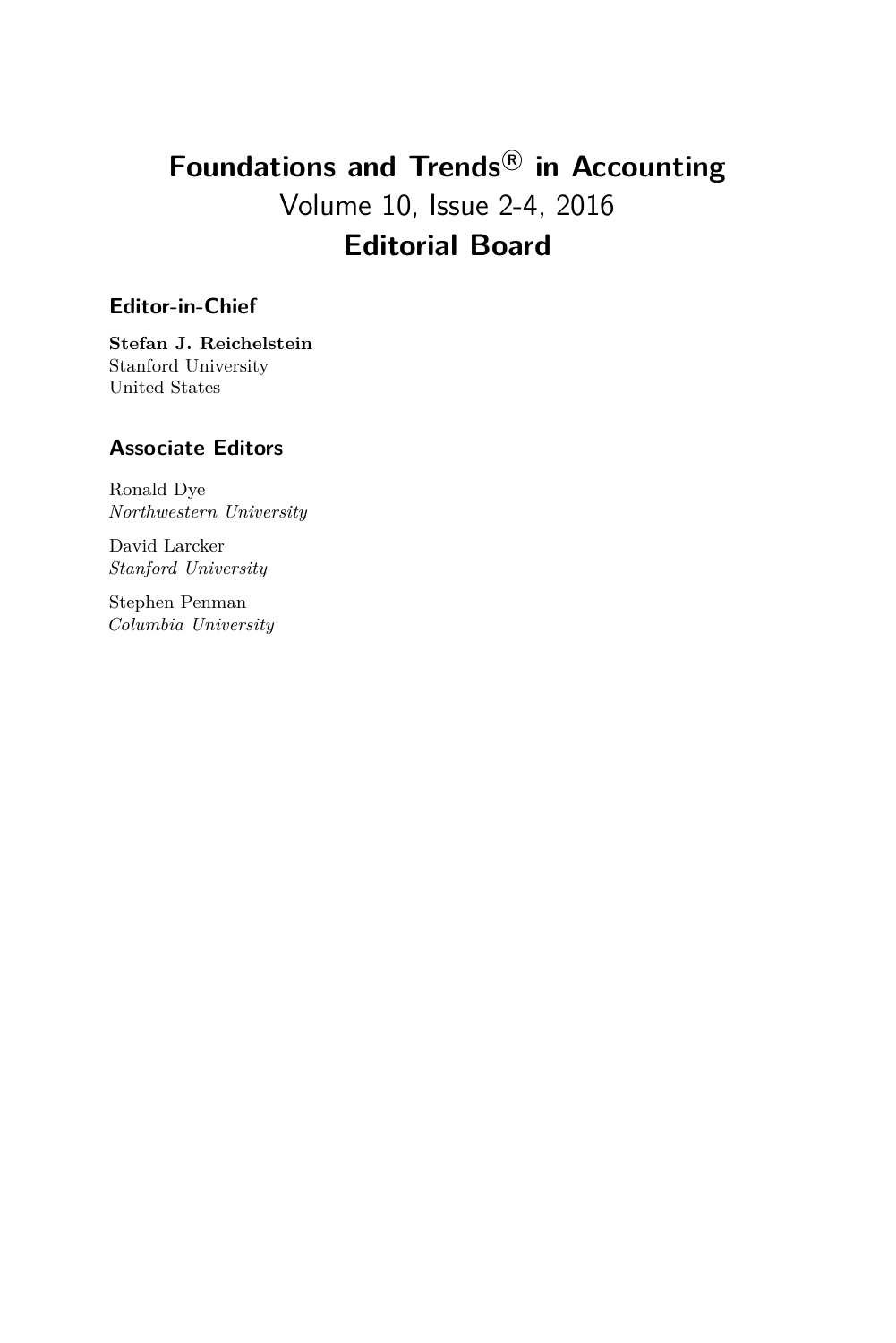## **Editorial Scope**

### **Topics**

Foundations and Trends<sup>®</sup> in Accounting publishes survey and tutorial articles in the following topics:

- Auditing
- Corporate Governance
- Cost Management
- Disclosure
- Event Studies/Market Efficiency Studies
- Executive Compensation
- Financial Reporting
- Management Control
- Performance Measurement
- Taxation

### **Information for Librarians**

Foundations and Trends<sup>®</sup> in Accounting, 2016, Volume 10, 4 issues. ISSN paper version 1554-0642. ISSN online version 1554-0650. Also available as a combined paper and online subscription.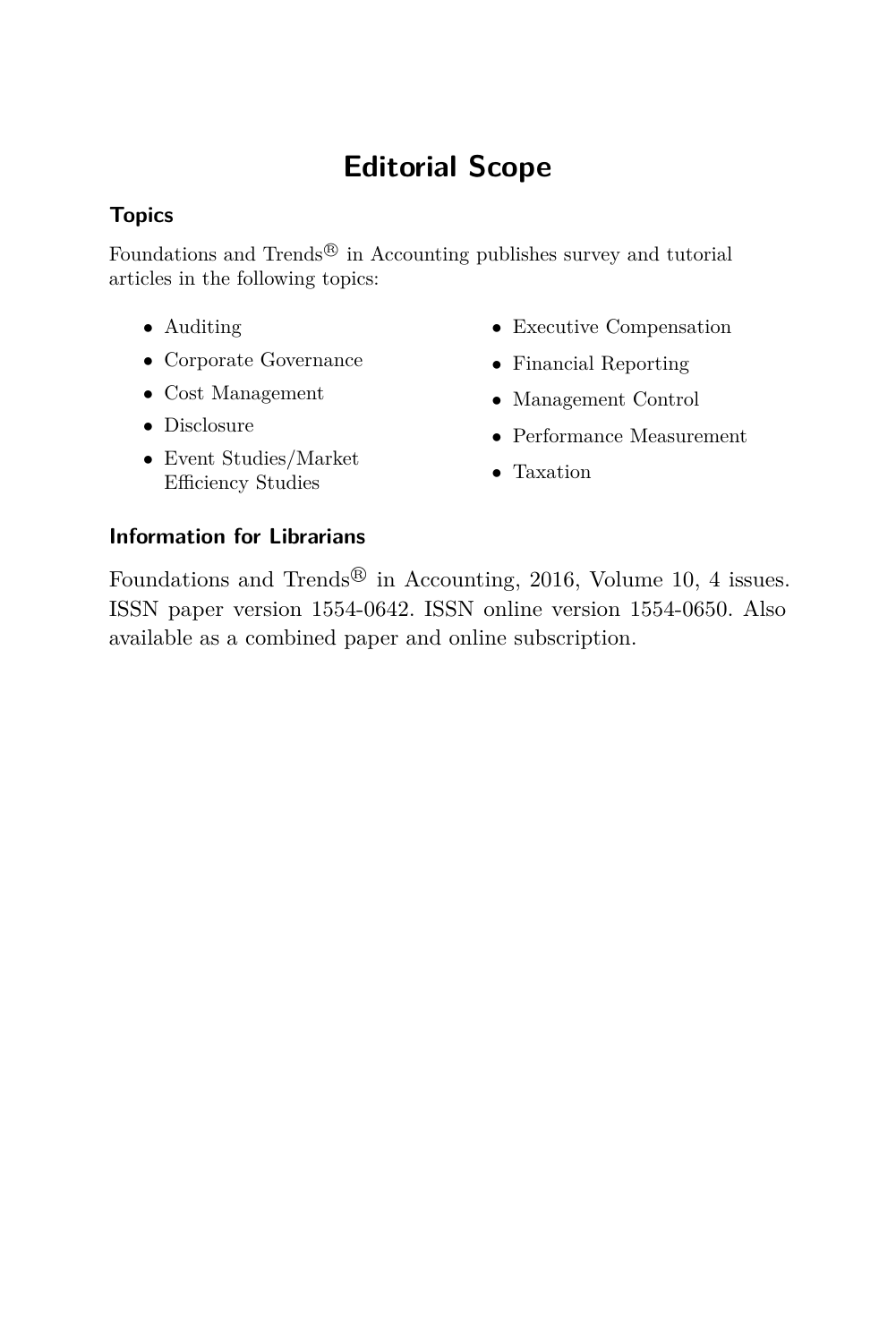## **Contents**

| <b>Causal Inferences in Capital Markets Research</b>                                                   | $\mathbf{1}$ |
|--------------------------------------------------------------------------------------------------------|--------------|
| Iván Marinovic                                                                                         |              |
| WhereaA2s the Rigor When You Need It?                                                                  | 4            |
| Nancy Cartwright                                                                                       |              |
| <b>Mostly Useless Econometrics? Assessing the Causal Effect</b><br>of Econometric Theory               | 23           |
| John Rust                                                                                              |              |
| <b>Just How Sensitive are Instrumental Variable Estimates?</b>                                         | 102          |
| Peter C. Reiss                                                                                         |              |
| <b>Interpreting Point Predictions: Some Logical Issues</b><br>Charles F. Manski                        | 136          |
| From Casual to Causal Inference in Accounting Research:<br><b>The Need for Theoretical Foundations</b> | 160          |
| Jeremy Bertomeu, Anne Beyer, and Daniel J. Taylor                                                      |              |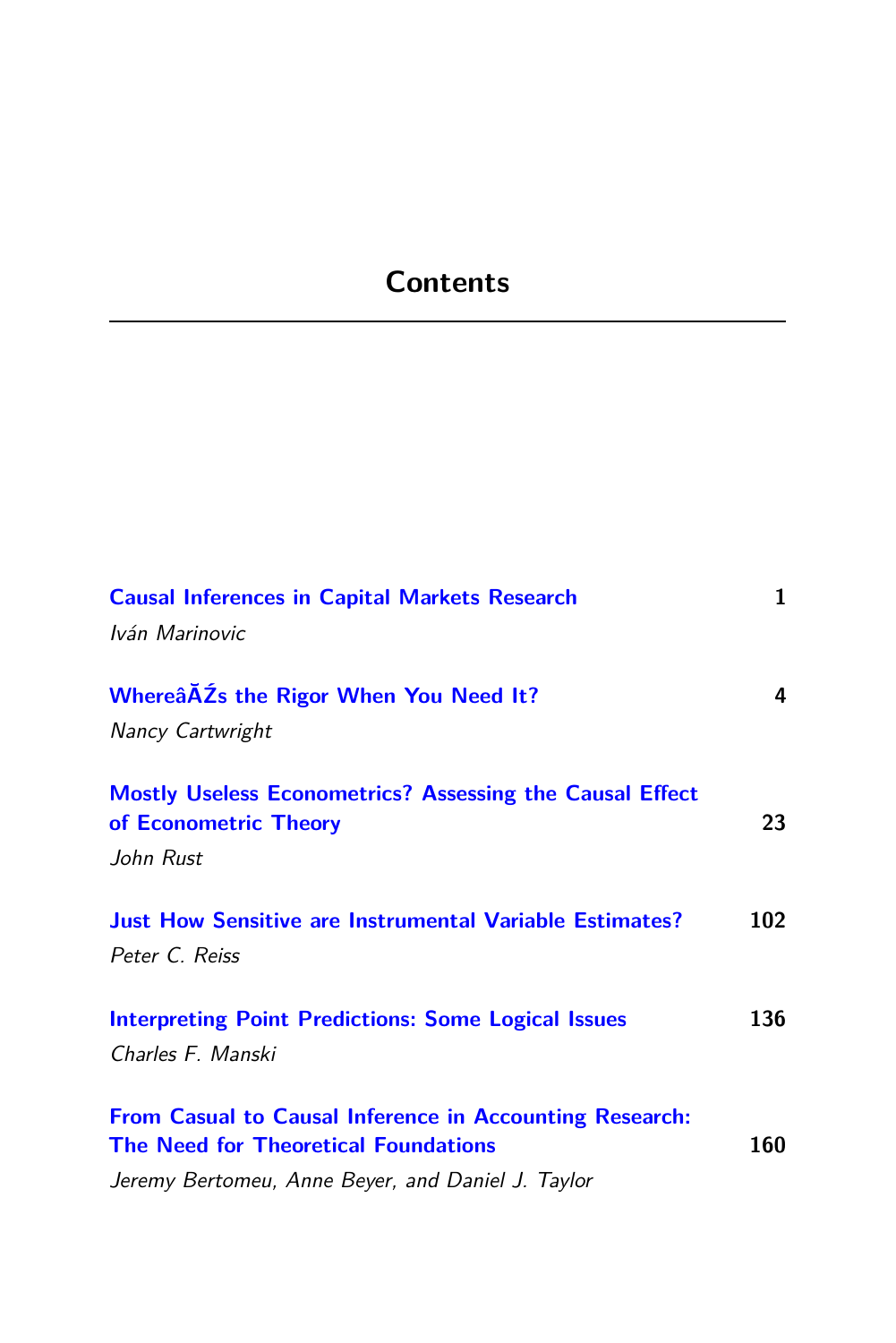| <b>Comments and Observations Regarding the Relation</b>                 |     |
|-------------------------------------------------------------------------|-----|
| <b>Between Theory and Empirical Research in Contemporary</b>            |     |
| <b>Accounting Research</b>                                              | 212 |
| Qi Chen and Katherine Schipper                                          |     |
| <b>Identification with Models and Exogenous Data Variation</b>          | 259 |
| R. Jay Kahn and Toni M. Whited                                          |     |
| <b>Plausibility: A Fair &amp; Balanced View of 30 Years of Progress</b> |     |
| in Ecologics                                                            | 274 |
| Ivo Welch                                                               |     |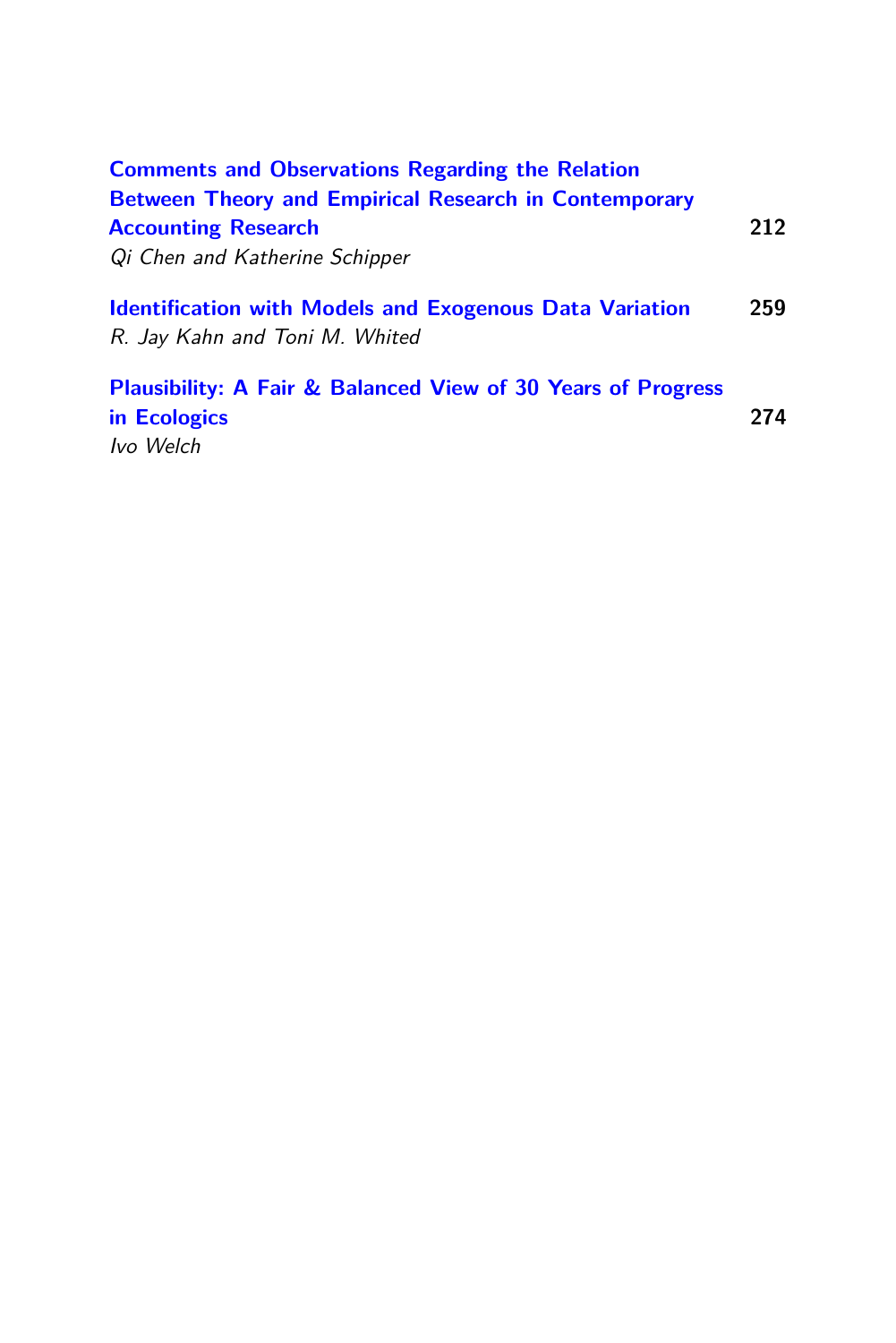## <span id="page-8-0"></span>**Preface**

In December 2014 the Stanford Graduate School of Business hosted the conference "Causality in the Social Sciences" in an attempt to promote a broad interdisciplinary debate about the notion of causality, and the role of causal inference in the social sciences.

The issue of causality is at the center of all scientific disciplines, but has become particularly contentious in accounting research. Despite usual disclaimers, there often is a gap between the causal language researchers use to describe empirical findings, and the extent to which causal claims are backed by evidence. At the risk of oversimplifying, the issue of causality divides the accounting research community in two polar views: 1) the view that causality is an unattainable ideal for the social sciences and must be given up as a standard, and 2) the view that, on one hand, causality should be the ultimate goal of all scientific endeavors and, on the other hand, theory and causal inference are inextricable. Reflecting and discussing about these views was the main motivation for organizing the Stanford's causality conference.

The conference gathered some of the most distinguished scientists across five disciplines: philosophy, economics, accounting, finance, and marketing. For two days, the conference's participants were able to reflect and discuss about the best methods for causal inference of social phenomena.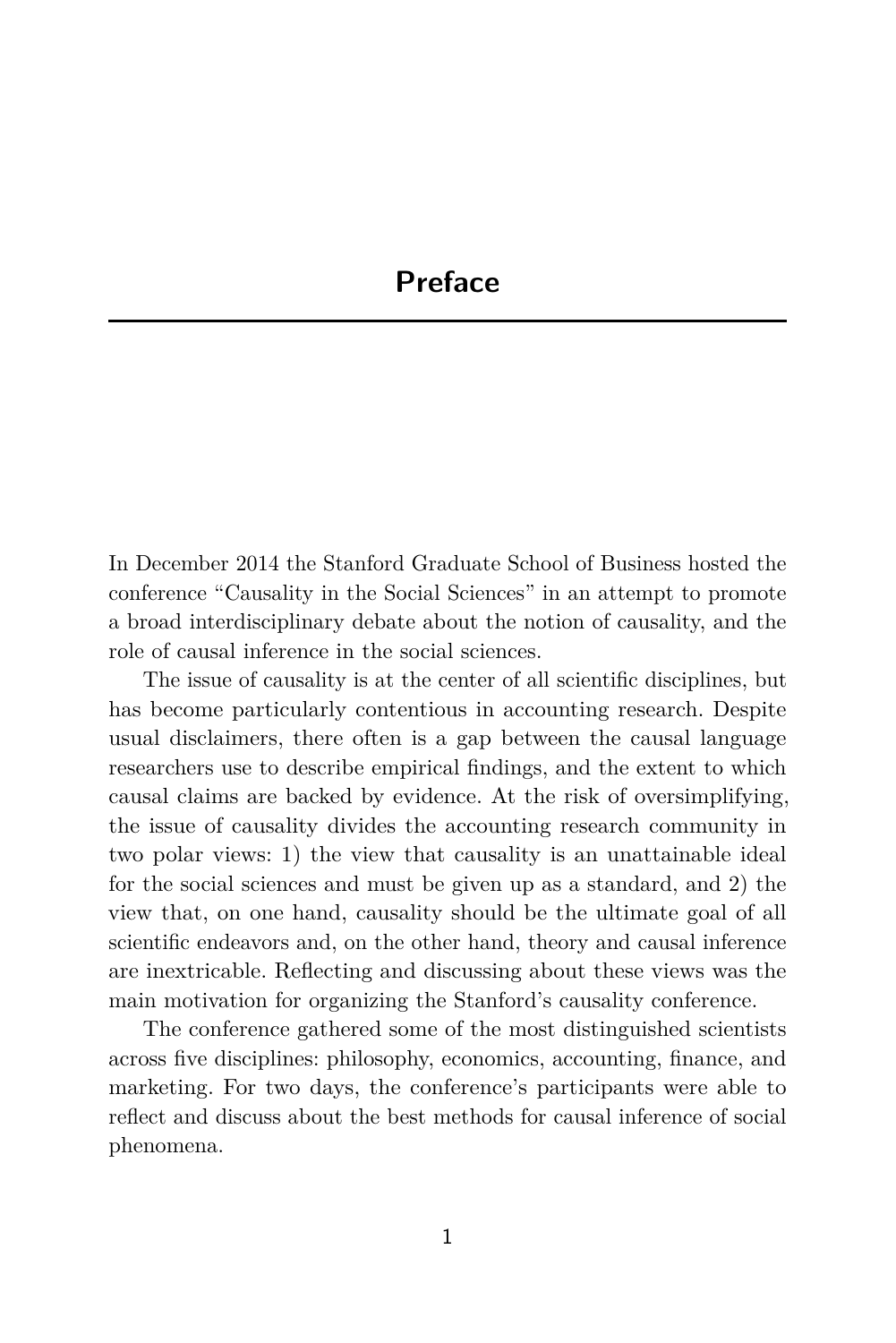This volume summarizes the conclusions of the conference and is organized in three sections: I) Econometrics; III) Accounting, and III) Finance.

First, Nancy Cartwright addresses the problem of external validity and the reliability of scientific claims that generalize individual cases. Then, John Rust discusses the role of assumptions in empirical research and the possibility of assumption-free inference. Peter Reiss considers the question of how sensitive are instrumental variables to functional form transformations. Charles Manski studies the logical issues that affect the interpretation of point predictions, questioning prediction practices that use a single combined prediction such as the consensus forecast to summarize the beliefs of multiple forecasters.

Second, Bertomeu, Beyer and Taylor provide a critical overview of empirical accounting research, focusing on the benefits of theory-based estimation, while Chen and Schipper consider the question whether all research should be causal, and assess the existing gap between theory and empirical research in accounting.

Third, R. Jay Kahn and Toni Whited clarify and contrasts the notions of identification and causality, whereas Ivo Welch adopts a sociology of science approach to understand the consequences of the researchers' race for discovering novel and surprising results.

We hope this volume will allow researchers and Ph.D students in accounting (and the social sciences in general) to acquire a deeper understanding of the notion of causality and the nature, limits, and scope of empirical research in the social sciences.

> Iván Marinovic Stanford Graduate School of Business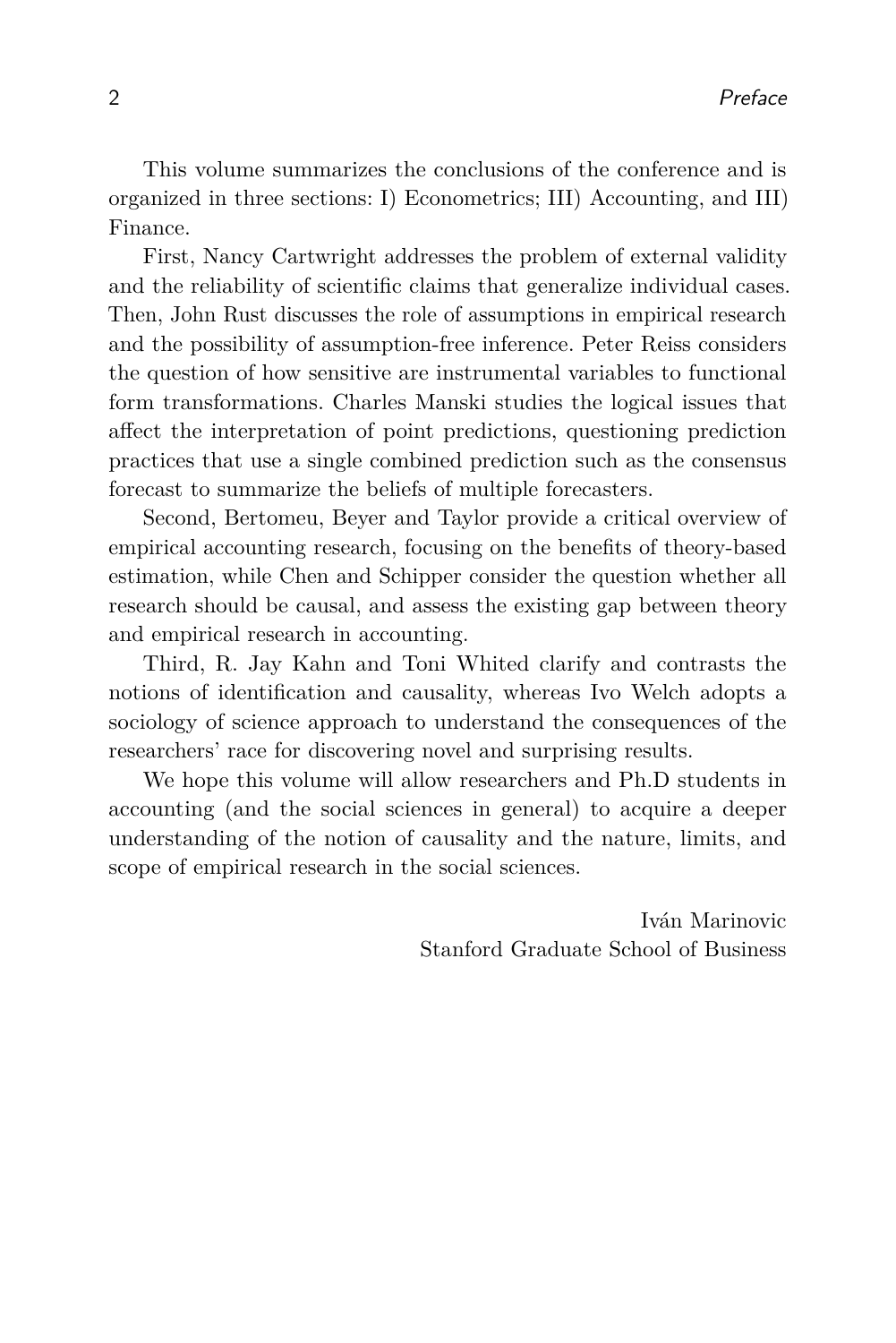## <span id="page-10-0"></span>**Where's the Rigor When You Need It?**

Nancy Cartwright

*University of California, San Diego, USA and Durham University, UK; ncartwright@ucsd.edu*

#### ABSTRACT

When it comes to causal conclusions, rigor matters. To this end we impose high standards for how studies from which we draw causal conclusions are conducted. For instance, we are widely urged to prefer randomized controlled trials (RCTs) or instrumental variable (IV) models to observational studies relying just on correlations, and we have explicit criteria for what counts as a good RCT or a good IV model. But we tend to be shockingly sloppy when it comes to making explicit just what the causal conclusions we draw mean, why the methods we employ are good for establishing conclusions with just that meaning, and what can defensibly be taken to follow from these claims. With respect to what can be inferred from the limited causal conclusions our studies support, we are far too prone to over reach, to 'generalize' that what holds in a study or handful of studies holds widely. But, I shall argue, we do not get arrant for general claims by generalizing. Rather it takes a great tangle of scientific work to support a general claim, including a great deal of conceptual development, theory and the confirmation of a variety of different kinds of effects that the general claim implies.

Nancy Cartwright (2016), "Where's the Rigor When You Need It?", Foundations and Trends<sup>®</sup> in Accounting: Vol. 10, No. 2-4, pp 106–124. DOI: 10.1561/1400000045.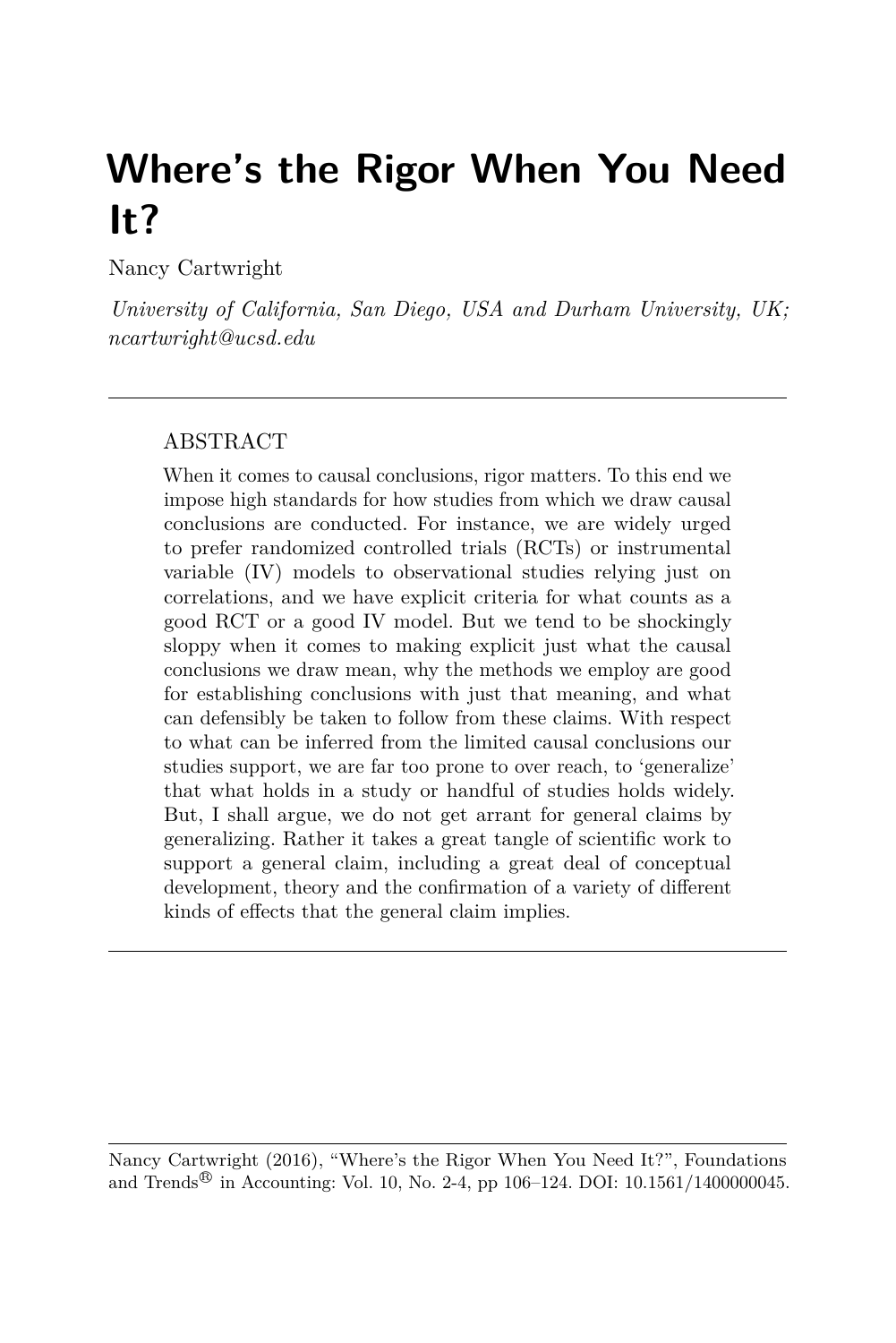## **Introduction**

I was charged with the question: When it comes to causality, 'What do social scientists know?' –and, presumably, 'How do they know it?' In expanding on that, Iván (Marinovic) in his invitation added: "Often the issue of causality and identification is ignored or 'resolved' by adding explanatory variables (given the large amount of data available). If you have some specific thoughts about this type of research I would really appreciate that you discuss them." There are issues here that need to be talked about. Many are technical, and you have here real experts to discuss them. But there are other issues that are not technical, that really matter, that do not get discussed, and we repeatedly get into trouble because we do not pay attention to them. To unearth some of these issues, there are two points I want to urge today:

- 1. Do not do inference by pun.
- 2. In general, well substantiated, reliable general claims in science  $\neq$ generalizations, i.e. claims warranted by generalizing from individual instances.

The first must be totally uncontroversial. The second certainly should be.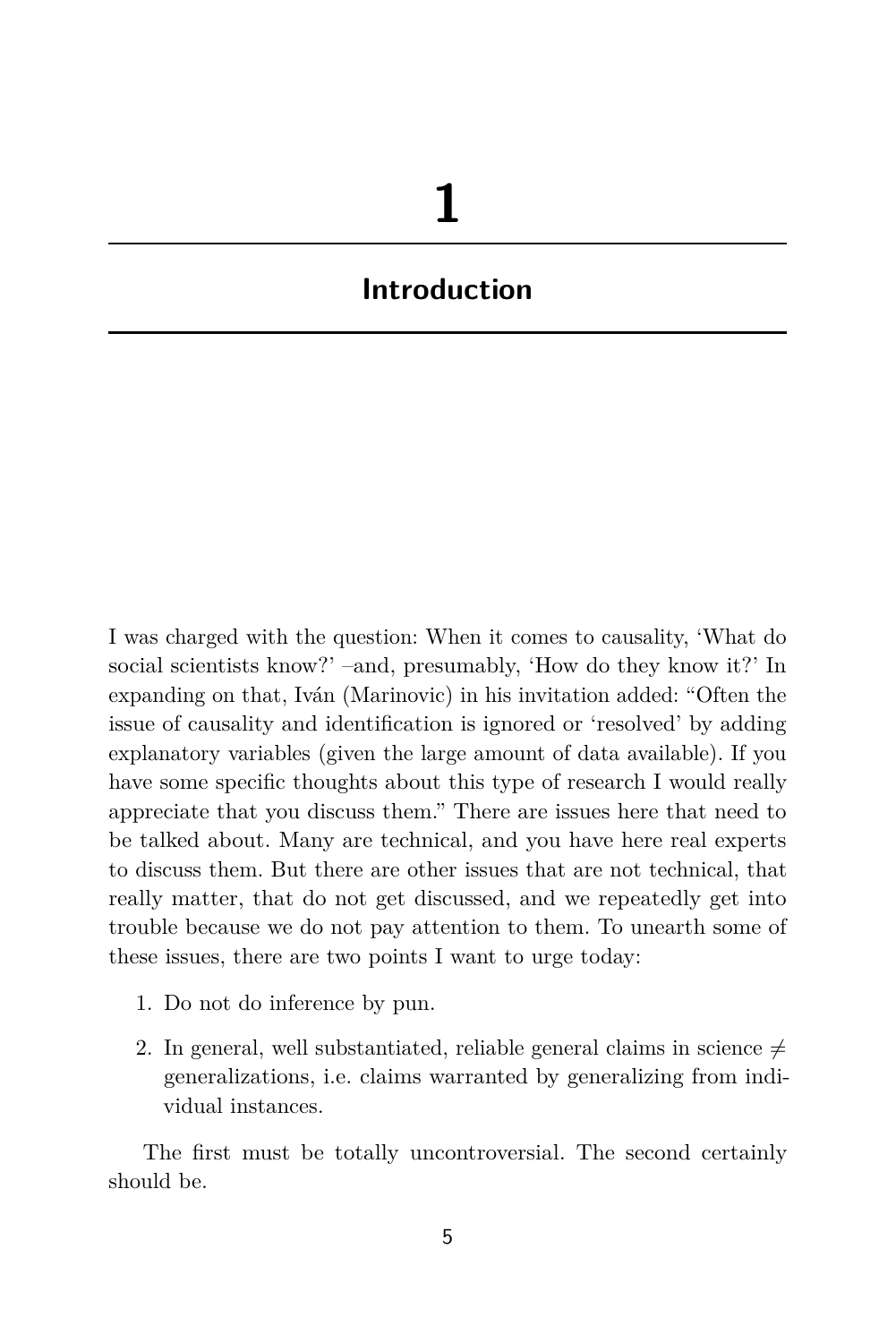## **References**

- Broadbent, A. 2014. "Risk relativism and physical law". *Journal of Epidemiology and Community Health*. Published Online First: 14 August 2014.
- Fuller, J. 2015. *Myths and Fallacies of Simple Extrapolation in Medicine*. Ms.
- Imbens, G. 2014. "Instrumental variables: An econometrician's perspective". *Statistical Science*. 29(3): 323–358.
- Pearl, J. and E. Bareinboim. 2011a. "External validity and transportability: A formal approach". In: *JSM Proceedings, Miami Beach FL*. July 30 – August 4. 157–171.
- Pearl, J. and E. Bareinboim. 2011b. "Transportability of causal and statistical relations: A formal approach". In: *Proceedings of the 25th AAAI Conference on Artificial Intelligence*. Ed. by C. AAAI Press Menlo Park. August 7–11, San Francisco. 247–254.
- Petticrew, M. and I. Chalmers. 2011. "Use of research evidence in practice". *The Lancet*. 378(9804): 1696.
- Post, N., H. de Beer, and G. H. Guyatt. 2013. "How to generalize efficacy results of randomized trials: Recommendations based on a systemmatic rewiew of possible approaches". *Journal of Evaluation in Clinical Prectice*. 19(4): 638–643.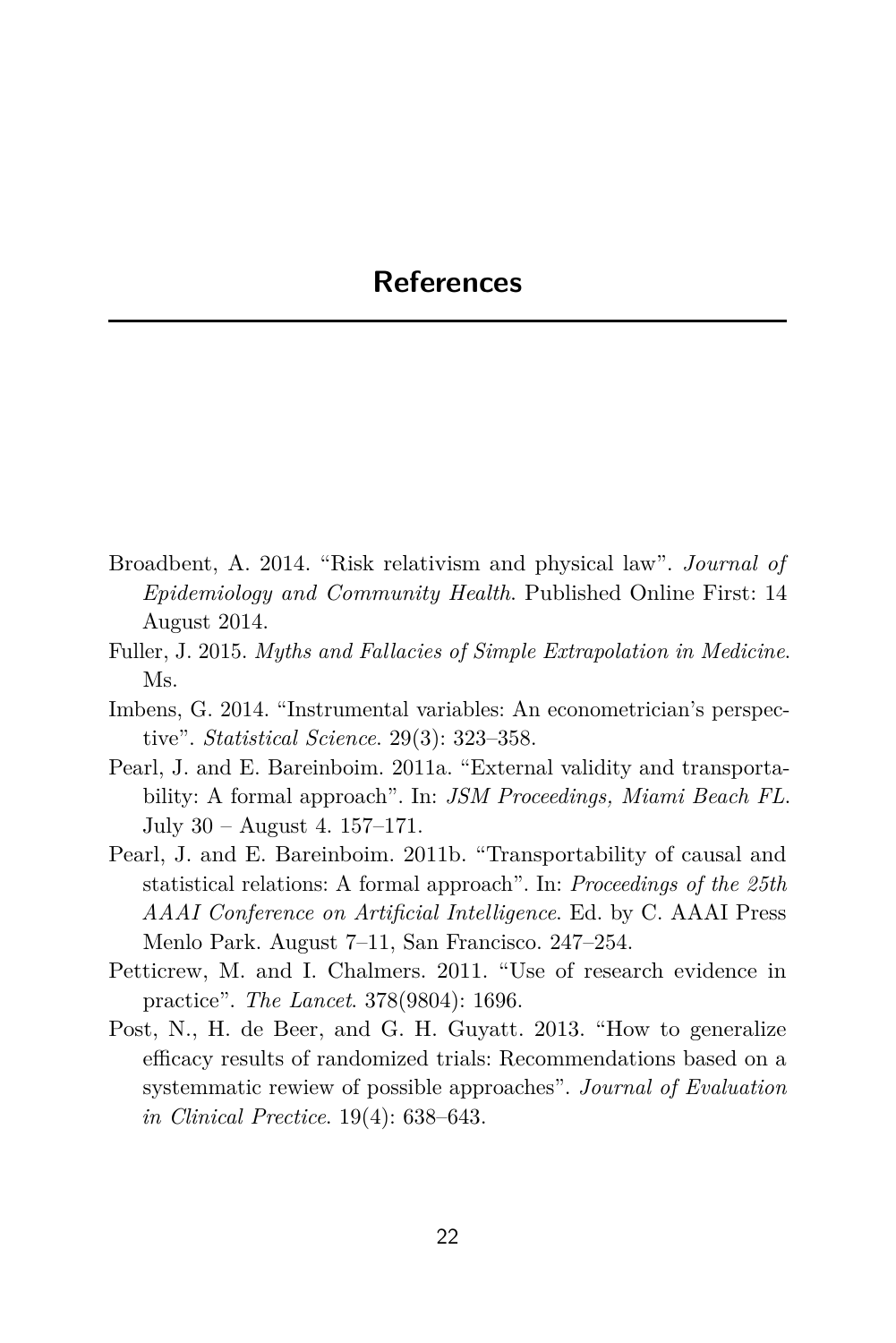# <span id="page-13-0"></span>**Mostly Useless Econometrics? Assessing the Causal Effect of Econometric Theory**

John Rust

*Department of Economics, Georgetown University, USA; jr1393@georgetown.edu*

#### ABSTRACT

Economics is highly invested in sophisticated mathematics and *empirical methodologies.* Yet the payoff to these investments in terms of uncontroverted *empirical knowledge* is much less clear. I argue that leading economics journals err by imposing an unrealistic burden of proof on empirical work: there is an obsession with establishing *causal relationships* that must be proven beyond the shadow of a doubt. It is far easier to publish theoretical econometrics, an increasingly arid subject that meets the burden of mathematical proof. But the overabundance of econometric theory has not paid off in terms of empirical knowledge, and may paradoxically hinder empirical work by obligating empirical researchers to employ the latest methods that are often difficult to understand and use and fail to address the problems that researchers actually confront. I argue that a change in the professional culture and incentives can help econometrics from losing its empirical relevance. Econometric theory needs to be more empirically motivated and problem-driven. Economics journals should lower the burden of proof for empirical work and raise the burden of proof for econometric theory. Specifically, there should be more room for descriptive empirical work in our journals. It should not be necessary to establish a causal mechanism or a non-parametrically identified structural model that provides an unambiguous explanation of empirical phenomena as a litmus test for publication. On the other hand, journals should increase the

John Rust (2016), "Mostly Useless Econometrics? Assessing the Causal Effect of Econometric Theory", Foundations and Trends<sup>®</sup> in Accounting: Vol. 10, No. 2-4, pp 125–203. DOI: 10.1561/1400000049.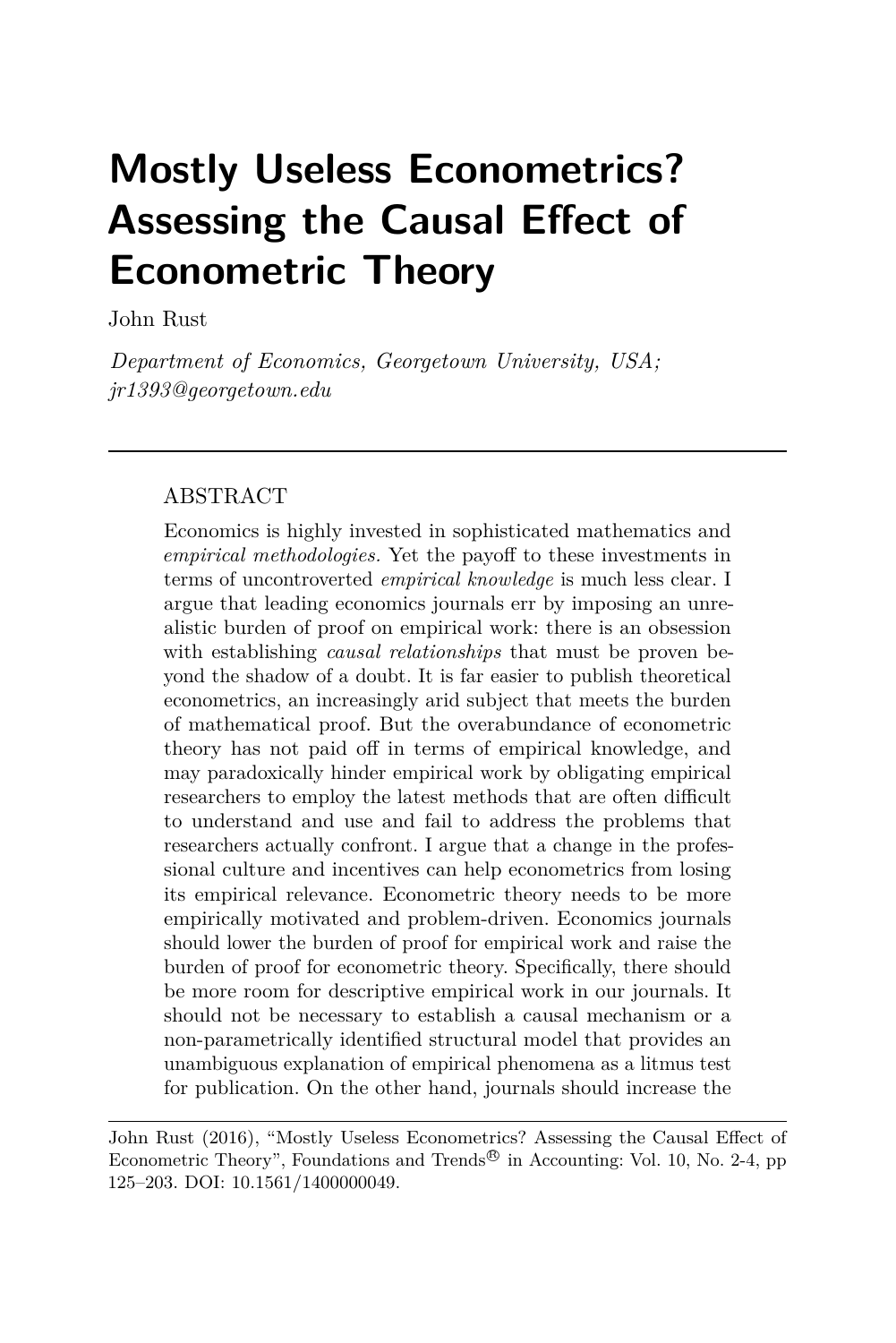burden on econometric theory by requiring more of them to show how the new methods they propose are likely to be *used* and be *useful* for generating new empirical knowledge.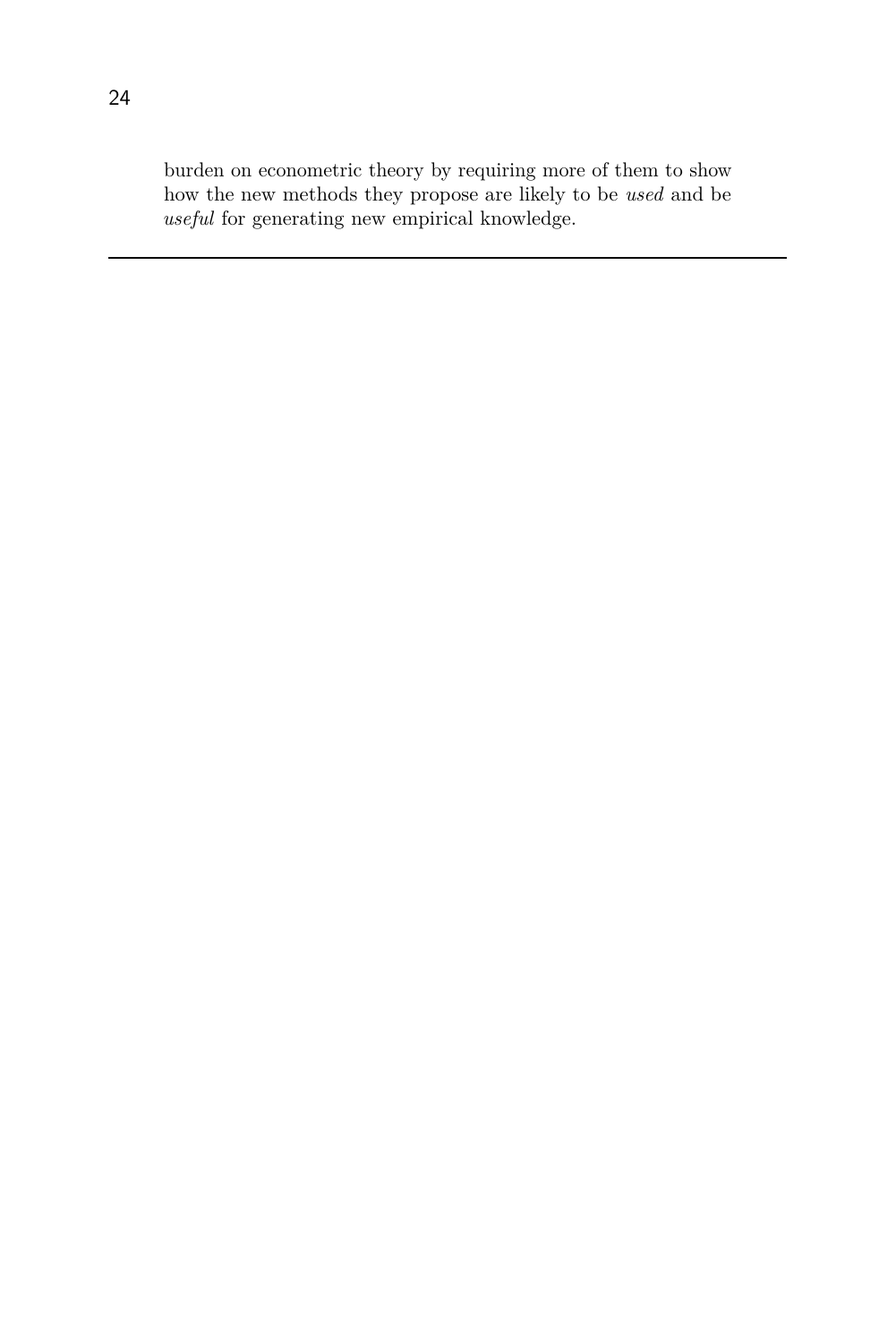## **Introduction**

*"As a mathematical discipline travels far from its empirical source, or still more, if it is a second and third generation only indirectly inspired from ideas coming from 'reality', it is beset with very grave dangers. It becomes more and more purely aestheticizing, more and more purely l'art pour l'art. This need not be bad, if the field is surrounded by correlated subjects, which still have closer empirical connections, or if the discipline is under the influence of men with an exceptionally well-developed taste. But there is a grave danger that the subject will develop along the line of least resistance, that the stream, so far from its source, will separate into a multitude of insignificant branches, and that the discipline will become a disorganized mass of details and complexities. In other words, at a great distance from its empirical source, or after much 'abstract' inbreeding, a mathematical subject is in danger of degeneration. At the inception the style is usually classical; when it shows signs of becoming baroque, then the danger signal is up. It would be easy to give examples, to trace specific evolutions into the baroque and the very high baroque, but this, again, would be too technical. In any event, whenever this stage is reached, the only remedy seems to me to be the rejuvenating return to the source: the re-injection of more or less directly empirical ideas."*

von Neumann (1947)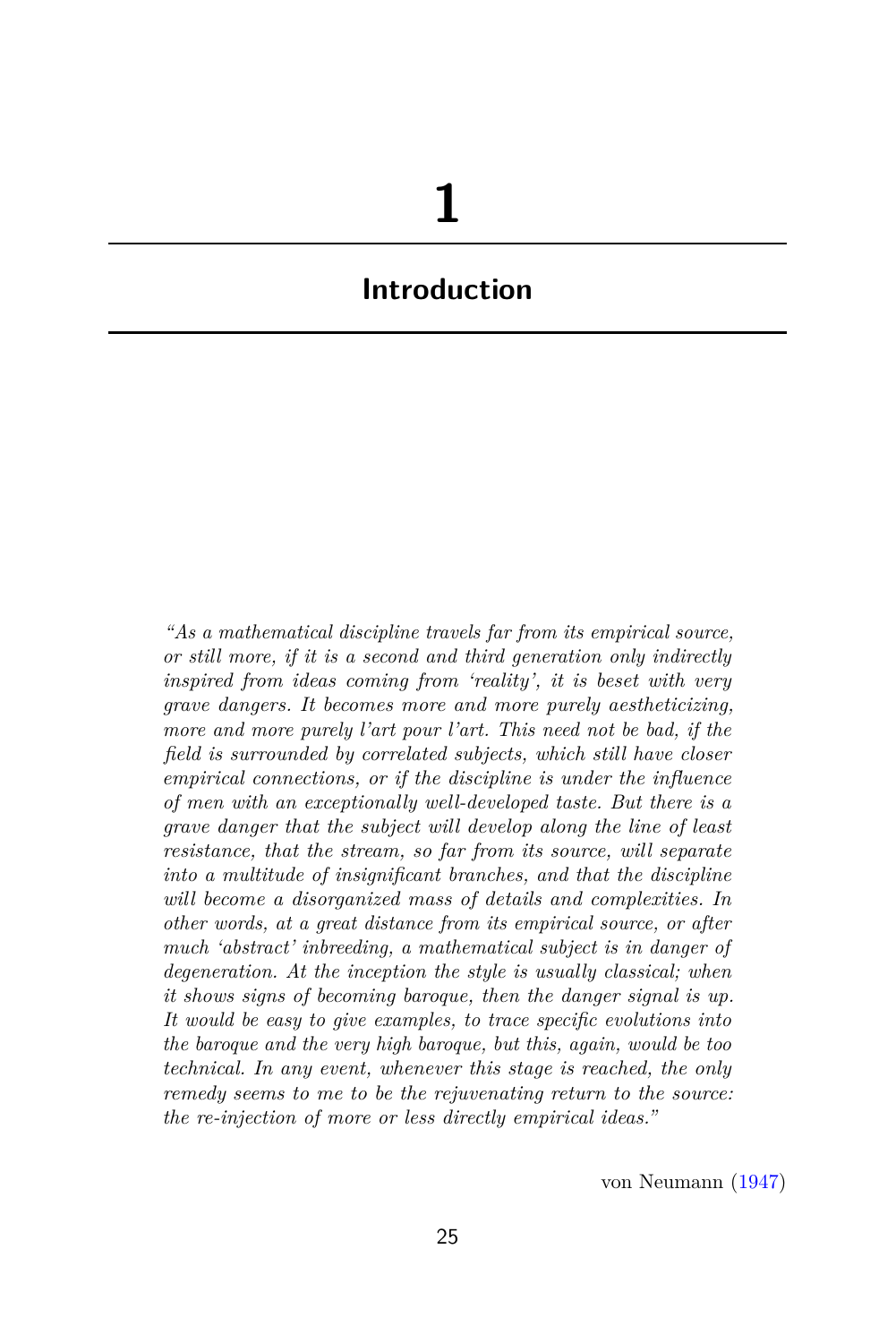This essay is a warning that von Neumann's danger signal is up for econometric theory, and his suggested remedy, "the re-injection of more or less directly empirical ideas", is overdue. In my opinion, econometric theory has run into seriously diminishing returns. It is increasingly abstract, technical, and difficult to understand: "baroque" is a good adjective for some of it. I am not anti-theory and realize that mathematical subjects are not easy. But too many econometric theory articles are poorly motivated, and the value of trying to implement the new estimators they propose is unclear.

Even though I teach econometrics to graduate students, I would have to admit that the subject can easily come across as a "disorganized mass of details and complexities" that does not really prepare them go out and discover new empirical knowledge. Instead I fear many of them regard it as an obstacle to be overcome: a vast catalog of *limit theorems* that archive the endless ways to use and reuse the Law of Large Numbers and Central Limit Theorem to prove even more arcane limit theorems that only tenuously pretend to have anything to do with the real challenges facing empirical researchers.

Though the title of this essay was motivated by *Mostly Harmless Econometrics* by Angrist and Pischke (2009), this is not a critique of their book. On the contrary, I would have titled their book "Mostly *Useful* Econometrics" because Angrist and Pischke are part of a group of (mostly labor-oriented) applied econometricians who *practice what they preach.* The enormous popularity of this book is due in part to the fact it is *not* written in the abstract style of econometric theory texts. Instead it provides compelling *empirical motivation* for a set of relatively easy to apply econometric methods that are actually used by applied researchers. As such, it is an essential part of the "tool kit" for doing good empirical work in economics.

On the other hand, our journals and many econometric textbooks devote too much space to estimation methods that very few of us actually use. Does anyone really use *k*-class estimators, or 3 stage least squares, or maximum score? Do we really need to know how to test for unit roots or cointegration in time series? Do we need to know how to non-parametrically estimate simultaneous equation systems with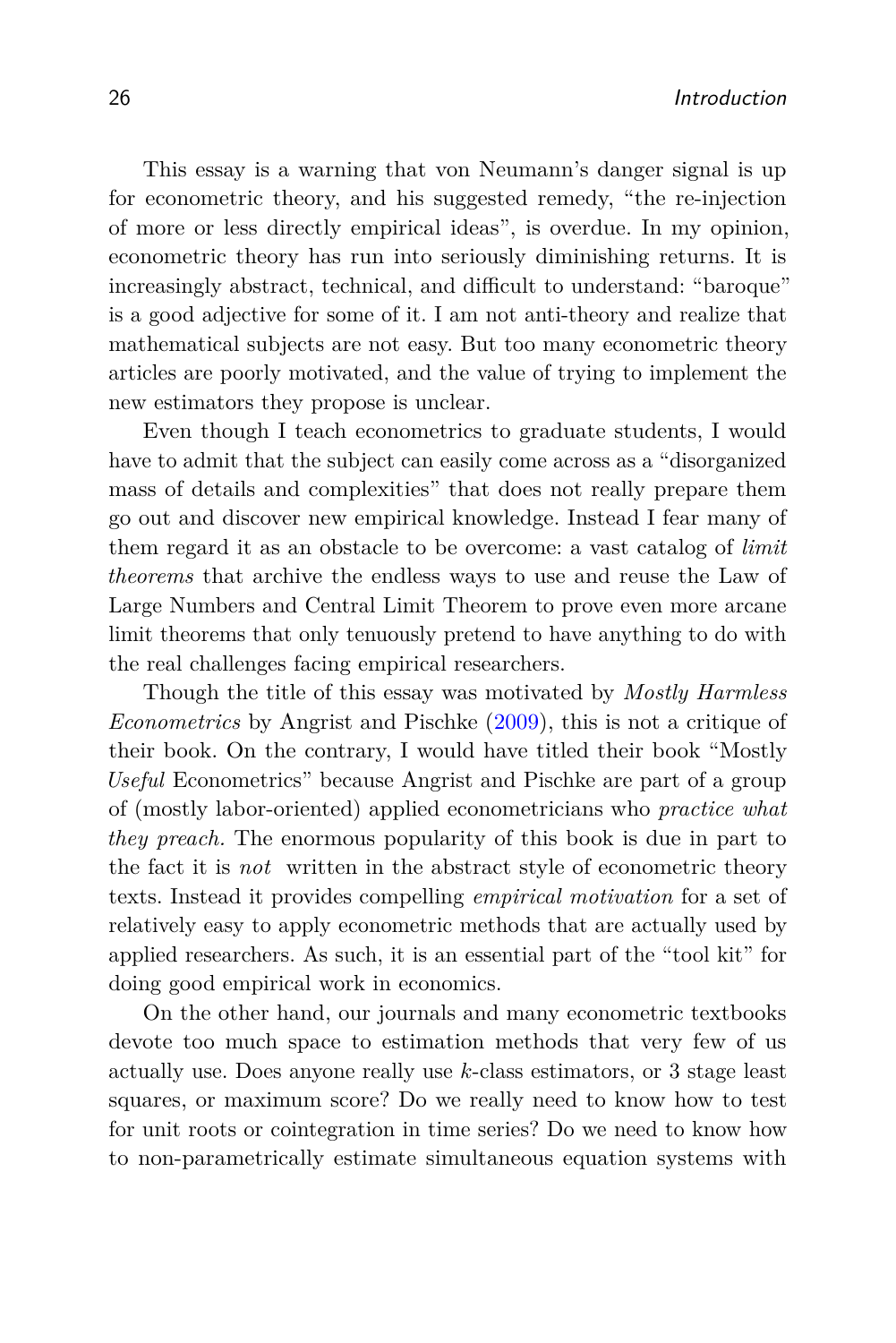non-separable errors or know about "identification at infinity" in order to do good empirical work?

Consider a typical econometric theory article in a typical issue of *Econometrica.* Rarely is there any specific empirical motivation as to why yet another estimation method is necessary, or a discussion of a *suggested* empirical application, much less an *actual* empirical application and a demonstration of how the new method changes a conclusion about a substantive empirical issue. Instead all too many are motivated by *previous econometric theory papers* and the main contribution is to generalize a previous model or proof (e.g. allow for non-additive errors instead of additive ones or re-prove a result using weaker assumptions).

Though I will avoid naming names, many econometric theorists are more like pure statisticians or mathematicians who do little empirical work themselves. Some of them have no apparent interest in economics: they call themselves "econometricians" mainly because salaries in economics are much higher than in statistics departments which have long been in decline and in some cases eliminated (such as at Princeton), or nearly eliminated (such as at Yale). Yet the celibate priesthood of econometric theorists yield great power over empirical researchers: it is difficult to publish empirical work in leading economics journals unless it is blessed by the high priests. So empirical papers published in *Econometrica* tend to be *illustrations of the latest methods* (justifying a demand for even more methods), rather than work that is focused on important economic problems or issues.

In comparison, the "hard sciences" such as physics or biology are less methodologically focused than economics, yet they appear to be much more productive of useful empirical knowledge. One only needs to look in the daily newspaper to see amazing new medical advances, huge advances in communications and computer technologies, and fundamental discoveries about the universe at both the smallest and largest scales. The hard sciences make progress because most of the research is *empirically motivated:* what causes cancer? why are atmospheric  $CO<sub>2</sub>$ levels rising? what does cosmic background radiation tell us about Big Bang asymmetries that kept matter from being completely annihilated by anti-matter?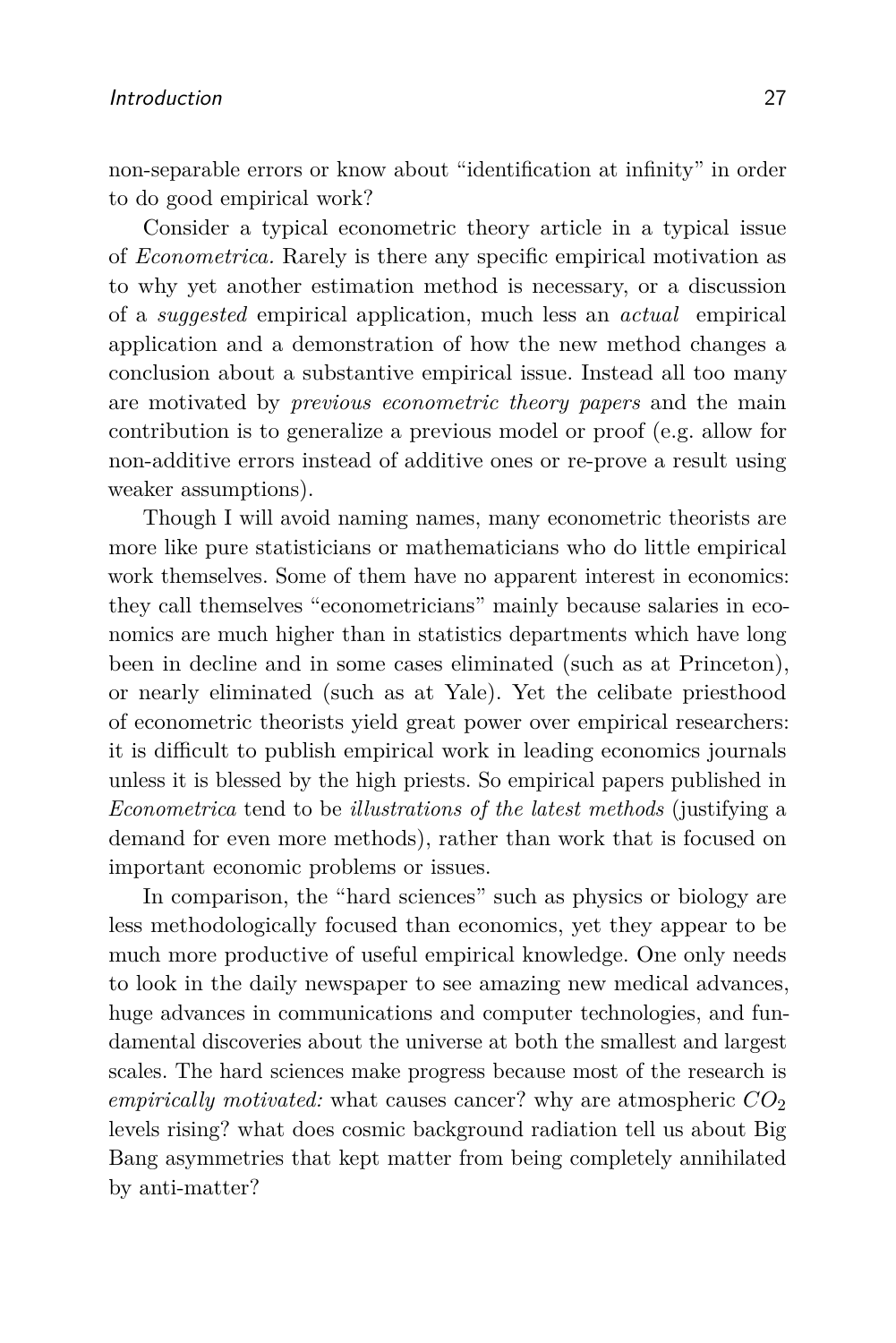Rather than endlessly debate *how to do science* people in the hard sciences just *do science.* They are much more focused on *data generation* particularly through the creation of sophisticated instruments and well designed experiments, and data gathering is often far more focused and theory-driven than in economics. For example, one of the last remaining fundamental particles predicted by the standard model of physics, the Higgs Boson (which in conjunction with the Higgs field gives particles their mass), was finally discovered in 2013 using the large hadron collider at CERN. Certainly a great deal of statistical sophistication is required to analyze the terabytes of data from billions of subatomic collisions to filter signal from noise, or to infer the presence of dark matter from doppler shifts in light from distant galaxies, or to infer small asymmetries  $10^{-20}$  seconds after the big bang from cosmic background radiation. Even so, the average physicist is less statistically sophisticated and tooled-up than the average economist.

Economists, on the other hand, try to create an illusion of great scientific prowess by using advanced mathematics to study abstruse topics such as large square economies, unit roots, partial identification, moment inequalities and triangular models. Even topics that seem to have a useful goal, such as implementation of social choice rules, are analyzed at such a high level of abstraction that it is hard to see their practical value. Economists lionize ultra-mathematical theories, even if they have no clear real-world applicability or provide poor approximations to reality. This is certainly true of a lot of economic theory that assumes that people are rational expected utility maximizers, that firms maximize expected profits, that interactions between individuals and firms always occur in a state of Nash or competitive equilibrium, and that financial markets are complete and informationally efficient. Our math obsession has deluded us into thinking that these are good approximations to reality when there is lots of evidence that they aren't.<sup>1</sup>

 $1\,\mathrm{My}$  critique differs from the "mathiness" critique of Romer (2015) who argues that some economists try to use mathematics to masquerade politically motivated viewpoints. I do not believe econometric theorists are "political" in this sense, and the mathematics they do is of very high quality. To the extent there is a masquerade, it is to foster the impression that all econometric theory must be useful because it ultimately enables economists to do better empirical work. Instead, my critique is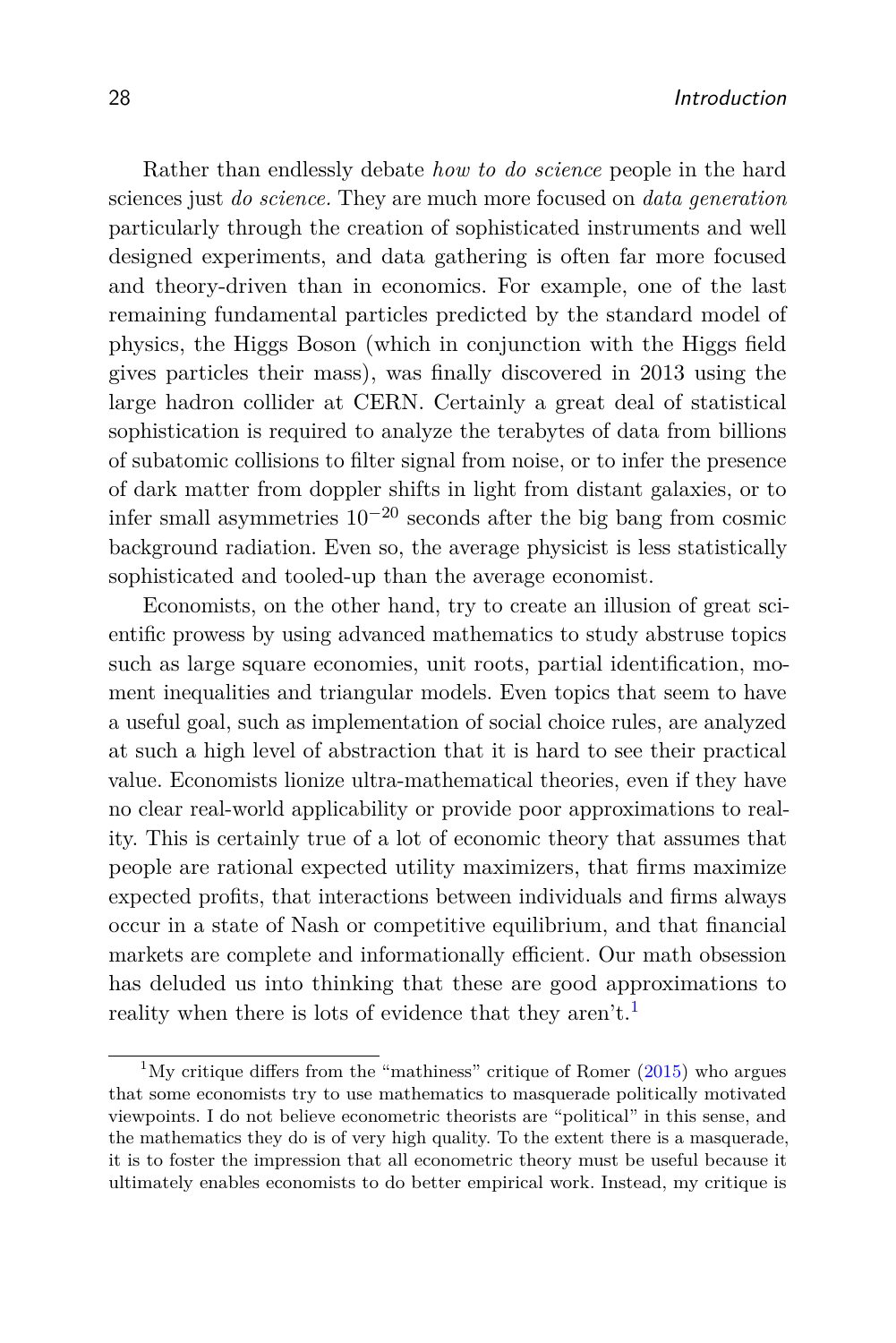There is still time to change the orientation of theoretical econometrics to avoid the fate of pure economic theory, which has also suffered the consequences of being mostly useless. Economic theory had immense prestige in 1980s when I received my PhD, an era where empirical researchers (and even applied theorists) were viewed as distinctly second class citizens. However theoretical elitism turned out to be an unsustainable equilibrium, as the profession ignored von Neumann's danger signal and allowed economic theory to become increasingly abstract, baroque, and disconnected from reality. Hamermesh (2013) documents a significant decline in the amount of economic theory published by the top economics journals since the 1960s and speculates that "Economic theory may have become so abstruse that editors of the leading general journals, recognizing that very few of their readers could comprehend the theory, have cut back on publishing work of this type." (p. 169).

The problem of uselessness of economic theory became sufficiently severe to come to the attention of the popular press in a *New Yorker* article in 1996 titled "The Decline of Economics." It was motivated by the 1996 Nobel Prizes to James Mirrlees and William Vickrey. Vickrey had mentioned to a reporter at the *New York Times* that his famous paper on auctions (Vickrey, 1961) was "one of my digressions into abstract economics" and "At best, it's of minor significance in terms of human welfare." In response, Cassidy (1996) lamented that "Here is a world-renowned theorist confirming what many outsiders had long suspected — that a good deal of economic theory, even the kind that wins Nobel Prizes, simply doesn't matter much. That is a great pity, since economics is supposed to be a useful subject, and its intellectual founders stressed its practical importance." (p. 50).

Economic theory would be in a much better state today had profession followed the advice of Alvin Roth, who issued his own version of von Neumann's danger signal back in 1991: "if we do not take steps in the direction of adding a solid empirical base to game theory, but instead continue to rely on game theory primarily for conceptual insights

similar in many respects to the critique of McCloskey (2005) who concludes that the profession's obsession with "mathematical and statistical reasoning" "is a waste of time" and unless this changes "our understanding of the economic world will continue to stagnate."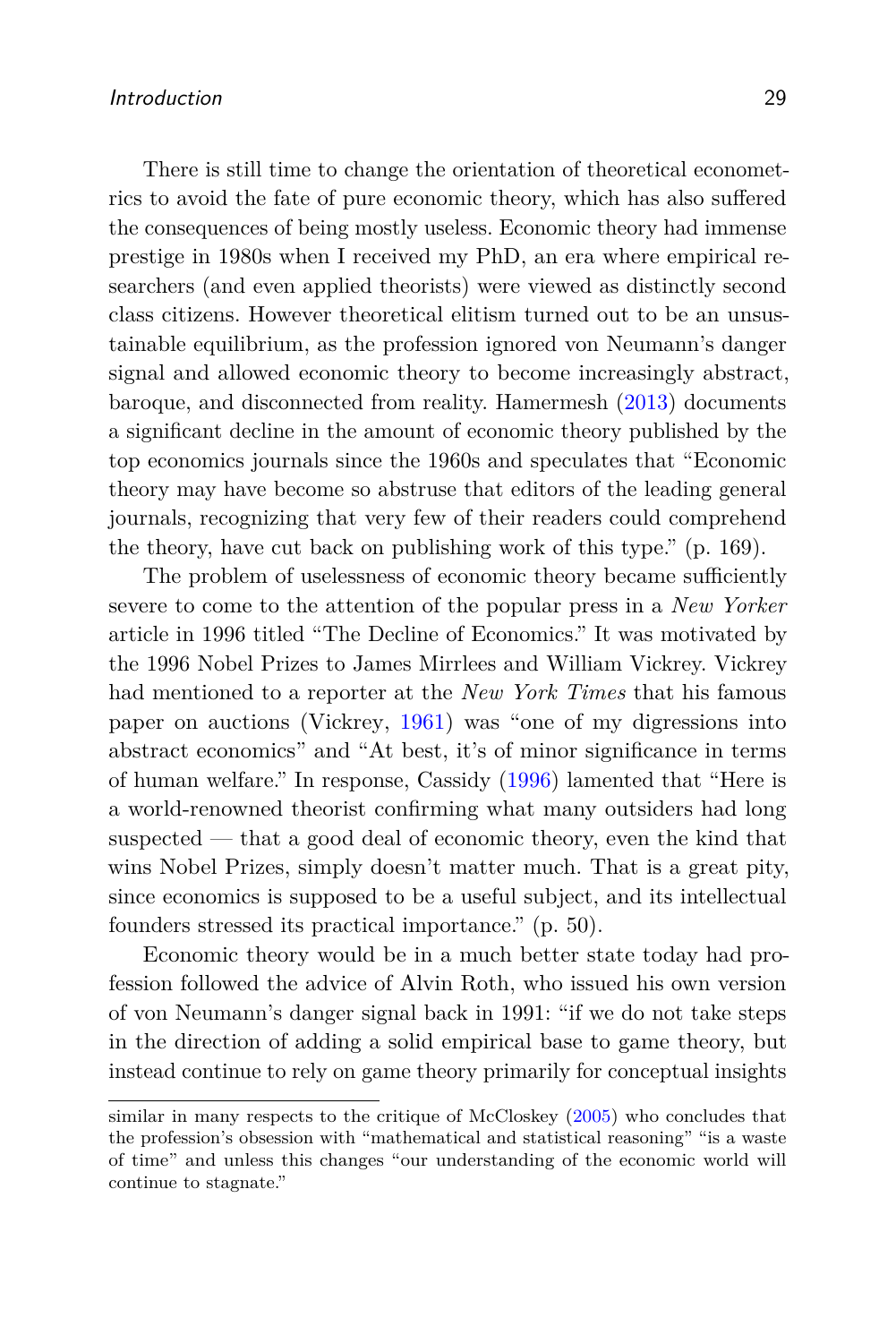(deep and satisfying as these may be), then it is likely that long before a hundred years game theory will have experienced sharply diminishing returns. In this respect, I think the next hundred years will likely bring about a change in the way theoretical and empirical work are related in economics generally, and that, if not, then the entire discipline of economics may also fail to realize its potential." (Roth, 1991a, p. 108). One only needs to look at current job statistics on *EconJobMarket.org* to see that Roth underestimated how rapidly economic theory would collapse: both the number of positions and the number of candidates who list economic theory as their primary field has dwindled to less than one fourth the corresponding numbers for econometrics.

Theoretical econometrics has a superficial appearance of usefulness since it is a field that supposed to provide us with the methods and tools for doing empirical work, but it is infected by the same theoretical elitism and detachment from reality that lead to the decline of economic theory. The current professional culture still offers far greater rewards for doing econometric theory and publishing new estimation methods than for doing applied work, especially when we recognize that data gathering and analysis is a far more laborious and less glamorous task than proving theorems. Similar to economic theory, econometric theory has become sort of an elite sport that can be played at elite upper tier departments that are rich enough to afford it (e.g. Harvard, Princeton, Yale, MIT, Stanford, Berkeley, Chicago, etc.). Among the trophies in this sport is the ability to publish in the elite upper tier journals, such as *Econometrica* which is devoted to publishing the most arid types of economic and econometric theory.

Economists should be more concerned about our collective influence and impact. One metric is citations, and compared to other sciences, economists have few citations. For example the Thomson Reuters Essential Science Indicators database from 2000 to 2010 ranks economics 17th out of its list of 21 sciences in terms of citations. Only engineering, other social sciences, computer science and mathematics had lower average citations over this period than economics. The science with the most citations according to the ESI index was molecular biology, followed by immunology. Within economics, the least cited subfields are economic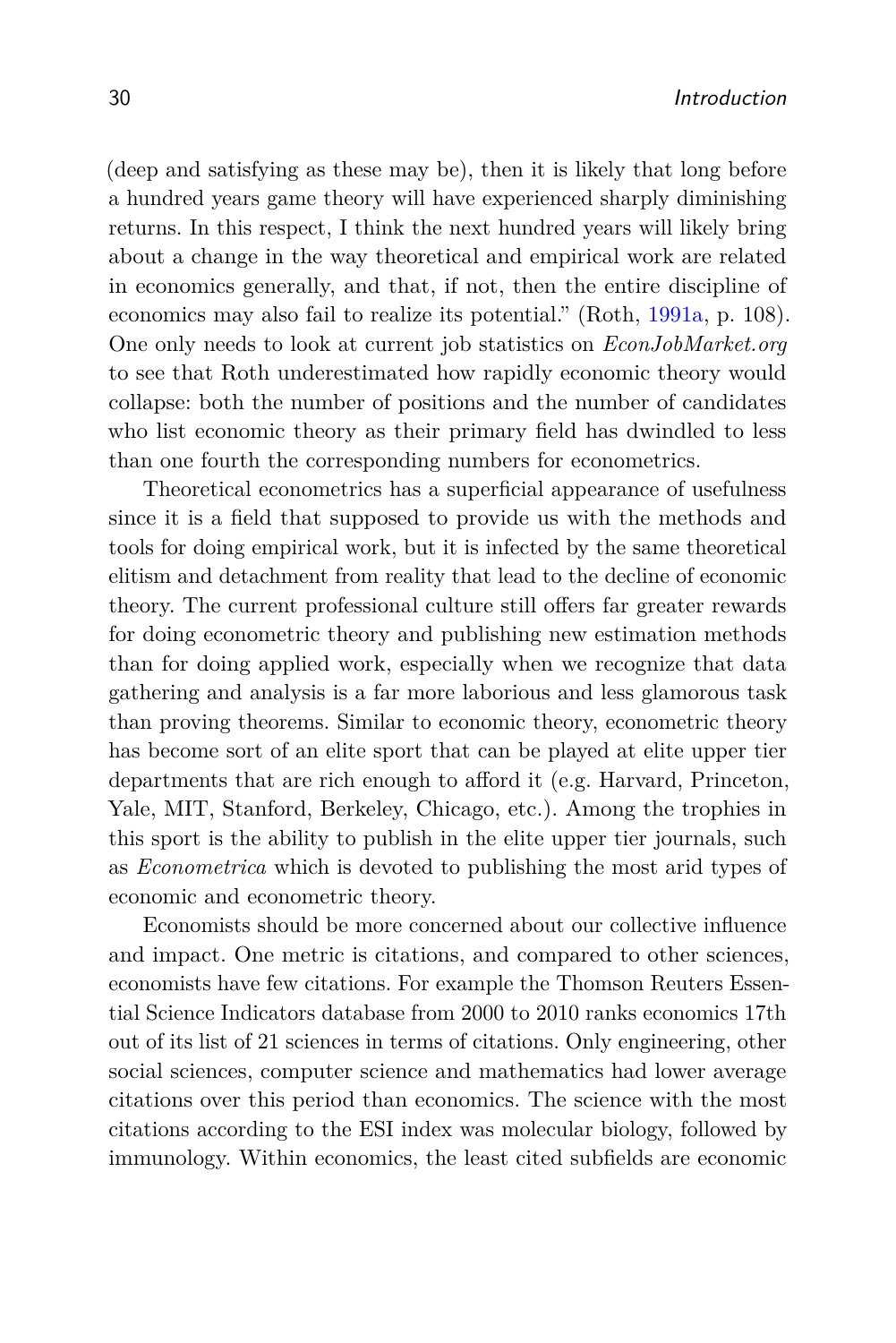theory and (micro) econometric theory according to Ellison (2013). He finds that "The fields in which papers are estimated to have the fewest citations — political economy, history, micro theory, cross-section econometrics, and industrial organization — are all fields where we estimated that researchers have relatively low citation indexes." (p. 82).

The leading journals such as *Econometrica* have great influence on the type of work done in economics due to the hierarchical way the profession is self-organized. There is a hierarchy in the profession that is akin to a bee hive where a small number of theorists are the queen bees who have the influence to set the overall direction of research via their roles as editors at the top ranked journals. The sustainability of the bee hive depends on having cadres of worker bees who are willing to follow the directions they set in exchange for the chance to publish, get tenure, and try to make it slightly further up in the hierarchy. As von Neumann noted, this sort of academic hierarchy can be sustainable "if the field is surrounded by correlated subjects, which still have closer empirical connections, or if the discipline is under the influence of men with an exceptionally well-developed taste." Unfortunately too few leading theorists have a real interest in the real world application of their theories: this is a task left for the worker bees. The minority of theorists who do attempt to pay homage to reality often suffer from the hubris of confusing knowledge of their theories with knowledge of the real world.

For example, in his 2003 Presidential Address to the American Economic Association, Robert E. Lucas (2003) proclaimed that "central problem of depression prevention has been solved, for all practical purposes, and has in fact been solved for many decades." (p. 1). Oops! The 2008 financial crash and ensuing "Great Recession" revealed that economists actually knew far less about the world than they thought they knew. It suddenly became painfully clear that a large part of the profession was virtually clueless what was actually going on in the economy because few of the ugly real world complexities are captured in our oversimplified mathematical models.

Indeed, back in 2007 few economists knew what a "swap" was or how dangerously overlevered and interdependent most of Wall Street firms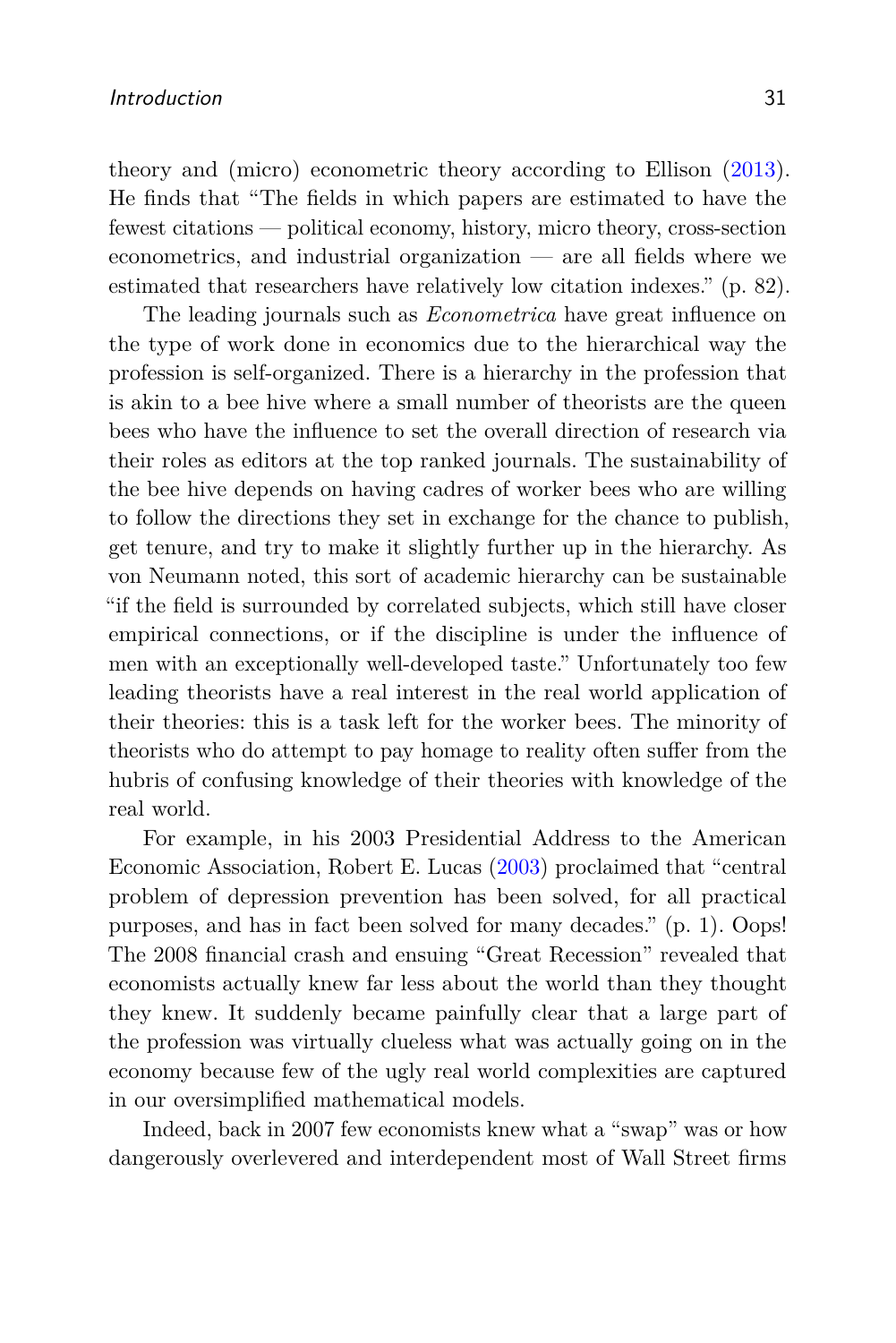were. This ignorance is not surprising: most real business cycle models assume away the financial sector as irrelevant. However leading experts in finance, such as Eugene Fama, are so wedded to idealized views such as the efficient markets hypothesis that they deny the possibility that a collapse of a credit/housing bubble could have lead to the 2008 Wall Street crash: "I don't know what a credit bubble means. I don't even know what a bubble means. These words have become popular. I don't think they have any meaning." (quoted from interview in Cassidy, 2010). In short, too many of us can be accused of being "egg heads" who are not in touch with the real world.

Of course some economists are/were in touch with reality, and several issued prescient warnings of stock market and housing bubbles and an impending financial meltdown well before the 2008 crash. However most of these economists, such as Robert Shiller or Noriel Roubini, were ignored or treated as "flakes" or "doctors of doom" — the "Chicken Littles" who always predict that the sky is falling. I believe Shiller and Roubini would confirm that it is hard to publish or be heard if you dare speak out against the conventional wisdom and orthodoxy in economics. While there is a nascent literature on behavioral economics that does try to learn and understand what people and firms actually do (as opposed to rationalizing behavior to force it to conform to prediction of existing theories) it is hard to publish empirical work that provides evidence of behavior that is inconsistent with orthodox theory unless it is accompanied by an elaborate non-expected utility theory that "explains" this behavior. Leading journals such as *Econometrica* are much more likely to publish *behavioral theories* but much less likely to publish *behavioral evidence.*

This is part of the burden of proof on empirical work that tends to keep economists focused on theory, but less aware of reality. The profession ought to be more receptive to self-evaluation, given that our sense of smugness and self-confidence has been shaken by dramatic embarrassments such as our failure to predict the crash of 2008 and the Great Recession, or to even agree on the best policies to deal with it after the fact. There is a surprising level of ignorance, or at least a glaring lack of professional agreement, on a host of other important questions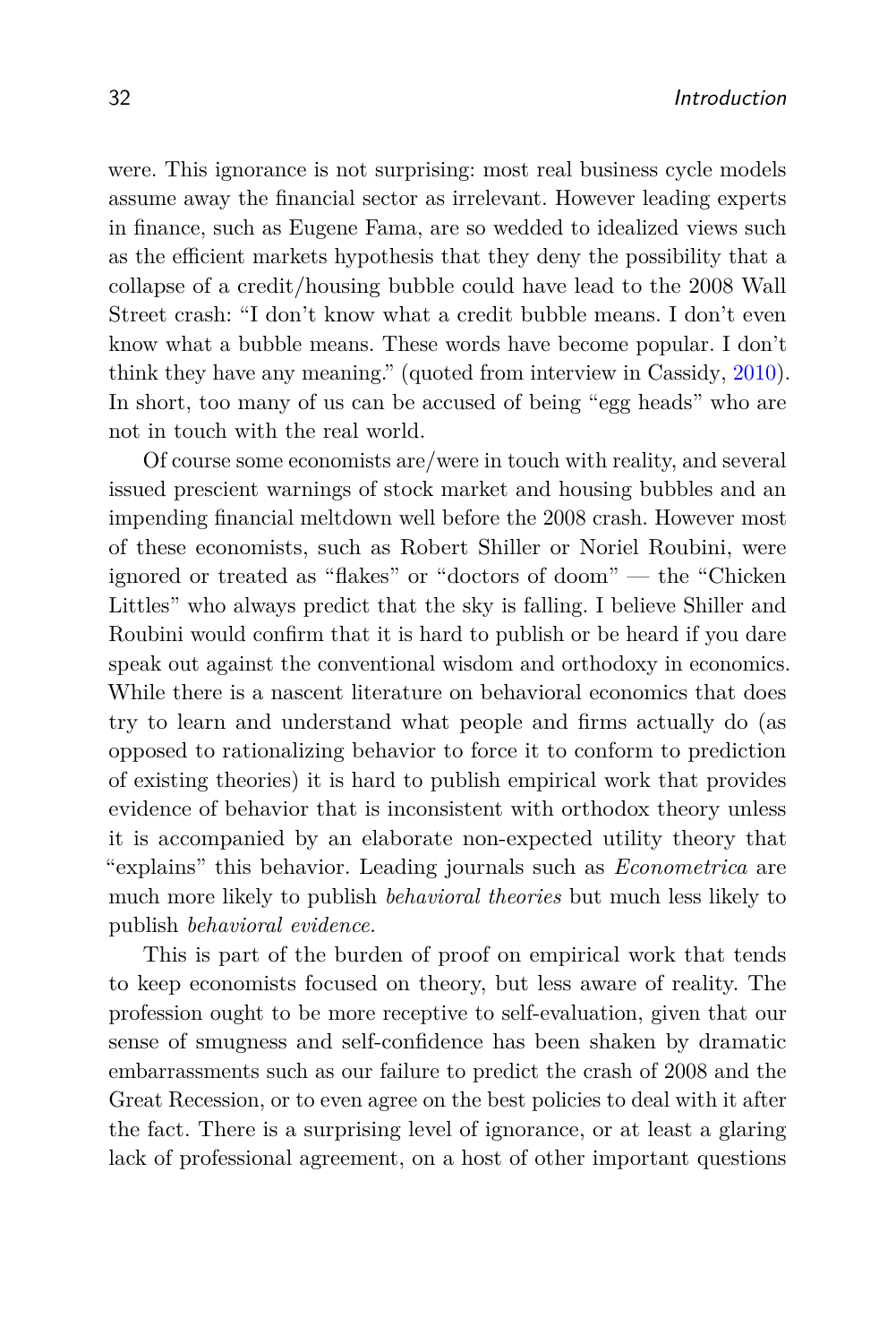as well. For example there is huge disagreement about how strongly taxes affect labor supply. Despite intensive study for over three decades, there is still disagreement about the efficacy of job training programs on various outcomes such as unemployment duration and subsequent earnings and about how best to deal with crumbling institutions such as Social Security and Medicare. The profession does not agree about whether financial markets are inherently unstable and whether they need to be regulated, and if so, how. I believe that economists need to be considerably more humble and admit that there is very little that we can confidently say that we know and agree upon. Given this, perhaps it is time to have a discussion about whether this state of affairs is inherent in the subject (i.e. economics is a more difficult topic to study than physics or biology) or whether the profession's bias for deductive versus inductive inference is partly to blame for our lack of agreement and results.

A full discussion is beyond the scope of this essay because it deals with the interaction between econometric theory, economic theory, and empirical work. I have discussed the tensions between *economic theory* and empirical work elsewhere (Rust, 2014) and want to stress that I am not anti-theory, though I feel that the profession refuses to let go of favorite theories despite considerable evidence that they are at odds with reality. My focus in this essay is on *econometric theory.* I also stress I am not against econometric theory and certainly do not claim that all econometric theory is useless. However economics is "data poor" relative to other sciences, but not because economic data are inherently harder to collect. Rather, due to the professional culture and a methodological bias at the top departments, the rewards for data gathering and data analysis are low, whereas the payoff to econometric theory is much higher. This equilibrium is good for the elite departments, but bad for the profession as a whole.

The rest of this essay is organized as follows. Section 2 documents the theory bias at *Econometrica* and their efforts to correct this bias to stay relevant. Though I argue that the causal impact of econometric theory is small, the amount of econometric theory devoted to causality is huge — particularly the burgeoning literature on *treatment effects.* I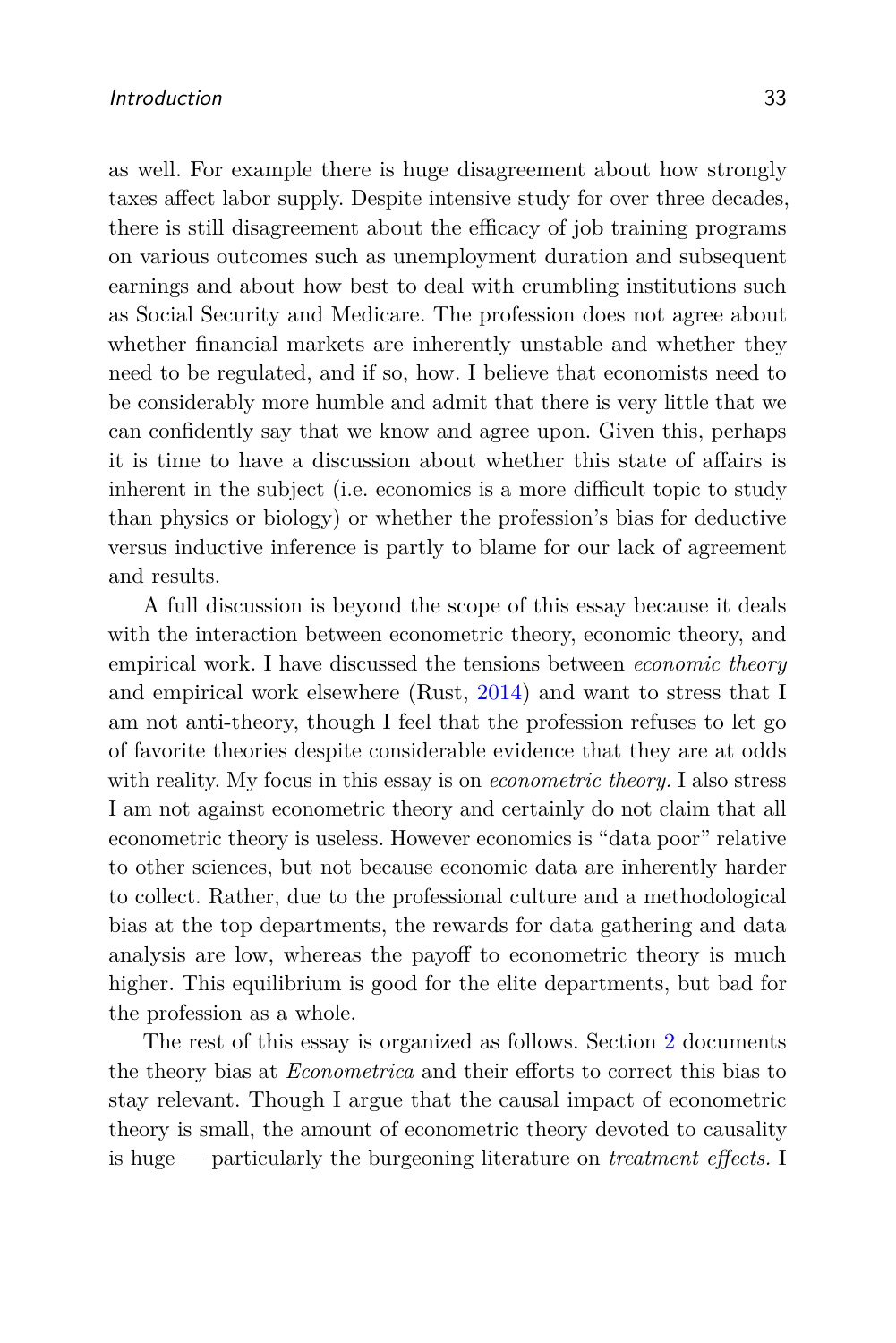discuss this literature in Section 3, but argue that it has not resulted in the sort of *credibility revolution* in applied economics claimed by Angrist and Pischke (2010). In Section 4 I discuss a personal example that illustrates how even an incomplete understanding of causality can be *extremely useful.* Since my example is from medicine, I also discuss an economic example. In Section 5 I review a vast literature on the causal effect of training programs and conclude that the useful knowledge from decades of study by the leading econometricians has been disappointingly meager. To avoid writing a completely hopeless and depressing essay, I devote Section  $6$  to discussing several success stories where economics has produced useful knowledge. Unfortunately, these are not examples where econometric theory played much of a role. Section 7 concludes with some ideas about how things can be turned around to make econometric theory more useful to economics.

Although this essay questions the usefulessness of some ultra mathematical economic and econometric theory, I do not pretend to judge it from an superior vantage point. I readily admit that my own academic work has proved to be mostly useless. My views will no doubt cost me professionally, so why write this? While there are many prizes and ways economists self-congratulate themselves, there are fewer avenues for self-evaluation and few economists willing to take the professional risk to publicly voice their true concerns about the shortcomings of the discipline. I hope this essay will lead to a constructive discussion rather than be seen as an unhelpful rant on econometric theory and the state of the economics profession.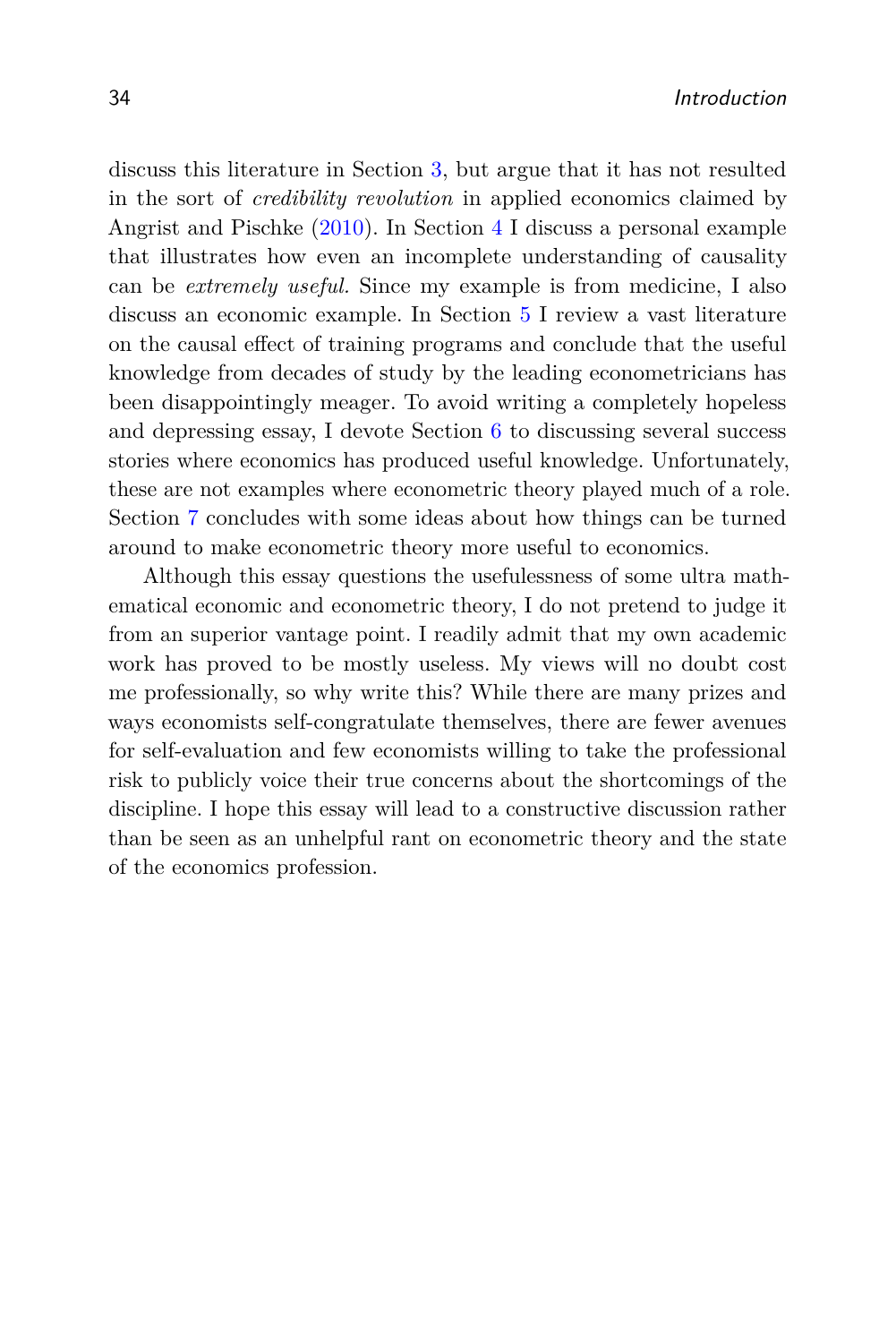### **References**

- Anderson, R., I. Ashlagi, D. Gamarnik, and A. E. Roth. 2015. "Finding long chains in kidney exchange using the traveling salesman problem". *Proceedings of the National Academy of Sciences*. 112(3): 663–668.
- Angrist, J. and J.-S. Pischke. 2009. *Mostly Harmless Econometrics An Empiricist's Companion*. Princeton, Princeton University Press.
- Angrist, J. D. and J.-S. Pischke. 2010. "The credibility revolution in empirical economics: How better research design is taking the con out of econometrics". *Journal of Economic Perspectives*. 24(2): 3–30.
- Ashenfelter, O. 1987. "The case for evaluating training programs with randomized trials". *Economics of Education Review*. 6(4): 333–338.
- Basu, K. 2014. "Randomisation, causality and the role of reasoned intuition". *Oxford Development Studies*. 42-4.
- Bontemps, C., T. Magnac, and E. Maurin. 2012. "Set identified linear models". *Econometrica*. 80(3): 1129–1155.
- Card, D. and S. DellaVigna. 2013. "Nine facts about top journals in economics". *Journal of Economic Literature*. 51(1): 144–161.
- Card, D., J. Kluve, and A. Weber. 2010. "Active labour market policy evaluations: A meta-analysis". *Economic Journal*. 120(548): F452– F457.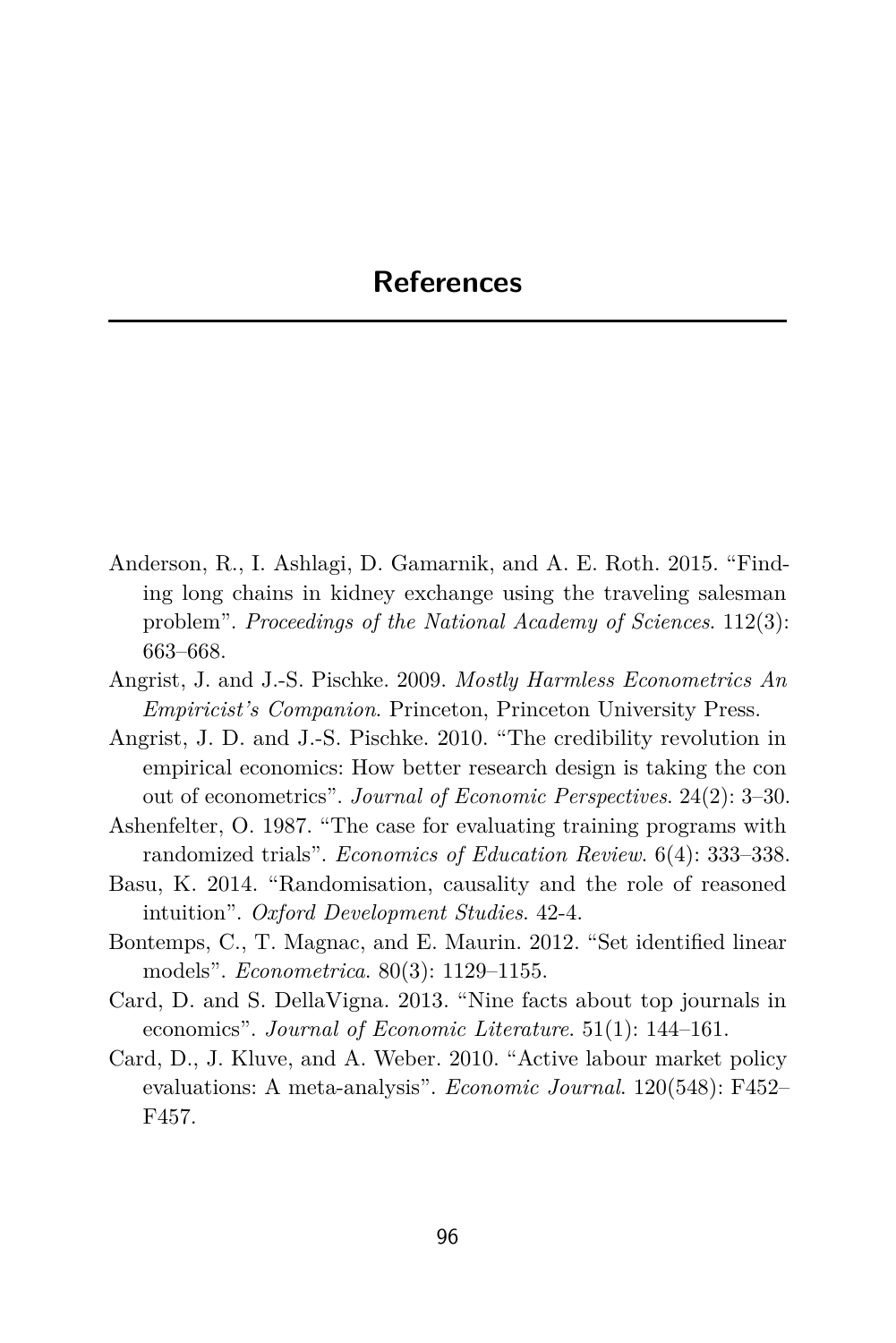- Carrell, S. E., B. I. Sacerdote, and J. E. West. 2013. "From natural variation to optimal policy? The importance of endogenous Peer group formation". *Econometrica*. 81(3): 855–882.
- Cassidy, J. 1996. "The decline of economics". *New Yorker*. December(2).
- Cassidy, J. 2010. "Interview with Eugene Fama". *New Yorker*. Jan- $\arctan(13)$ .
- Chan, T. Y. and B. H. Hamilton. 2006. "Learning, private information, and the economic evaluation of randomized experiments". *Journal of Political Economy*. 114(6): 997–1040.
- Crépon, B., E. Duflo, M. Gurgand, R. Rathelot, and P. Zamora. 2013. "Do labor market policies have displacement effects? Evidence from a clustered randomized experiment". *Quarterly Journal of Economics*. 128(2): 531–580.
- Cunha, F., J. J. Heckman, and S. M. Schennach. 2010. "Estimating the technology of cognitive and noncognitive skill formation". *Econometrica*. 78(3): 883–931.
- Deaton, A. 2010. "Instruments, randomization, and learning about development". *Journal of Economic Literature*. 48: 424–455.
- Donohue, J. J. I. and S. D. Levitt. 2001. "The impact of legalized abortion on crime". *Quarterly Journal of Economics*. 116(2): 379– 420.
- Ellison, G. 2013. "How does the market use citation data? The Hirsch index in economics". *American Economic Journal: Applied Economics*. 5: 63–90.
- Foote, C. L. and C. F. Goetz. 2006. "The impact of legalized abortion on crime: Comment". *Quarterly Journal of Economics*. 123(1): 407– 423.
- Fourcade, M., E. Ollion, and Y. Algan. 2015. "The superiority of economists". *Journal of Economic Perspectives*. 29(1): 89–114.
- El-Gamal, M. A. and D. M. Grether. 1995. "Are people Bayesian? Uncovering behavioral strategies". *Journal of the American Statistical Association*. 90(432): 1137–1145.
- Gottlieb, D. J. 2014. "Sleep apnea and the risk of atrial fibrillation recurrence: Structural or functional effects?" *Journal of the American Heart Association*. 113(654): 1–3.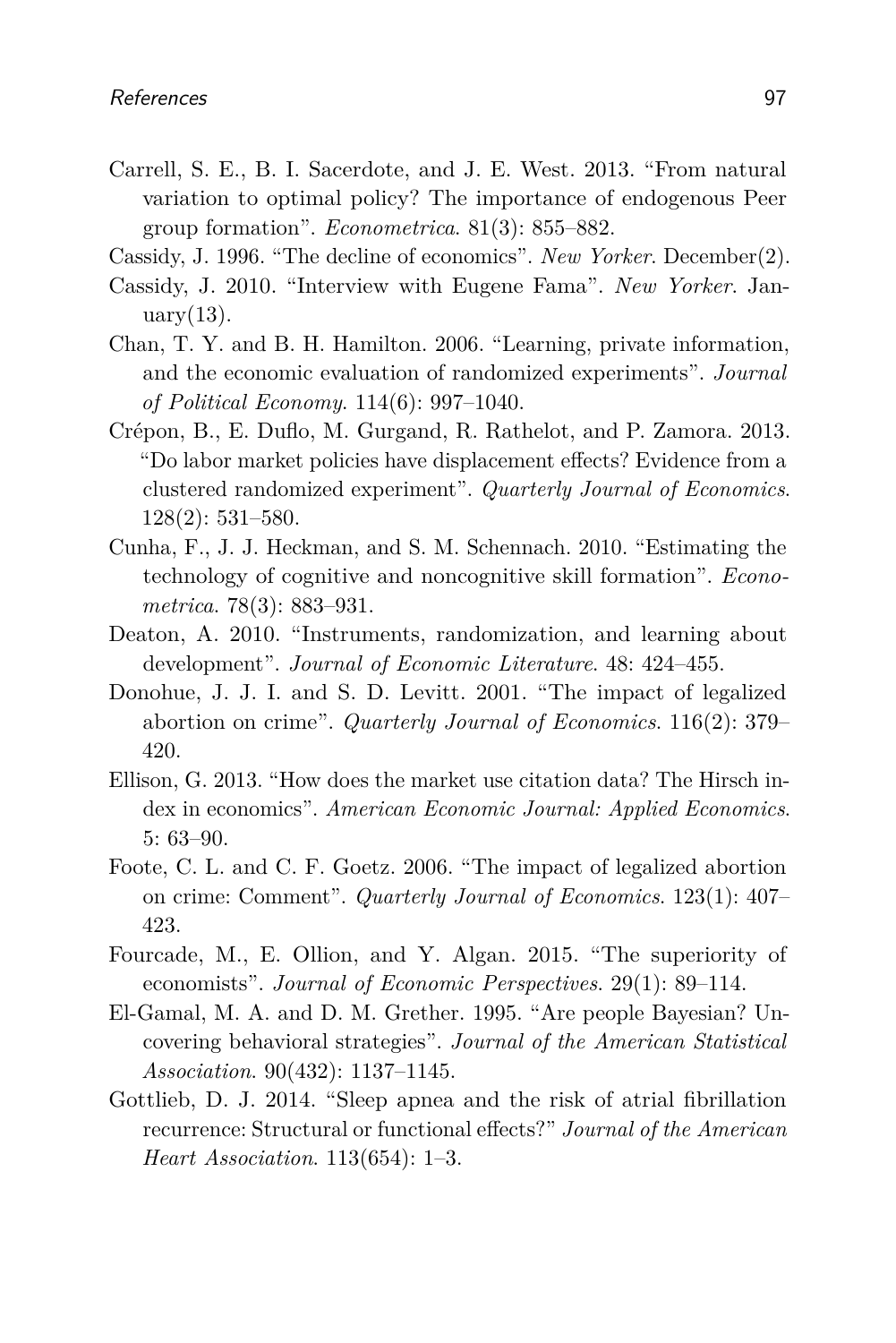- Griffiths, T. L. and J. B. Tenenbaum. 2009. "Theory-based causal induction". *Pscyhological Review*. 116(4): 661–716.
- Hamermesh, D. S. 2013. "Six decades of top economics publishing: Who and how?" *Journal of Economic Literature*. 51(1): 162–172.
- Hayashi, F. and E. C. Prescott. 2002. "The 1990s in Japan: A lost decade". *Review of Economic Dynamics*. 5: 206–235.
- Heckman, J. J. 1979. "Sample selection bias as specification error". *Econometrica*. 47(1): 153–161.
- Heckman, J. J. 1992a. "Haavelmo and the birth of modern econometrics: A review of the history of econometric ideas by Mary Morgan". *Journal of Economic Literature*. 30(2): 876–886.
- Heckman, J. J. 1992b. "Randomization and social policy evaluation". In: *Evaluating Welfare and Training Programs*. Ed. by C. F. Manski and I. Garfinkel. Harvard University Press. 201–230.
- Heckman, J. J. 2005. "The scientific model of causality". *Sociological Methodology*. 35: 1–97.
- Heckman, J. J. and V. J. Hotz. 1989. "Choosing among alternative nonexperimental methods for estimating the impact of social programs: The case of manpower training". *Journal ofthe American Statistical Association*. 84(408): 862–874.
- Heckman, J. J., V. J. Hotz, and M. Dabos. 1987. "Do we need experimental data to evaluate the impact of manpower training on earnings?" *Evaluation Review*. 11: 395–427.
- Heckman, J. J., R. J. LaLonde, and J. A. Smith. 1999. "The economics and econometrics of active labor market programs". In: *Handbook of Labor Economics, Volume 3*. Ed. by O. Ashenfelter and D. Card. New York: Elsevier. 1866–2097.
- Heckman, J. J. and R. Pinto. 2014. "Causal inference after Haavelmo". *Econometric Theory*. 31(1): 115–151.
- Heckman, J. J. and J. Smith. 1998. "Evaluating the welfare state". In: *Econometrics and Economic Theory in the 20th Century: The Ragnar Frisch Centennial Symposium*. Ed. by S. Strom. Cambridge University Press.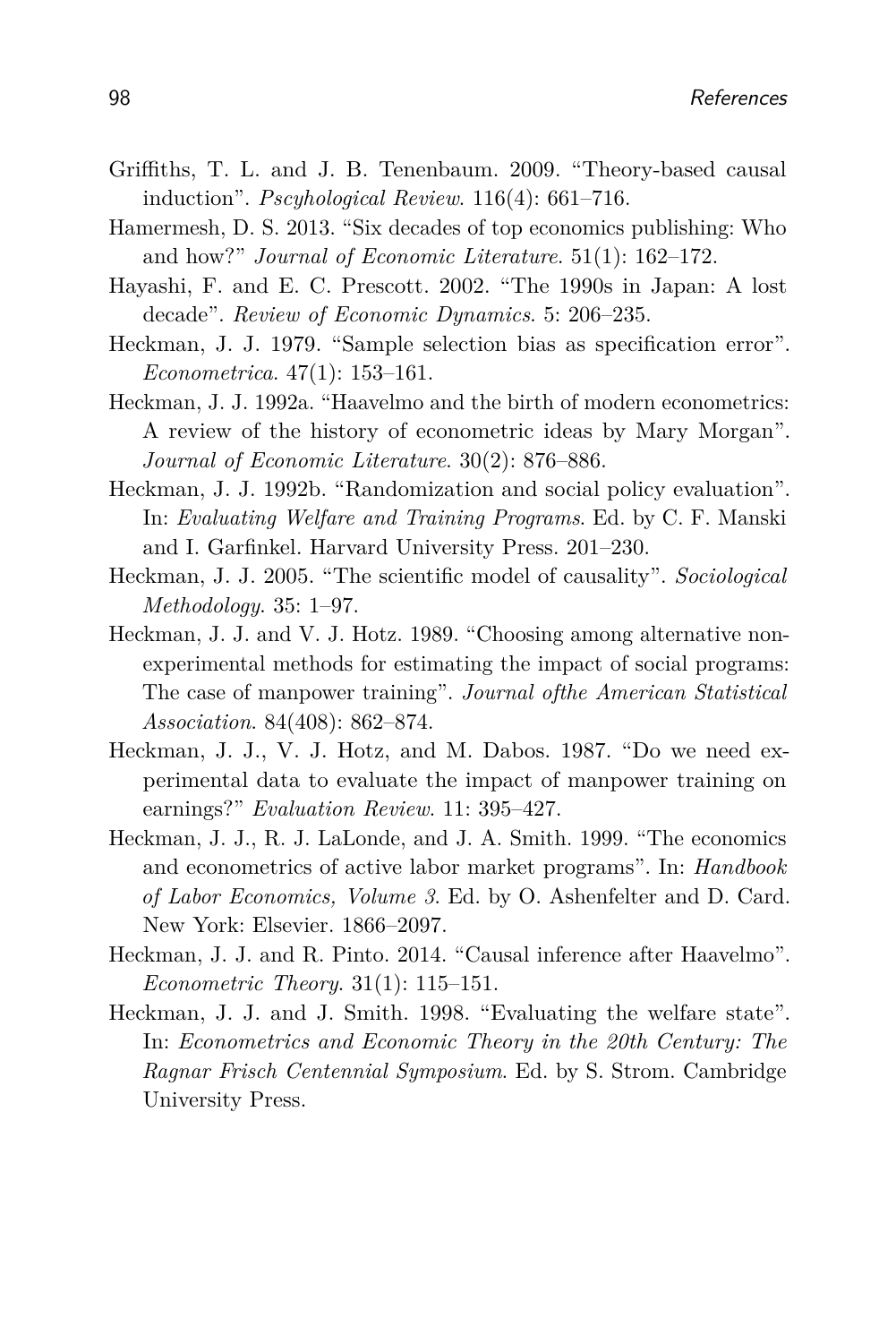- Herndon, T., M. Ash, and R. Pollin. 2014. "Does high public debt consistently stifle economic growth? A critique of Reinhart and Rogoff". *Cambridge Journal of Economics*. 38(2): 257–279.
- Hoxby, C. and S. Turner. 2013. "Expanding college opportunities for high-achieving, low income students". *SIEPR Discussion Paper*. 12(014).
- Kapoor, S. and A. Magesan. 2014. "Paging inspector Sands: The costs of public information". *American Economic Journal: Economic Policy*. 6(1): 92–113.
- Kristensen, D. and B. Schjerning. 2015. "Implementation and estimation of discrete Markov decision models by Sieve approximations". *manuscript, University of Copenhagen*.
- Labor, U. D. of. 2014. *What Works in Job Training: A Synthesis of the Evidence*. U.S. Department of Labor.
- LaLonde, R. J. 1986. "Evaluating the econometric evaluations of training programs with experimental data". *American Economic Review*. 76(4): 604–620.
- Leamer, E. E. 1982. *Specification Searches: Ad Hoc Inference with Nonexperimental Data*. New York: John Wiley & Sons.
- Levitt, S. D. 1997. "Using electoral cycles in police hiring to estimate the effect of police on crime". *American Economic Review*. 87(3): 270–290.
- Ljungqvist, L. and T. J. Sargent. 2014. "An open letter to professors Heckman and Prescott". *manuscript, New York University*.
- MaCurdy, T. 1985. "Interpreting empirical models of labor supply in an intertemporal framework with uncertainty". In: *Longitudinal Analysis of Labor Market Data*. Ed. by J. Heckman and B. Singer. Cambridge University Press. 148–170.
- Manski, C. F. 2003. *Partial Identification of Probability Distributions*. Springer Verlag.
- Manski, C. F. 2013. *Public Policy in an Uncertain World: Analysis and Decisions*. Harvard University Press.
- Manski, C. F. 2014. "Identification of income-leisure preferences and evaluation of income tax policy". *Quantitative Economics*. 5: 145– 174.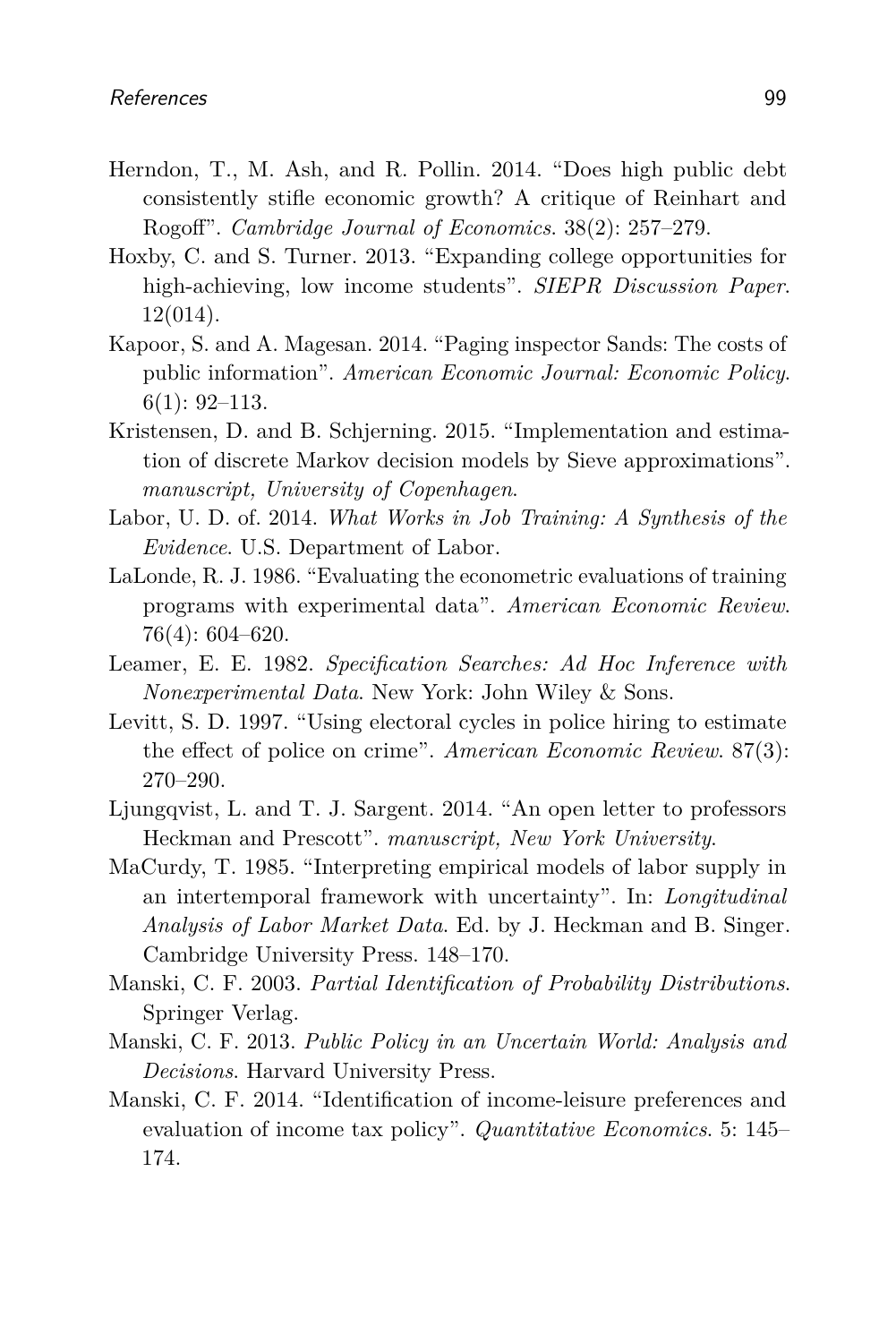- McCloskey, D. 2005. "The trouble with mathematics and statistics in economics". *History of Economic Ideas*. XIII(3): 85–102.
- McCrary, J. 2002. "Do electoral cycles in police hiring really help us estimate the effect of police on crime? Comment". *American Economic Review*. 92(4): 1236–1243.
- Misra, S. and H. Nair. 2011. "A structural model of sales-force compensation dynamics: Estimation and field implementation". *Quantitative Marketing and Economics*. 9: 211–257.
- Neyman, J. 1923. "Sur les applications de la theorie des probabilites aux experiences agricoles: Essai des principes." *Masters Thesis*.
- Pakes, A. and P. McGuire. 2001. "Stochastic algorithms, symmetric Markov perfect equilbrium, and the 'Curse' of dimensionality". *Econometrica*. 69(5): 1261–1281.
- Phillips, P. C. B., S.-P. Shi, and J. Yu. 2015. "Testing for multiple bubbles: Historical episodes of exuberance and collapse in the S&P 500". *International Economic Review*: forthcoming.
- Popper, K. R. 2002. *The Logic of Scientific Discovery*. Psychology Press.
- Reinhart, C. M. and K. S. Rogoff. 2009. *This Time is Different Eight Centuries of Financial Folly*. Princton University Press.
- Reinhart, C. M. and K. S. Rogoff. 2010. "Growth in a time of debt". *American Economic Review*. 100(2): 573–578.
- Robert E. Lucas, J. 2003. "Macroeconomic priorities". *American Economic Review*. 93(1): 1–14.
- Romer, P. M. 2015. "Mathiness in the theory of economic growth". *American Economic Review: Papers and Proceedings*. 105(5): 89–93.
- Roth, A. E. 1991. "A natural experiment in the organization of entry level labor markets: regional markets for new physicians and surgeons in the UK". *American Economic Review*. 81: 415–440.
- Roth, A. E. 1991a. "Game theory as part of empirical economics". *Economic Journal*. 101: 107–114.
- Roth, A. E. 2008. "What have we learned from market design?" *Economic Journal*. 118: 285–310.
- Rubin, D. 1980. "Discussion of randomization analysis of experimental data in the Fisher randomization test'". *Journal of the American Statistical Association*. 75(591).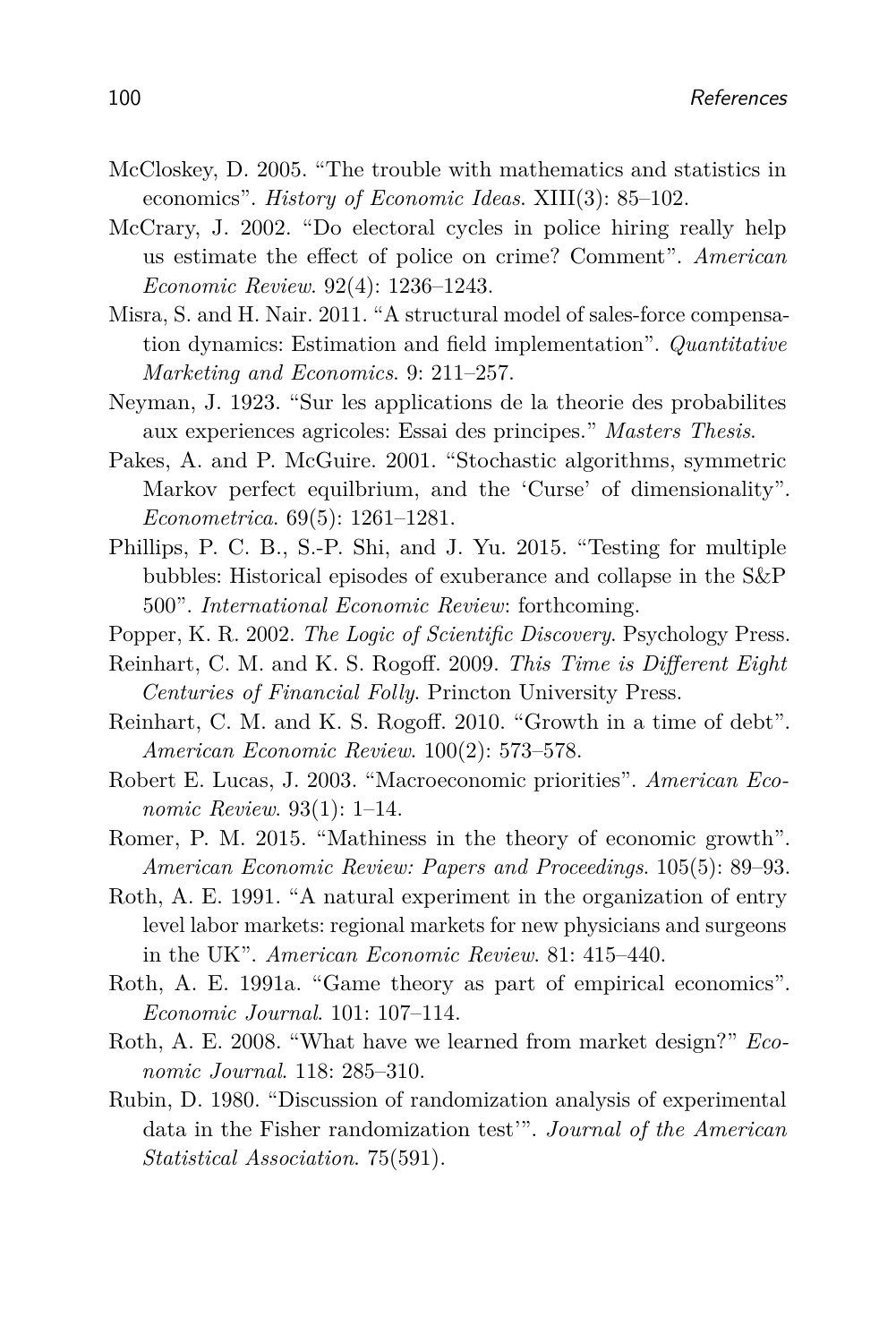- Rubin, D. 2005. "Causal inference using potential outcomes". *Journal of the American Statistical Association*. 100(469): 322–331.
- Rust, J. 1987. "Optimal replacement of GMC bus engines: An empirical model of Harold Zurcher". *Econometrica*. 55(3): 999–1033.
- Rust, J. 1988. "Maximum likelihood estimation of discrete control processes". *SIAM Journal on Control and Optimization*. 26(5): 1006– 1024.
- Rust, J. 2014. "The limits to inference *with* theory: A review of Wolpin (2013)". *Journal of Economic Literature*. 52(3): 820–850.
- Shiller, R. J. 2015. *Irrational Exuberance*. Princeton University Press.
- Stahl, A. E. and L. Feigenson. 2015. "Observing the unexpected enhances infants' learning and exploration". *Science*. 348(6230): 91–94.
- Su, C.-L. and K. L. Judd. 2012. "Constrained optimization approaches to estimation of structural models". *Econometrica*. 80(5): 2213–2230.
- Theil, H. 1971. *Principles of Econometrics*. New York: John Wiley & Sons.
- Todd, P. E. and K. I. Wolpin. 2006. "Assessing the impact of a school subsidy program in Mexico: Using a social experiment to validate a dynamic behavioral model of child schooling and fertility". *American Economic Review*. 96(5): 1384–1417.
- Vickrey, W. 1961. "Counterspeculation, auctions, and competitive sealed tenders". *Journal of Finance*. 166(1): 8–37.
- von Neumann, J. 1947. "The mathematician". In: *Works of the Mind, Volume 1*. Ed. by R. Heywood. Chicago: University of Chicago Press. 180–196.
- Widerquist, K. 2005. "A retrospective on the negative income tax experiments: Looking back at the most innovative field studies in social policy". In: *The Ethics and Economics of the Basic Income Guarantee*. Ed. by W. Lewis and Pressman. Aldershot: Ashgate. 95–106.
- Wollan, M. 2015. "Pay it forward: Sophisticated software has enabled a 'market' for organ donation, without any money changing hands". *New York Times Magazine*. May(3).
- Wolpin, K. 2013. *The Limits of Interference without Theory.* Cambridge: MIT Press.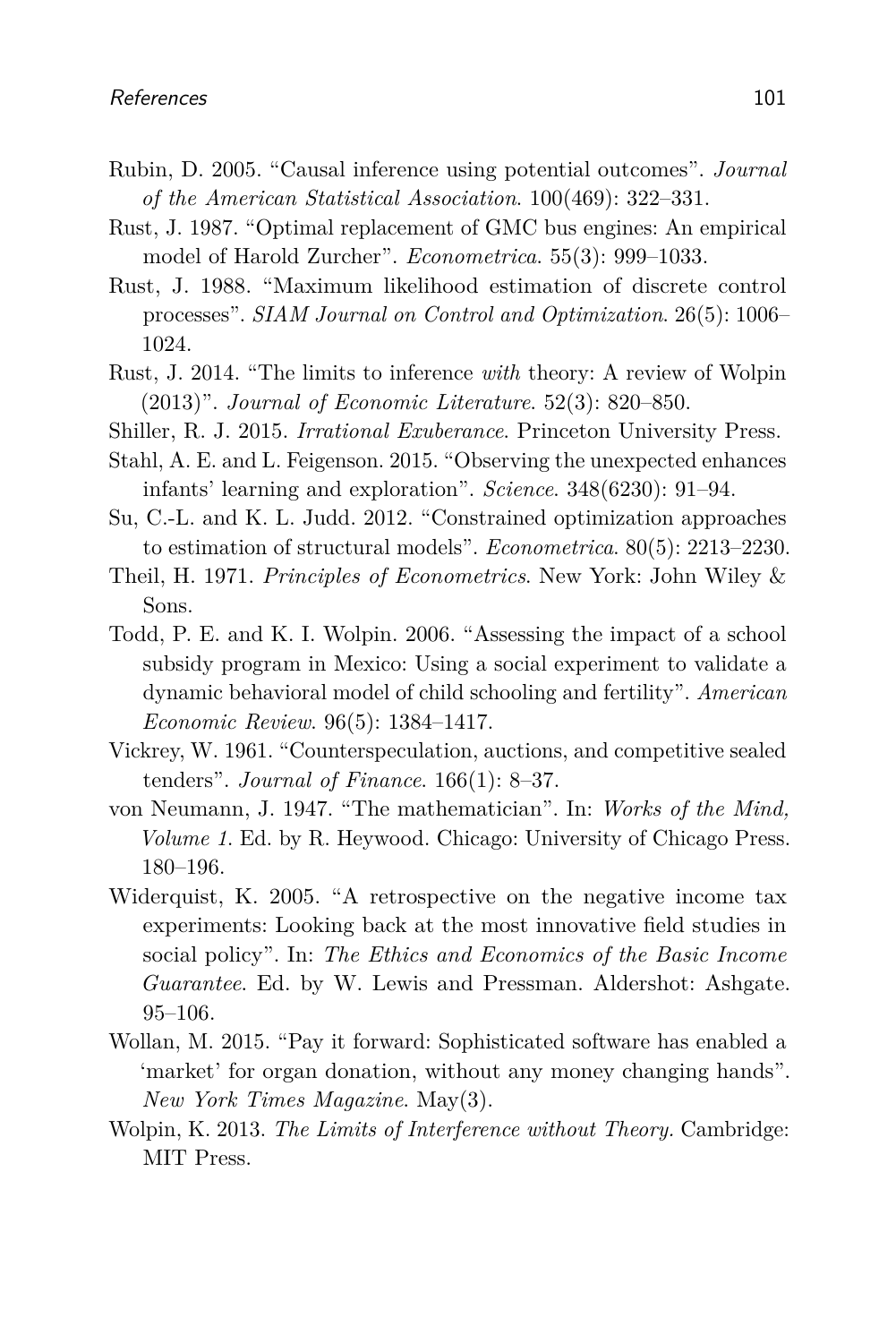## <span id="page-31-0"></span>**Just How Sensitive are Instrumental Variable Estimates?**

Peter C. Reiss

*Stanford Graduate School of Business, USA; preiss@stanford.edu*

#### ABSTRACT

Researchers regularly use instrumental variables to resolve concerns about regressor endogeneity. The existing literature has correctly emphasized that the choice of instrumental variables matter for the resulting estimates. This paper shows that researchers should also be concerned that the functional form of the instrument matters as well for the resulting estimates. For example, simply changing an instrumental variable from the level to the logarithm can change estimates directly. This article documents the problem, suggests why the problem occurs and suggests different approaches to the problem.

Peter C. Reiss (2016), "Just How Sensitive are Instrumental Variable Estimates?", Foundations and Trends<sup>®</sup> in Accounting: Vol. 10, No. 2-4, pp 204-237. DOI: 10.1561/1400000048.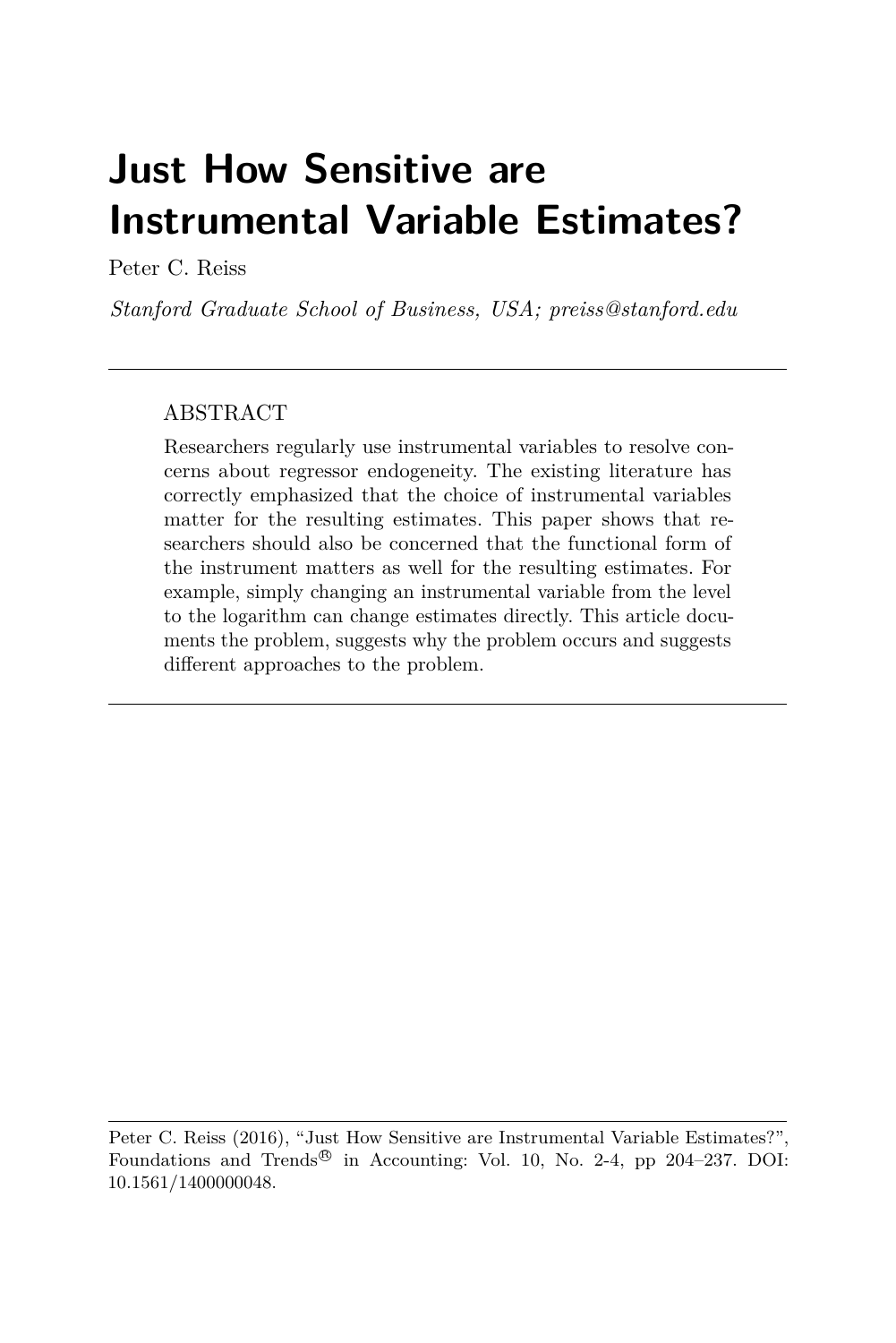## **Introduction**

Many social scientists work with linear regression models in which some or all of the regressors are thought to be correlated with the regression error. Although in this case ordinary least squares (OLS) delivers the best linear predictor of the dependent variable given the right hand side regressors, this predictor differs from the best linear predictor one would obtain if there were no correlation between the regressors and the regression error. Researchers often are more interested in this second model because they see its coefficients as revealing "causal" effects. That is, they see the coefficients as suggesting how much the dependent variable would change if the corresponding right hand side variable changed by one unit and nothing else changed. Of course, the true causal model may not be linear. However, many researchers nevertheless believe that linear regressions still can reveal the signs and magnitudes of causal relations.

Instrumental variable (IV) methods are the primary means by which social scientists estimate regression models with endogenous regressors. IV methods require the researcher to identify auxiliary variables that minimally are uncorrelated with the regression error (e.g., exogeneous) and yet correlated with the right hand side endogenous regressors (i.e.,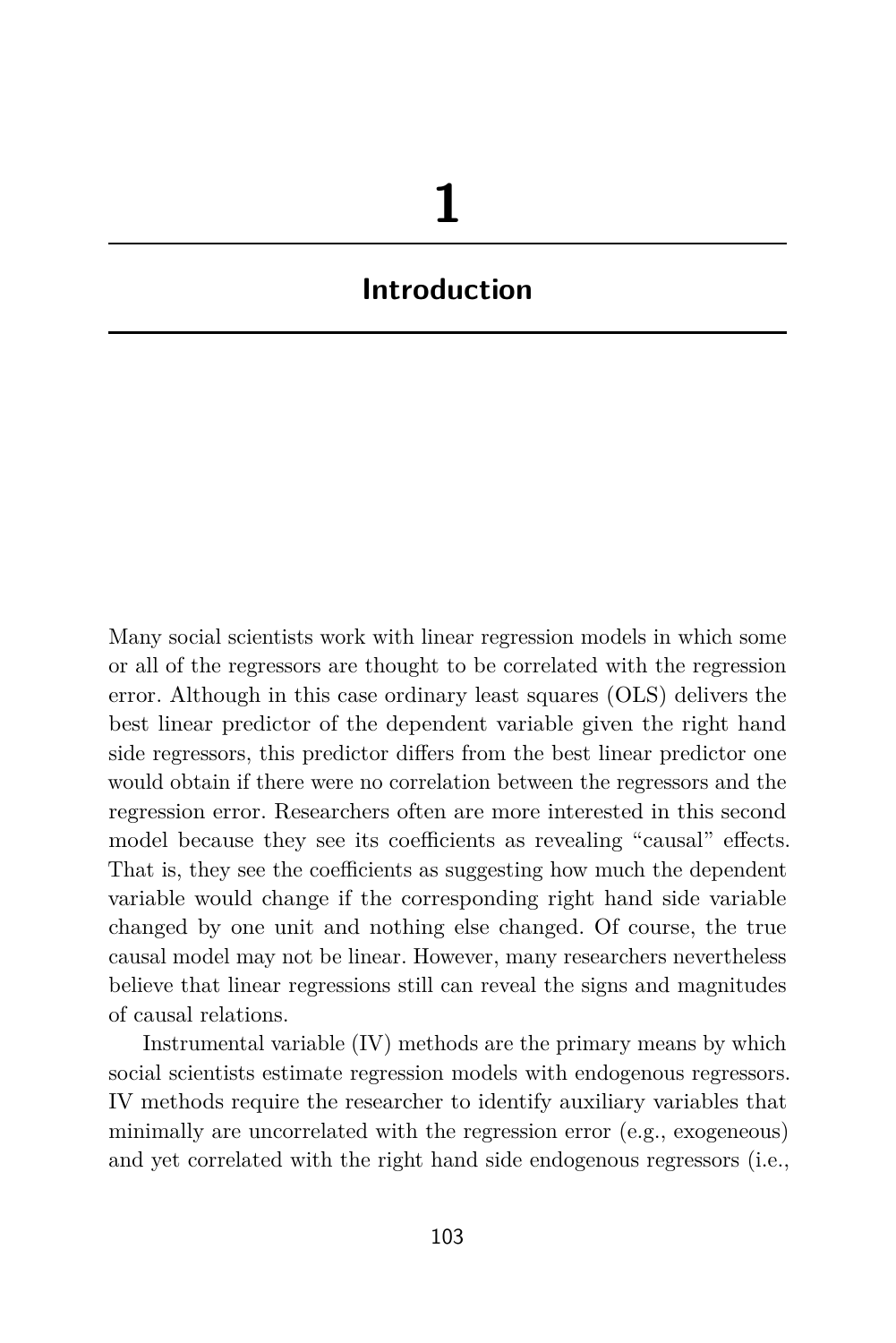relevant).<sup>1</sup> Under standard assumptions, these instruments can be used to construct consistent estimates of the coefficients. Although the use of valid IVs produces consistent estimates, it is well known that the finite and large sample distributions of the IV estimator are impacted by the choice of instruments.<sup>2</sup> Further, it is known that when the instruments only slightly violate the exogeneity and relevance conditions, there can be dramatic, adverse consequences for the estimator's small and large sample distribution. Violations of concern include: having too few relevant instruments; using instruments that are correlated with the regression error; and, relying on instruments that are weakly correlated with the endogenous regressors.<sup>3</sup>

This paper documents another issue that has received little or no attention – that seemingly irrelevant changes in the functional forms of the same instruments can lead to *vastly* different IV estimates. This is not just a sampling issue, it is present in a *given sample*. This potential sensitivity should be concerning. Two (or more) researchers could be on solid ground arguing that their IV estimates are consistent, and yet their estimates might differ dramatically. Indeed, their estimates may differ in sign! Section 2 provides such an example. Ultimately this difference in the IV estimates prompts the difficult question of which estimate(s) to report. Alternatively, how might a researcher make others aware of any sensitivity?

These issues are illustrated and addressed in what follows. Section 2 shows that an instrument's functional form can matter. It relates the sensitivity of IV estimates to an instrument relevance condition. Section 3 discusses possible approaches to the problem based on existing relevance and weak instrument diagnostics. These approaches include reporting sensitivity analyses or measures of the local variation in the estimated coefficients. Section 4 discusses possible "efficient" instrument approaches to the problem. Section 5 illustrates the problem is general. Section 6 concludes.

<sup>&</sup>lt;sup>1</sup>While the term "instruments" refers to both the exogenous variables in the equation of interest and the excluded auxiliary variables, I will primarily use it to refer to the auxilary variables.

<sup>&</sup>lt;sup>2</sup>See for example Phillips  $(1983)$ .

<sup>&</sup>lt;sup>3</sup>See for example Bound *et al.* (1995) and Murray (2006).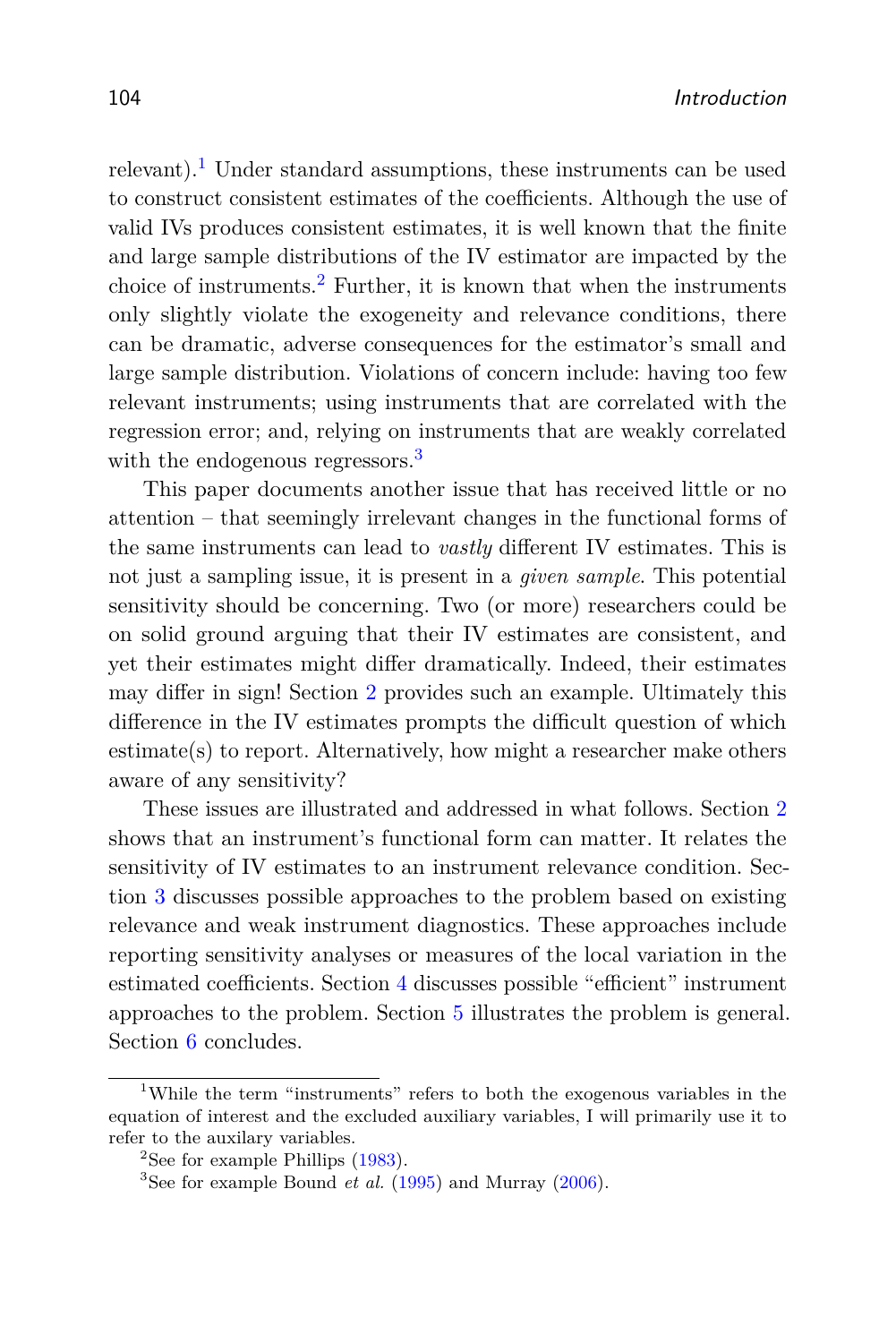## **References**

- Anderson, T. 1984. *Introduction to Multivariate Statistical Analysis*. 2nd. New York: Wiley.
- Bound, J., D. Jaeger, and R. Baker. 1995. "Problems with instrumental variables estimation when the correlation between the instruments and the endogeneous explanatory variable is weak". *Journal of the American Statistical Association*. 90: 443–450.
- Cragg, J. and S. Donald. 1993. "Testing identifability and specifcation in instrumental variables models". *Econometric Theory*. 9: 222–240.
- Davidson, R. and J. MacKinnon. 1993. *Estimation and Inference in Econometrics*. New York: Oxford University Press.
- Epple, D. and B. McCallum. 2006. "Simultaneous equation econometrics: The missing example". *Economic Inquiry*. 44(2): 374–384.
- Kelejian, H. 1971. "Two-stage least squares and rconometric systems linear in the parameters but nonlinear in the endogenous variables". *Journal of the American Statistical Association*. 66: 373–374.
- Kleibergen, F. and R. Paap. 2006. "Generalized reduced rank tests using the singular value decomposition". *Journal of Econometrics*. 133: 97–126.
- Murray, M. 2006. "Avoiding invalid instruments and coping with weak instruments". *Journal of Economic Perspectives*. 20(4): 111–132.
- Newey, W. 1990. "Efficient instrumental variables estimation of nonlinear models". *Econometrica*. 58(4): 809–837.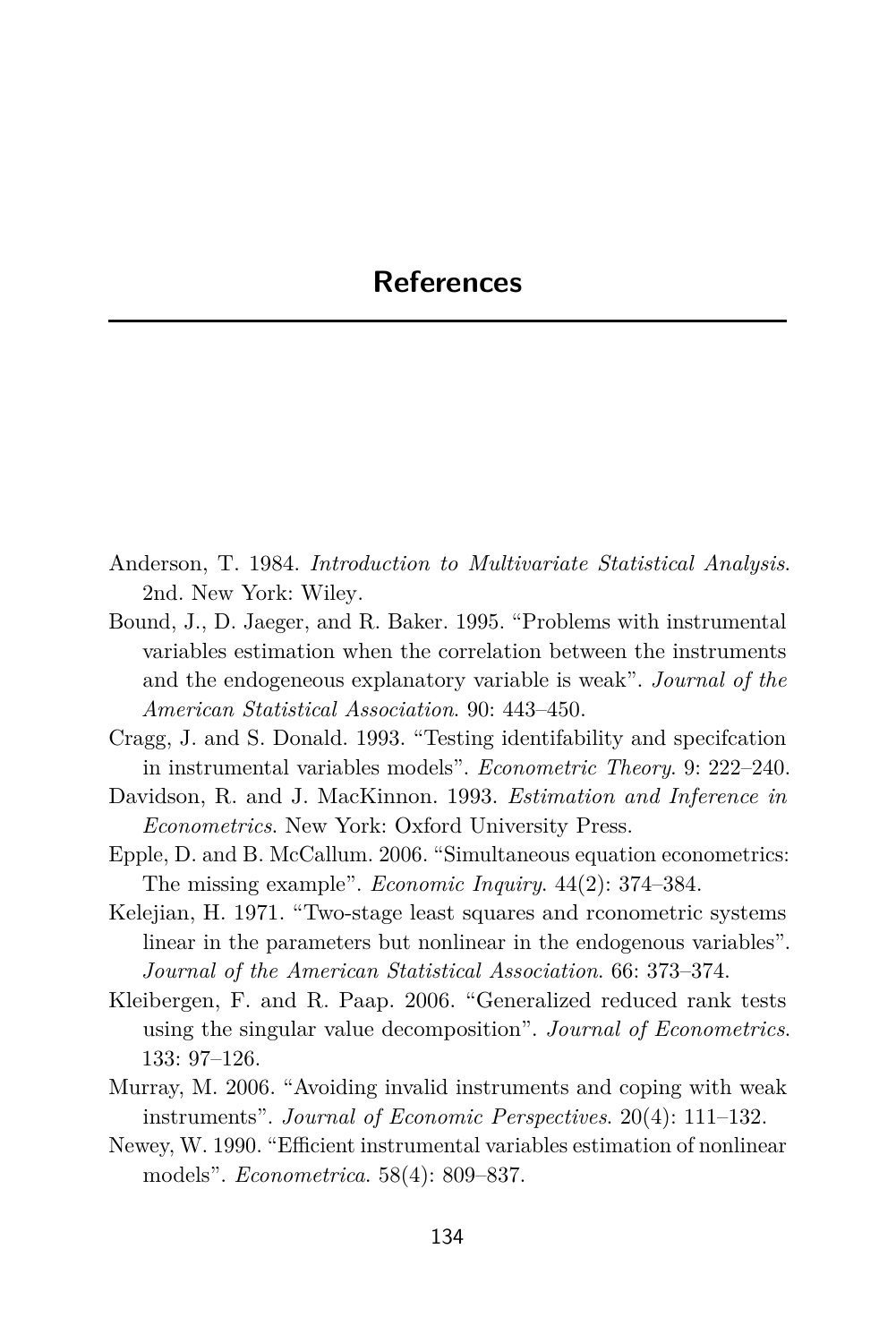- Olea, J. and C. Paueger. 2013. "A robust test for weak instruments". *Journal of Business and Economic Statistics*. 31: 358–368.
- Phillips, P. 1983. "Exact small sample theory in the simultaneous equations model". In: *Handbook of Econometrics*. Ed. by Z. Griliches and M. D. Intriligator. Vol. I, Amsterdam: North-Holland. 449–516.
- Robinson, P. 1988. "Root-N consistent semiparametric regression". *Econometrica*. 56: 931–954.
- Sanderson, E. and F. Windmeijer. 2013. "A Weak Instrument F-Test in Linear IV Models with Multiple Endogenous Variables". *Working Paper* No. 13/315. University of Bristol.
- Staiger, D. and J. Stock. 1997. "Instrumental variables regression with weak instruments". *Econometrica*. 65: 557–586.
- Stock, J. H. and M. Yogo. 2005. "Testing for weak instruments in linear IV regression". In: *Identifcation and Inference for Econometric Models*. Ed. by D. W. K. Andrews and J. H. Stock. Essays in Honor of Thomas Rothenberg,. New York: Cambridge University Press. 80–108.
- Yeo, I. and R. Johnson. 2000. "A new family of power transformations to improve normality or symmetry". *Biometrika*. 87: 954–959.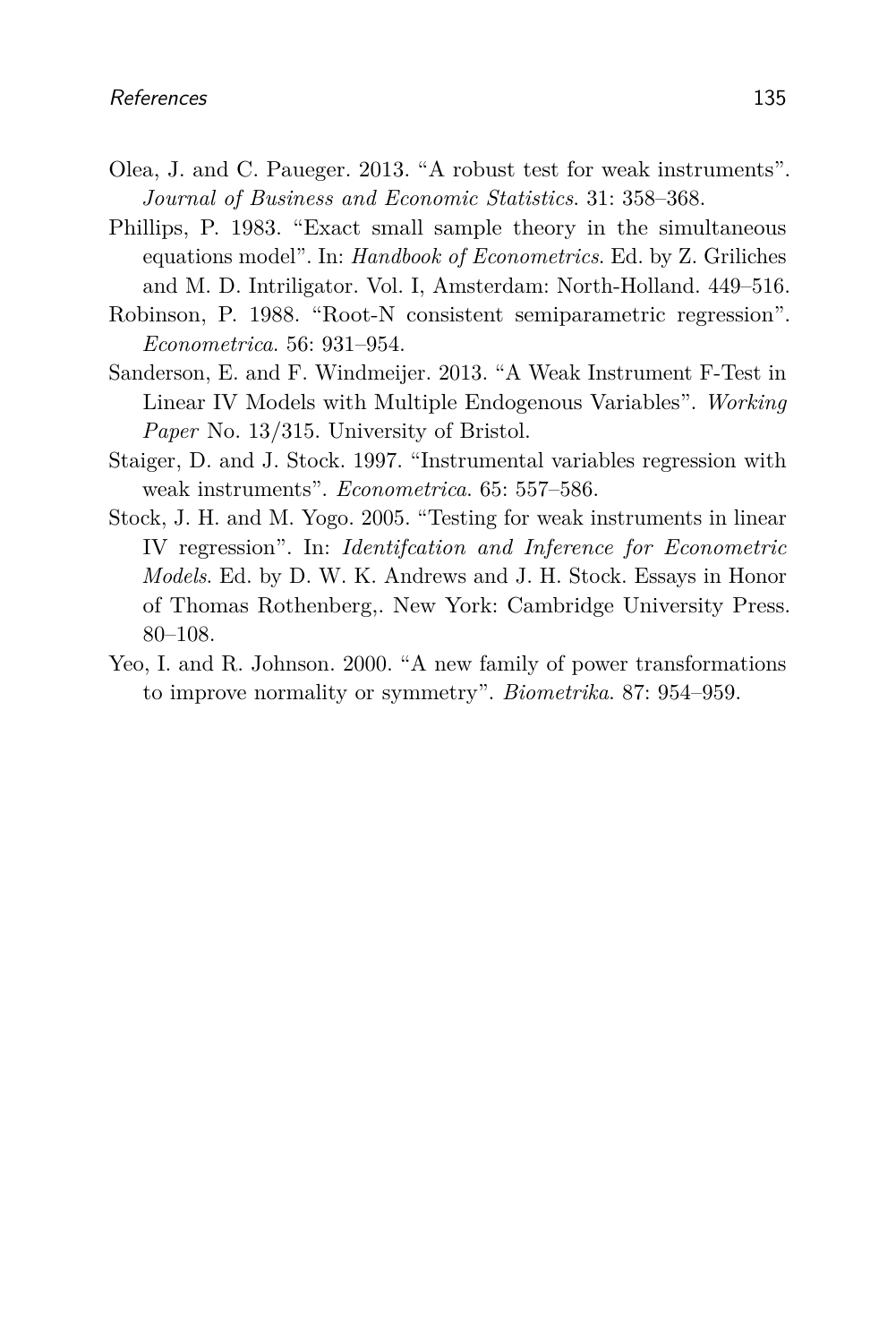## <span id="page-36-0"></span>**Interpreting Point Predictions: Some Logical Issues**

Charles F. Manski

*Department of Economics and Institute for Policy Research, Northwestern University, USA; cfmanski@northwestern.edu*

#### ABSTRACT

Forecasters regularly make point predictions of future events. Recipients of the predictions may use them to inform their own assessments and decisions. This paper integrates and extends my past analyses of several simple but inadequately appreciated logical issues that affect interpretation of point predictions. I explain the algebraic basis for a pervasive empirical finding that the cross-sectional mean or median of a set of point predictions is more accurate than the individual predictions used to form the mean or median, a phenomenon sometimes called the "wisdom of crowds." I call attention to difficulties in interpretation of point predictions expressed by forecasters who are uncertain about the future. I consider the connection between predictions and reality. In toto, the analysis questions prevalent prediction practices that use a single combined prediction to summarize the beliefs of multiple forecasters.

Charles F. Manski (2016), "Interpreting Point Predictions: Some Logical Issues", Foundations and Trends<sup>®</sup> in Accounting: Vol. 10, No. 2-4, pp 238-261. DOI: 10.1561/1400000047.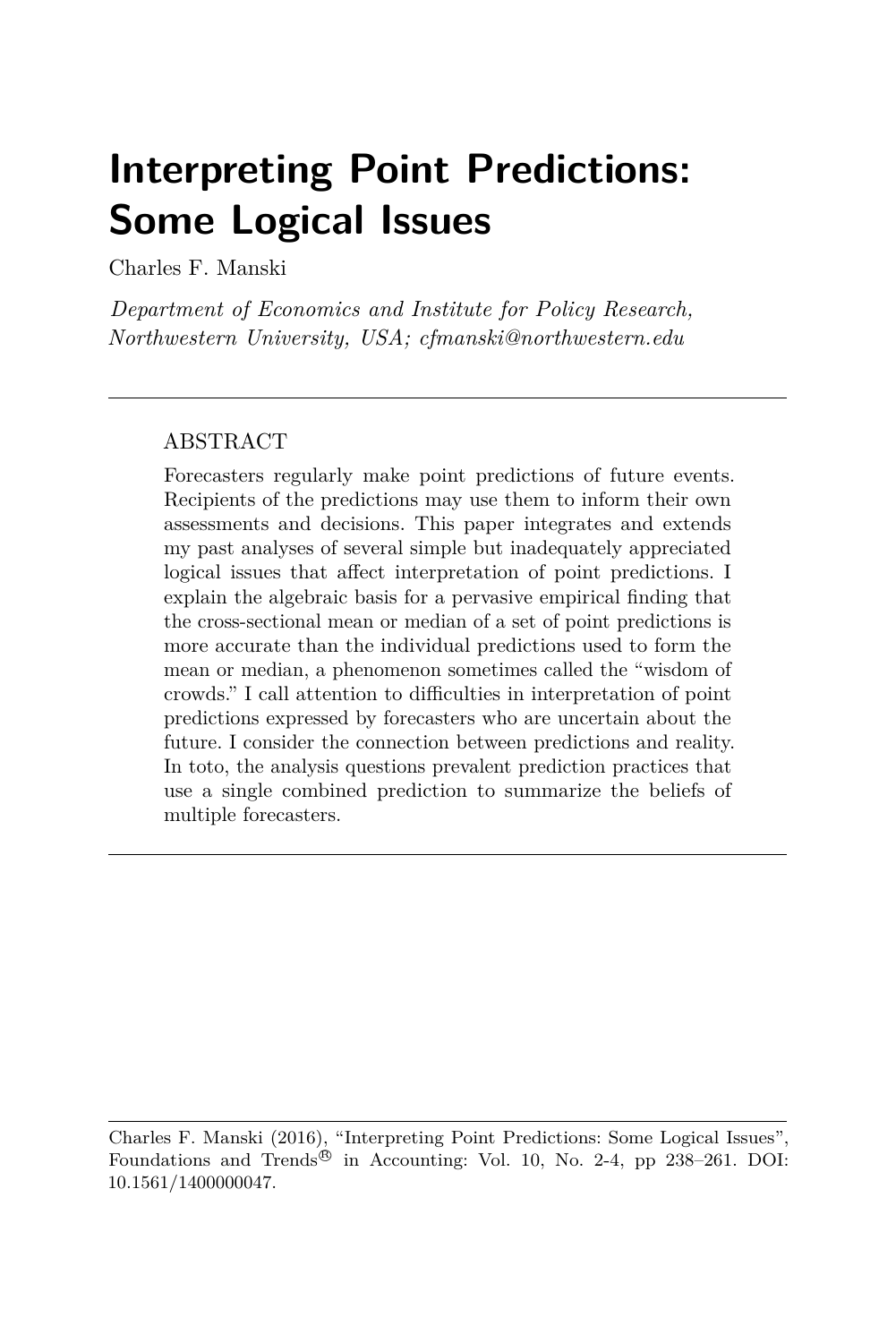### **Introduction**

Persons, firms, and governments regularly make point predictions of future events and estimates of past conditions. Recipients of predictions and estimates may use them to inform their own assessments and decisions. This paper integrates and extends my past analyses of several simple but inadequately appreciated logical issues that affect interpretation of predictions and estimates. I use the prospective term "prediction" (or forecast) for simplicity of terminology, but the paper applies to retrospective estimates as well.

I first explain the logical basis for a pervasive empirical finding on the performance of combined predictions of real quantities. Empirical researchers have long reported that the cross-sectional mean or median of a set of point predictions is more accurate than the individual predictions used to form the mean or median. This phenomenon is sometimes colloquially called the "wisdom of crowds." It has only occasionally been recognized that these regularities have algebraic foundations. The one concerning mean predictions holds whenever a convex loss function (or concave welfare function) is used to measure prediction accuracy, by Jensen's inequality. The one concerning median predictions holds whenever a unimodal loss or welfare function is used to measure accuracy.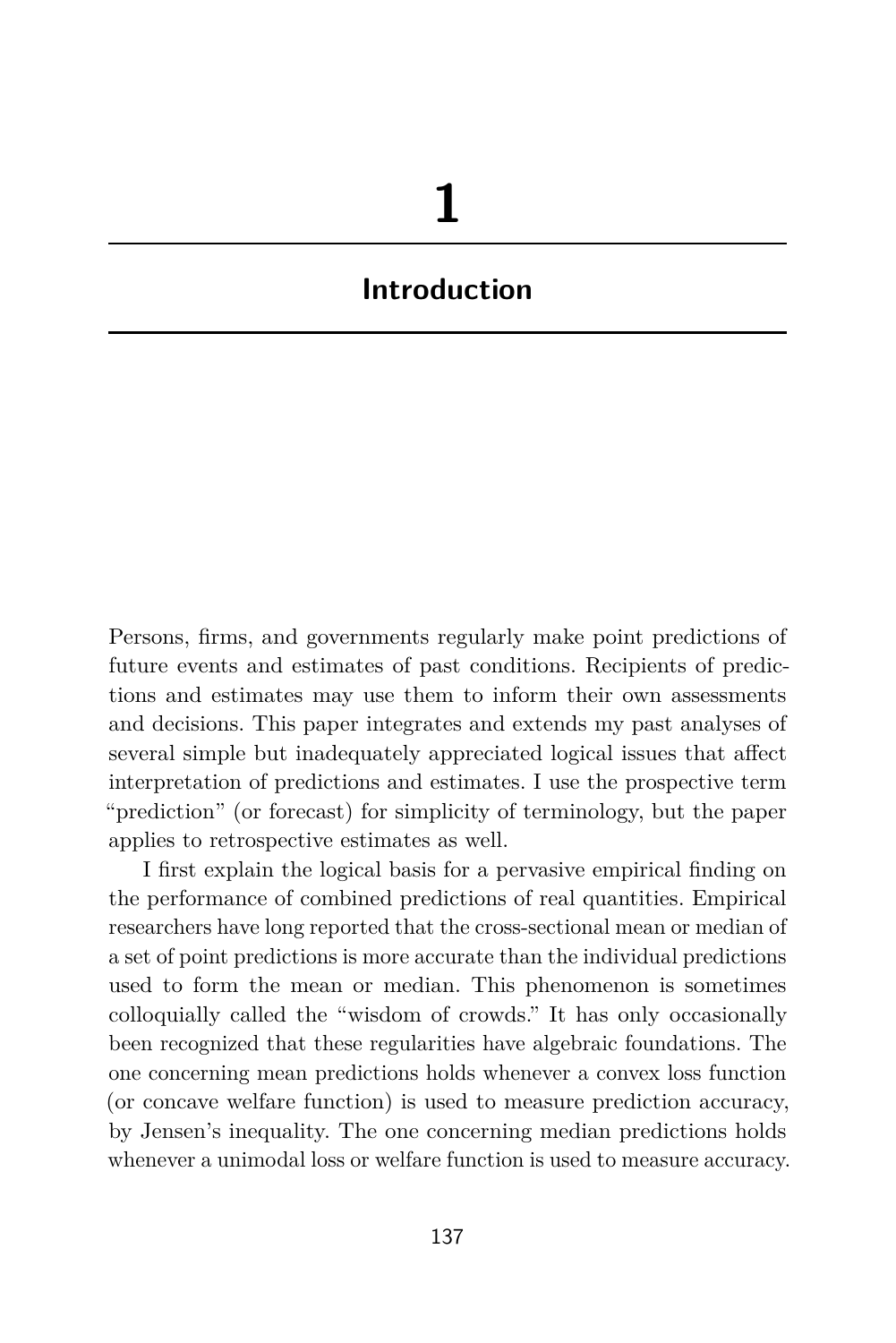I have called attention to the algebra underlying the wisdom of crowds in Manski (2010) and Manski (2011). Here, in Section 2, I paraphrase these earlier discussions and extend them to cover weighted averages of predictions, as advocated in Bayesian model averaging. I also caution that the algebra has limited scope of application. In particular, I show that combining predictions of treatment response need not outperform individual predictions when a planner makes binary treatment decisions.

The algebra in Section 2 implies nothing about the informativeness of the predictions that forecasters provide. Predictions may imperfectly convey the expectations that forecasters hold for future events and they may imperfectly anticipate future realities. To interpret predictions requires assumptions on the decision processes that forecasters use to generate their predictions. Sections 3 and 4 interpret predictions under various assumptions.

Section 3 concerns interpretation of point predictions of uncertain events. Economists commonly assume that persons hold probabilistic beliefs about uncertain events. A point prediction at most provides some measure of the location of a probability distribution–it cannot reveal anything about the shape of the distribution. Users of predictions typically do not know how forecasters choose points to summarize their beliefs. This generates an unavoidable problem in interpretation of point predictions, one that arises even if forecasters seek to honestly convey their beliefs. Other problems, which are avoidable, arise when researchers make logical errors in their interpretation of point predictions. A frequent error has been to use the dispersion of point predictions across forecasters to measure the uncertainty that forecasters perceive. Engelberg *et al.* (2009) and others have called attention to these matters. Section 3 explains.

Predicting binary outcomes is an important special case that is instructive to study in some depth. Manski (1990) observed that a point prediction of a binary outcome at most yields a bound on the probability that the forecaster holds for the outcome. Manski (2006) applied this simple finding to interpret the bids in prediction markets where traders bet on occurrence of a binary outcome. I summarize here.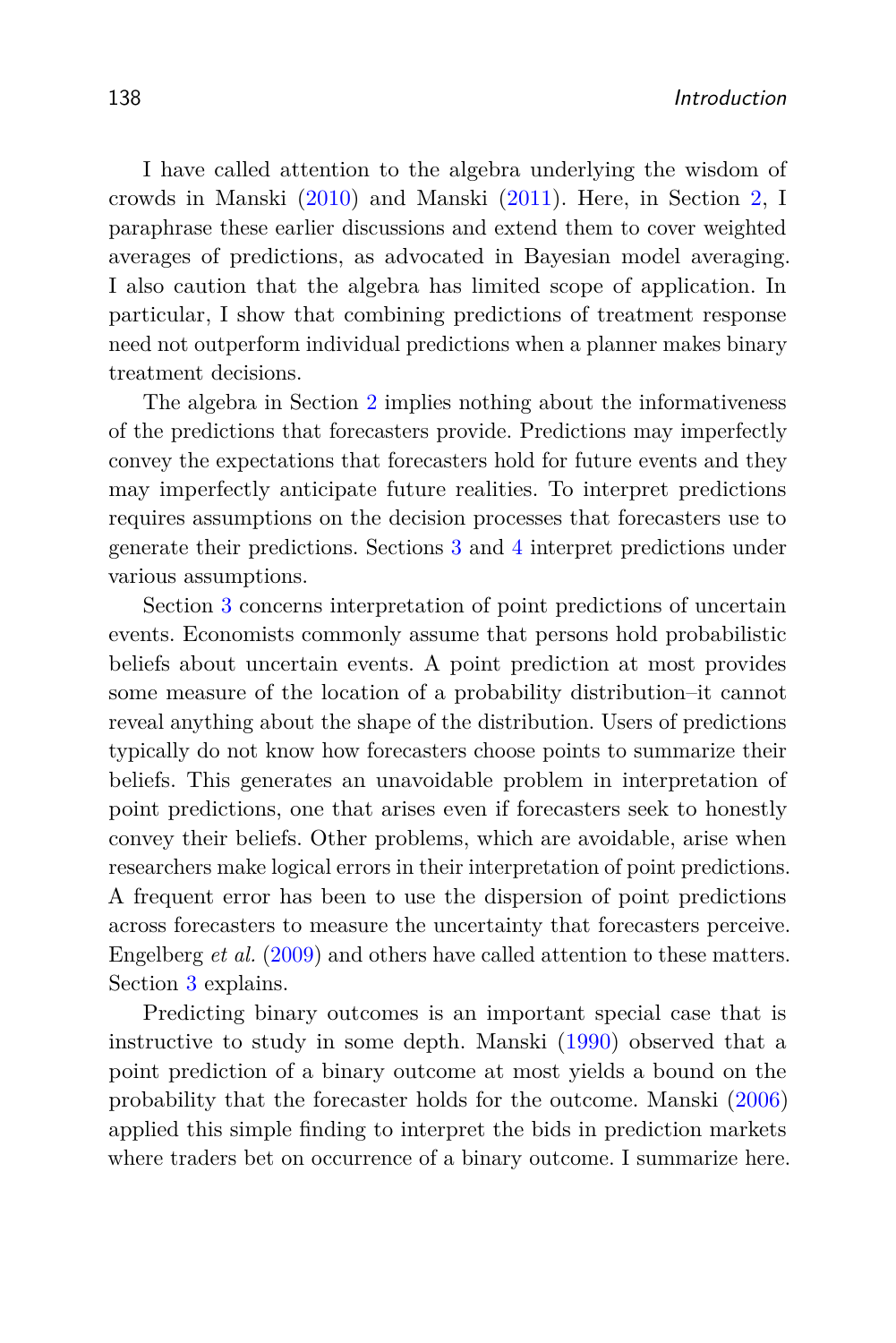The analyses of Sections 2 and 3 imply no conclusions about the connection between predictions and reality. Assessment of realism requires assumptions about the process generating predictions. Section 4 discusses two cases: unbiased and rationalizable predictions.

Predictions of a real quantity are unbiased if they are generated by a process such that the mean prediction equals the actual value of the quantity. This assumption, often made in research that combines forecasts, makes the wisdom of crowds a statistical rather than simply algebraic phenomenon. The assumption has strong consequences but is rarely credible.

Rationalizable predictions are ones that follows logically from some plausible model, without requiring that the model be accurate. Such predictions pose possible futures. In the absence of knowledge of the process generating predictions, there is no logical reason to average a set of rationalizable predictions as recommended in research on unbiased prediction. However, if predictions are formed in an adversarial environment, one might find it reasonable to conclude that the actual value of the quantity of interest lies in the interval between the smallest and largest prediction.

The concluding Section 5 observes that prevalent practices in prediction of future events summarize the beliefs of forecasters in two respects. First, individual forecasters commonly provide point predictions even though they may perceive considerable uncertainty. Second, recipients of predictions from multiple forecasters often combine them to form the mean or median prediction. I question both practices.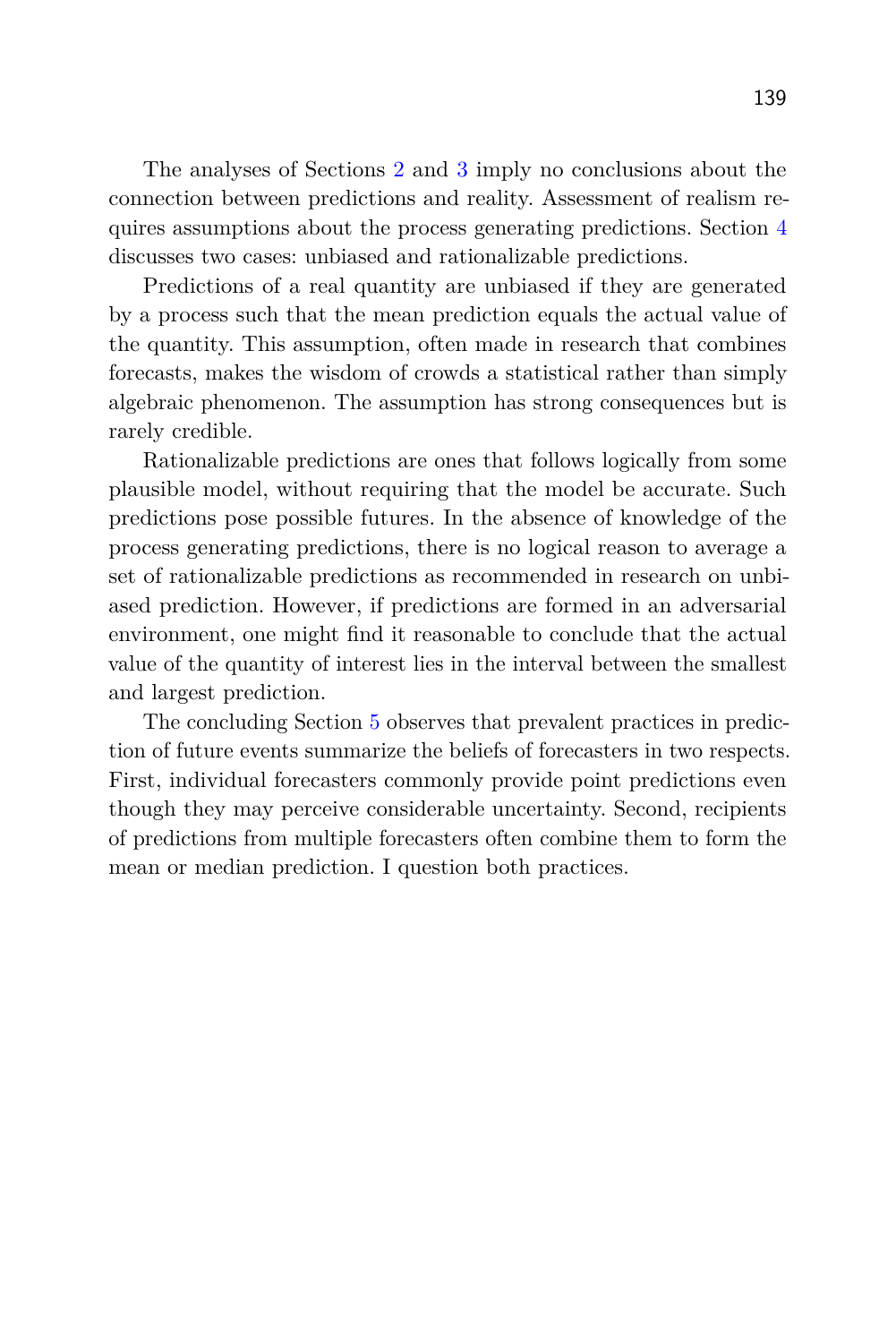## **References**

- Barron, O., M. Stanford, and Y. Yu. 2009. "Further evidence on the relation between analysts' forecast dispersion and stock returns". *Contemporary Accounting Research*. 26: 329–357.
- Bates, J. and C. Granger. 1969. "The combination of forecasts". *Operations Research Quarterly*. 20: 451–468.
- Brenner, M. and Y. Landskroner. 1983. "Inflation uncertainties and returns on bonds". *Economica*. 50: 463–468.
- Clemen, R. 1989. "Combining forecasts: A review and annotated bibliography". *International Journal of Forecasting*. 5: 559–583.
- Clements, M. 2009. "'Internal consistency of survey respondents' forecasts: Evidence based on the survey of professional forecasters". *The Methodology and Practice of Econometrics,* J*. Castle and N. Shephard (editors)*.
- Cukierman, A. and P. Wachtel. 1979. "Differential inflationary expectations and the variability of the rate of inflation: Theory and evidence". *American Economic Review*. 69: 595–609.
- Diether, K., C. Malloy, and A. Scherbina. 2002. "Differences of opinion and the cross section of stock returns". *The Journal of Finance*. 57: 2113–2141.
- Elliott, G., I. Komunjer, and A. Timmermann. 2005. "Estimation and testing of forecast rationality under flexible loss". *Review of Economic Studies*. 72: 1107–1125.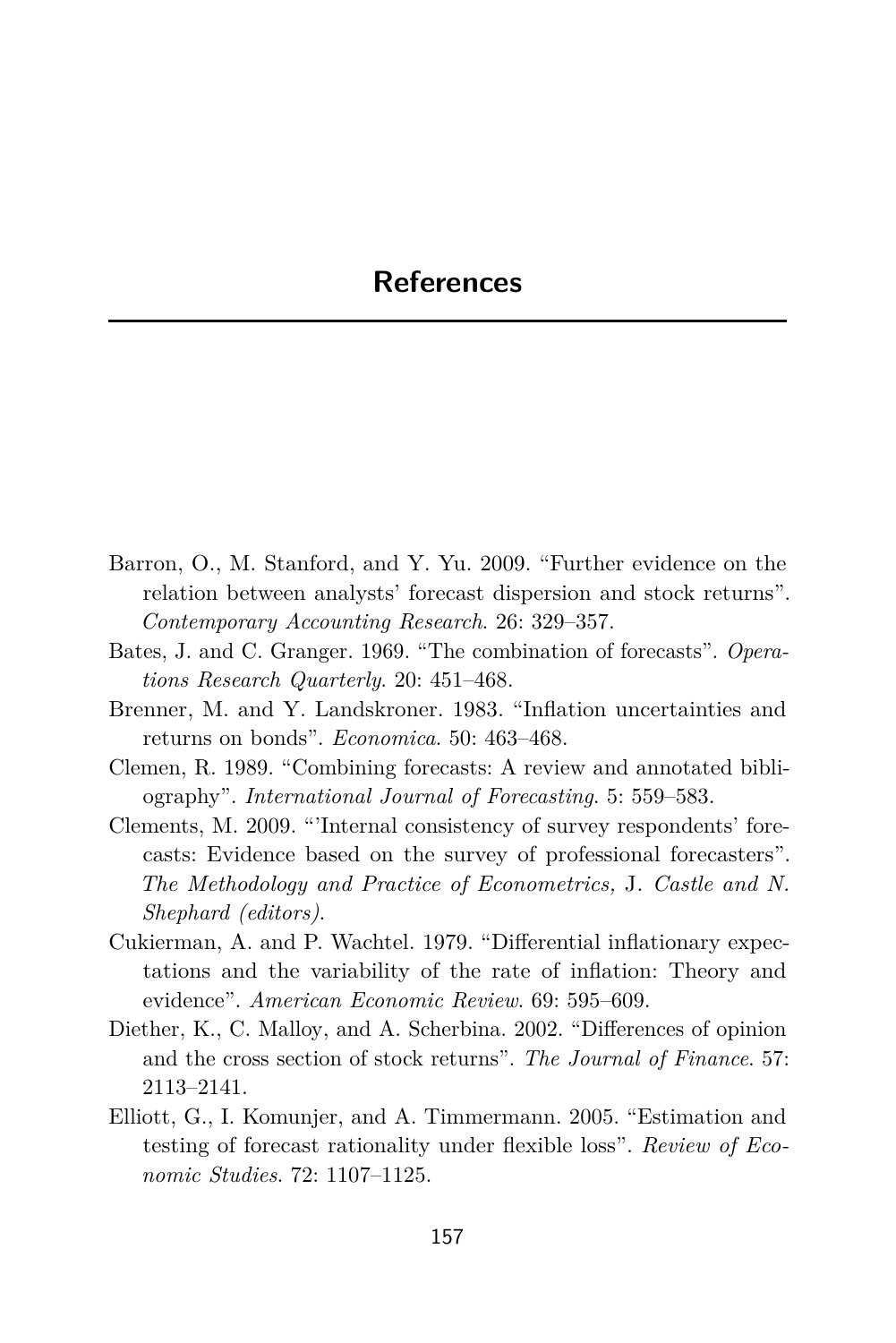- Elliott, G., I. Komunjer, and A. Timmermann. 2008. "Biases in macroeconomic forecasts: Irrationality or asymmetric loss?" *Journal of European Economic Association*. 6: 122–157.
- Engelberg, J., C. Manski, and J. Williams. 2009. "Comparing the point predictions and subjective probability distributions of professional forecasters". *Journal of Business and Economic Statistics*. 27: 30–41.
- Galton, F. 1907. "Vox populi". *Nature*. 75: 450–451.
- Giordani, P. and P. Söderlind. 2003. "Inflation forecast uncertainty". *European Economic Review*. 47: 1037–1059.
- Güntay, L. and D. Hackbarth. 2010. "Corporate bond credit spreads and forecast dispersion". *Journal of Banking & Finance*. 34: 2328–2345.
- Hahm, J. and D. Steigerwald. 1999. "Consumption adjustment under time varying income uncertainty". *Review of Economics and Statistics*. 81: 32–40.
- Hayford, M. 2000. "Inflation uncertainty, unemployment uncertainty, and economic activity". *Journal of Macroeconomics*. 22: 315–329.
- Hodges, J. and E. Lehmann. 1950. "Some problems in minimax point estimation". *Annals of Mathematical Statistics*. 21: 182–197.
- Hoeting, J., D. Madigan, A. Raftery, and C. Volinsky. 1999. "Bayesian model averaging: A tutorial". *Statistical Science*. 14: 382–417.
- Johnson, T. 2004. "Forecast dispersion and the cross section of expected returns". *Journal of Finance*. 59: 1957–1978.
- Juster, T. 1966. "Consumer buying intentions and purchase probability: An experiment in survey design". *Journal of the American Statistical Association*. 61: 658–696.
- Larrick, R. and J. Soll. 2006. "Intuitions about combining opinions: Misappreciation of the averaging principle". *Management Science*. 52: 111–127.
- Levi, M. and J. Makin. 1979. "Fisher, Phillips, Friedman and the measured impact of inflation on interest". *Journal of Finance*. 34: 36–52.
- Levi, M. and J. Makin. 1980. "Inflation uncertainty and the Phillips curve: Some empirical evidence". *American Economic Review*. 70: 1022–1027.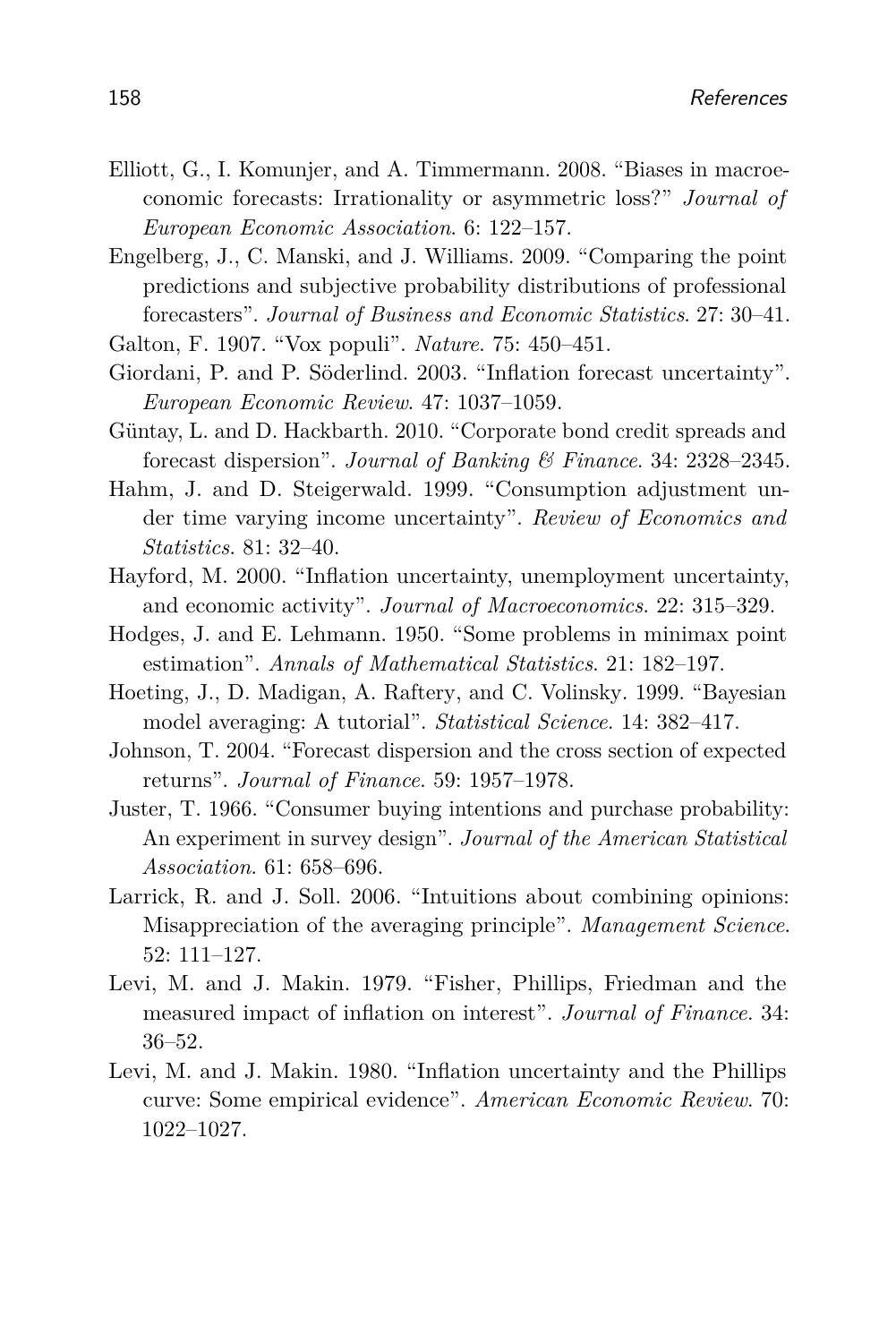- Makin, J. 1982. "Anticipated money, inflation uncertainty, and real economic activity". *Review of Economics and Statistics*. 64: 126– 134.
- Mankiw, G. R. R. and J. Wolfers. 2003. "Disagreement about inflation expectations". *NBER Macroeconomics Annual 18*. Chicago: University of Chicago Press: 209–248.
- Manski, C. 1990. "The use of intentions data to predict behavior: A best case analysis". *Journal of the American Statistical Association*. 85: 934–940.
- Manski, C. 2004. "Measuring expectations". *Econometrica*. 72: 1329– 1376.
- Manski, C. 2006. "Interpreting the predictions of prediction markets". *Economic Letters*. 91: 425–429.
- Manski, C. 2010. "When consensus choice dominates individualism: Jensen's inequality and collective decisions under uncertainty". *Quantitative Economics*. 1: 187–202.
- Manski, C. 2011. "Interpreting and combining heterogeneous survey forecasts". *Oxford Handbook on Economic Forecasting*: 457–472. Ed. by M. Clements and D. Hendry.
- Manski, C. 2013. *Public Policy in an Uncertain World*. Cambridge, MA: Harvard University Press.
- McNees, S. 1992. "The uses and abuses of 'Consensus' forecasts". *Journal of Forecasting*. 11: 703–710.
- Surowiecki, J. 2004. *The Wisdom of Crowds*. New York: Random House.
- Wikipedia. 2014. "Wisdom of the crowd". accessed August 19. 2014. url: en.wikipedia.org/wiki/Wisdom\_of\_the\_crowd#cite\_note-WoC-Combi-1.
- Zarnowitz, V. and L. Lambros. 1987. "Consensus and uncertainty in economic prediction". *Journal of Political Economy*. 95: 591–621.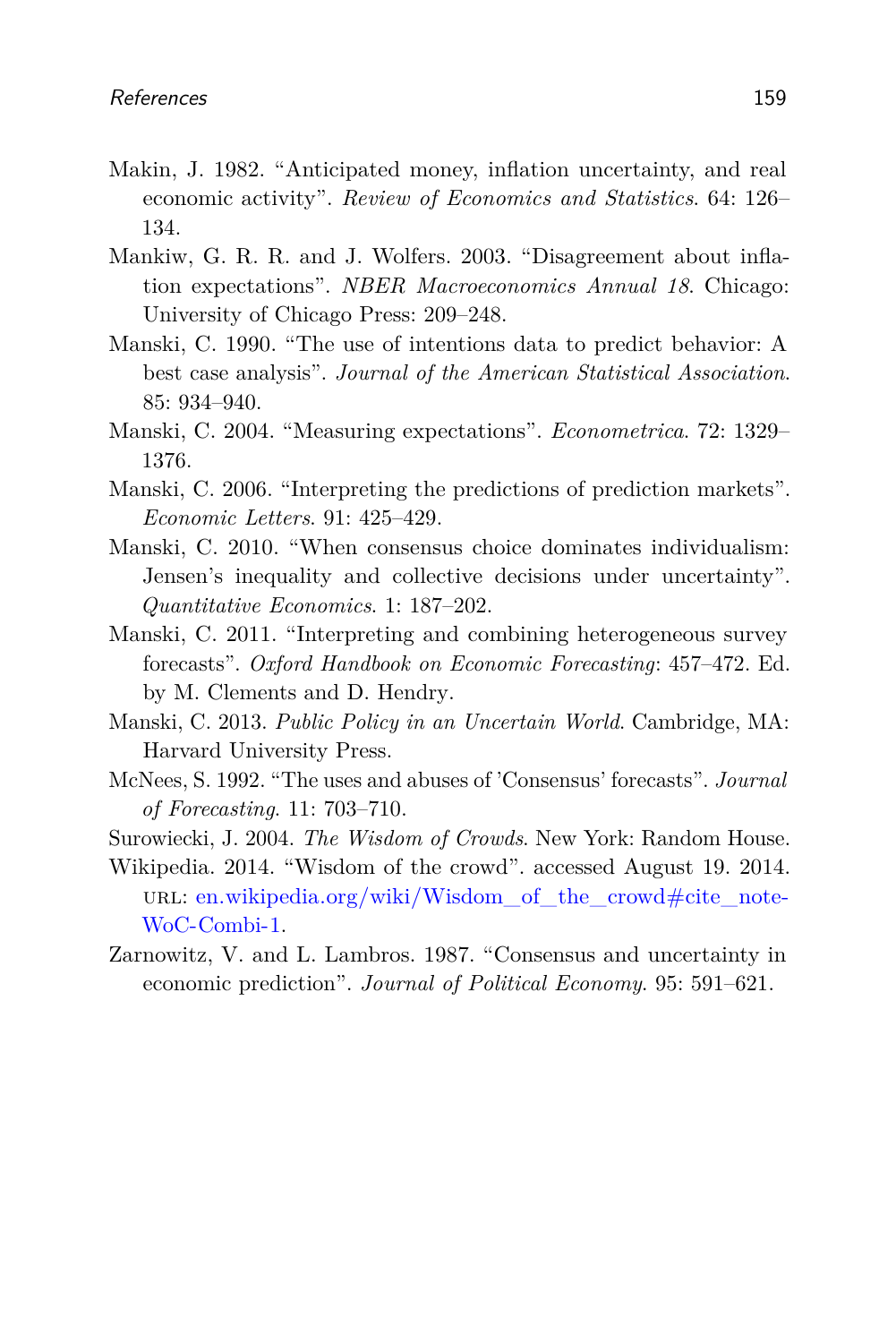# <span id="page-43-0"></span>**From Casual to Causal Inference in Accounting Research: The Need for Theoretical Foundations**

Jeremy Bertomeu<sup>1</sup>, Anne Beyer<sup>2</sup> and Daniel J. Taylor<sup>3</sup>

<sup>1</sup>*Baruch College; City University of New York, USA; jeremy.bertomeu@baruch.cuny.edu* <sup>2</sup>*Graduate School of Business; Stanford University, USA; abeyer@stanford.edu* <sup>3</sup>*The Wharton School; University of Pennsylvania, USA; dtayl@wharton.upenn.edu*

#### ABSTRACT

On December 5th and 6th 2014, the Stanford Graduate School of Business hosted the *Causality in the Social Sciences Conference*. The conference brought together several distinguished speakers from philosophy, economics, finance, accounting and marketing with the bold mission of debating scientific methods that support causal inferences. We highlight key themes from the conference as relevant for accounting researchers. First, we emphasize the role of formal economic theory in informing empirical research that seeks to draw causal inferences, and offer a skeptical perspective on attempts to draw causal inferences in the absence of welldefined constructs and assumptions. Next, we highlight some of the conceptual limitations of quasi-natural experimental methods that were discussed at the conference, and discuss the role of structural estimation. Finally, we illustrate many of the points from the conference by estimating a novel, theoretically grounded measure of disclosure costs.

Jeremy Bertomeu, Anne Beyer and Daniel J. Taylor (2016), "From Casual to Causal Inference in Accounting Research: The Need for Theoretical Foundations", Foundations and Trends<sup>®</sup> in Accounting: Vol. 10, No. 2-4, pp 262-313. DOI: 10.1561/1400000044.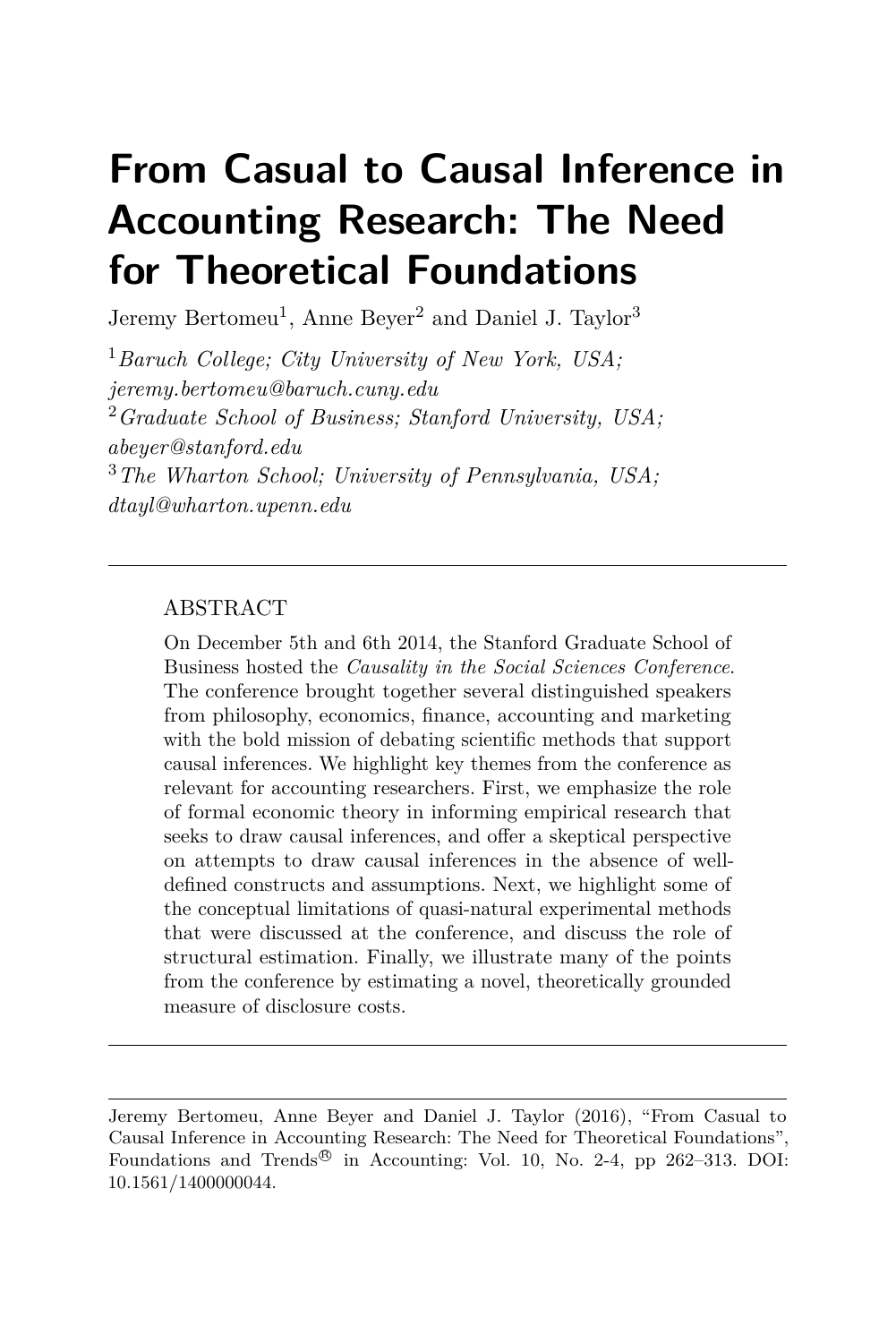## **Introduction**

On December 5th and 6th 2014, the Stanford Graduate School of Business hosted the *Causality in the Social Sciences Conference*. The conference brought together distinguished speakers from philosophy, economics, finance, accounting and marketing with the bold mission of debating scientific methods that support causal inferences in the social sciences. The conference was structured around a keynote by philosopher Nancy Cartwright and presentations by five notable economists: Joshua Angrist, Guido Imbens, Charles Manski, Peter Reiss and John Rust. Three panel discussions offered complementary views about causality in the areas of finance, accounting and marketing. Each panel was composed of journal editors and leading researchers, and focused on the state-of-the-art and opportunities for future research. The conference approached several issues of interest to accounting researchers, such as the role of theoretical foundations, quasi-natural experimental methods, and structural estimation.

The conference organizers asked us to report on and synthesize the proceedings from three unique perspectives: audience members, accounting researchers, and a unique blend of individuals with empirical and theoretical research interests. We were asked to illustrate some of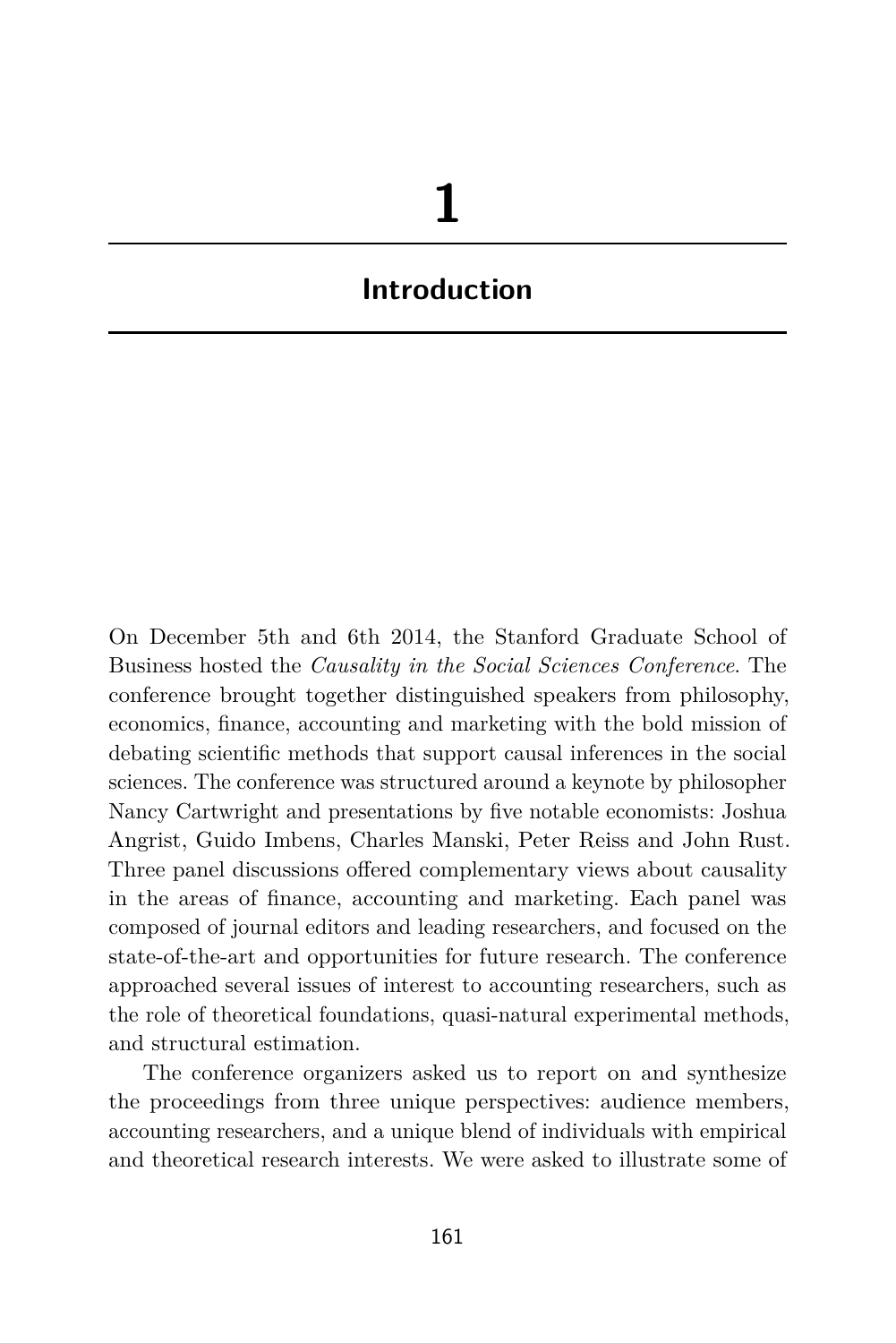the themes of the conference using examples drawn from the accounting literature and to include a brief application. While initially challenging, we found it intellectually rewarding to step outside the silos of "empirical researcher" and "theoretical researcher" and discuss issues of common interest. Perhaps this will be the conference's legacy: the conference showed methodological and cross-disciplinary academic fertilization at its best, and has the potential to disseminate new perspectives about accounting topics.

Accounting researchers may look at the vast and divergent views being espoused in the proceedings of the conference published in this issue of *Foundation and Trends*, and wonder about the takeaways as it relates to accounting. Our synthesis aims to highlight what we think were a few of the key takeaways, and expand on each using several examples and settings familiar to accounting researchers. In this respect, we caveat that our synthesis necessarily reflects our own views as accounting researchers. We view this report as contributing to the debate *in accounting* surrounding causal inferences, methodology, and the role of formal theory in informing empirical work–certainly not as the final word on that debate. Our synthesis is intended to complement a growing body of literature exploring issues related to causality within accounting. Given the shared topic–causality in accounting research– many of the issues raised at the conference and included in our synthesis also appear in prior work.<sup>1</sup>

Two key themes emerged at the conference, and these themes pervade our discussion. First, regardless of method, causal inferences rely on *untestable* core assumptions (see Nancy Cartwright's paper in this issue). Identification of causal channels does not come from statistical techniques but from assumptions. For example, if the assumptions behind instrumental variable regression (IV) are satisfied (e.g., the instruments satisfy the exclusion restriction), then IV can be used to estimate a causal effect. While institutional knowledge might tell us

<sup>&</sup>lt;sup>1</sup>See, for example, the Special Issue on Causality in the October 2014 issue of *Accounting, Organizations, and Society*, Gow *et al.* (2016), and Qi Chen and Katherine Schipper's paper in this issue.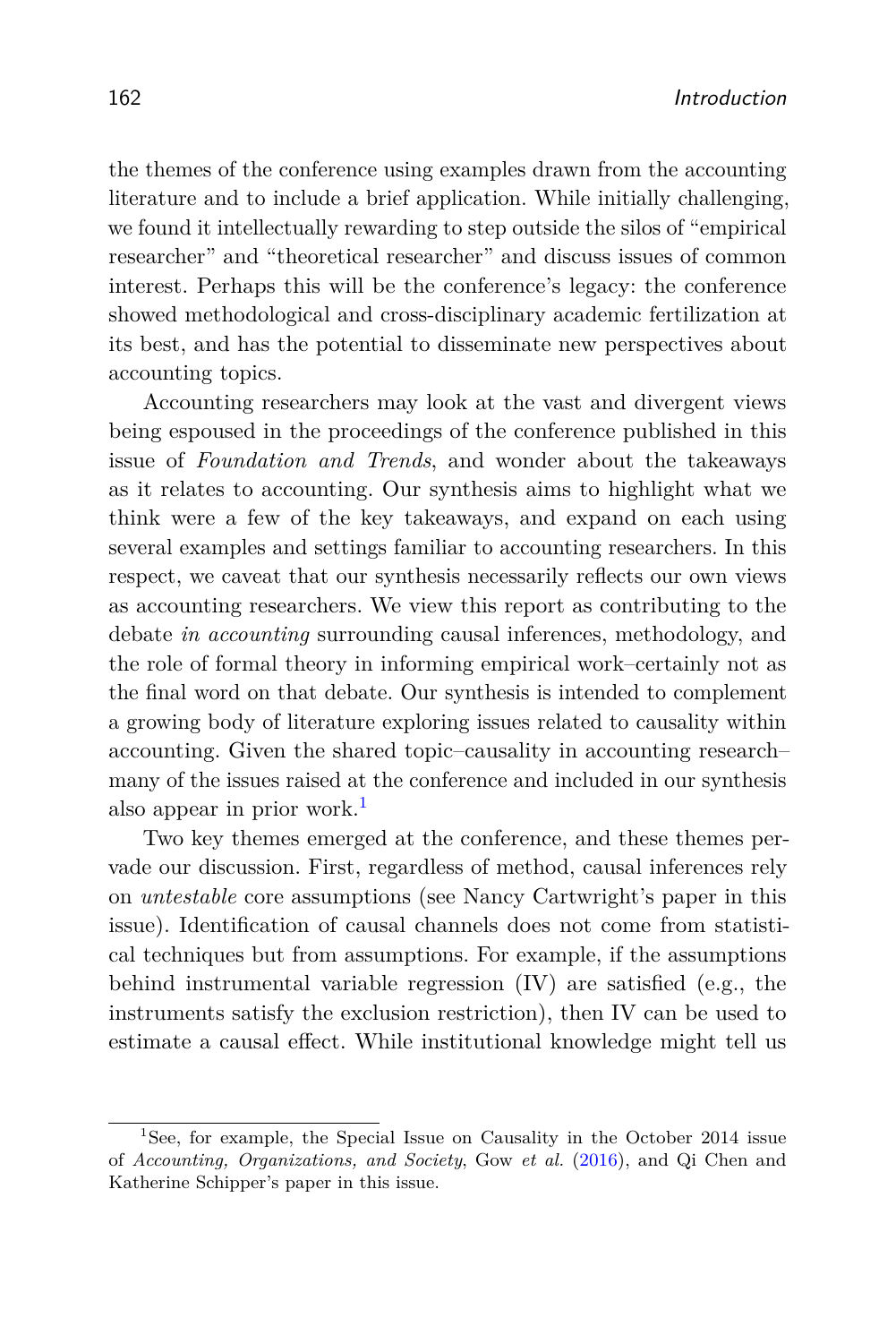whether certain assumptions are more plausible than others, certain *untestable* assumptions will always be necessary.<sup>2</sup>

Second, there was considerable skepticism about statistical techniques commonly referred to as "quasi-natural experimental methods", and whether strong, causal inferences typically associated with the use of such methods are reasonable. We found this particularly surprising given the increasing emphasis on these methods within the accounting literature. Concerns about these methods focused on generalizability and the ability of these methods to identify underlying causal mechanisms in the absence of formal theory.<sup>3</sup>

At this point, let us simply note two practical implications of these themes for originating research that pushes the frontiers of the accounting literature. First, making assumptions should not be taken as a scientific compromise, or something to hide; instead, assumptions should be presented and opened for discussion. The message is simple: assumptions should be explicit, transparent, and deliver new insights. Without a clear understanding of the assumptions of empirical tests and measures, causal inferences will remain elusive.

Second, regardless of empirical method, a link between formal economic theory and empirical work is essential in helping researchers identify causal effects of interest. For example, when researchers measure systematic risk, they employ estimates of  $\beta$  from the Capital Asset Pricing Model–an empirical measure of systematic risk derived from formal theory; when researchers measure information asymmetry, they employ estimates of Kyle's  $\lambda$  or the probability of informed trade (PIN)–empirical measures of information asymmetry between market participants derived from formal theory. It strikes us that none of these measures is particularly intuitive in the absence of the corresponding formal economic theory and assumptions. Formal theory provides the

 $2$  For example, the exclusion restriction of instrumentals variable, the parallel trends assumption of difference-in-differences, and the continuity assumption of regression discontinuity are all inherently untestable (e.g., Larcker and Rusticus, 2010; Roberts and Whited, 2013).

 $3$  These issues are not new to the economics literature (e.g., Heckman, 2000, Heckman, 2005; Heckman and Vytlacil, 2007).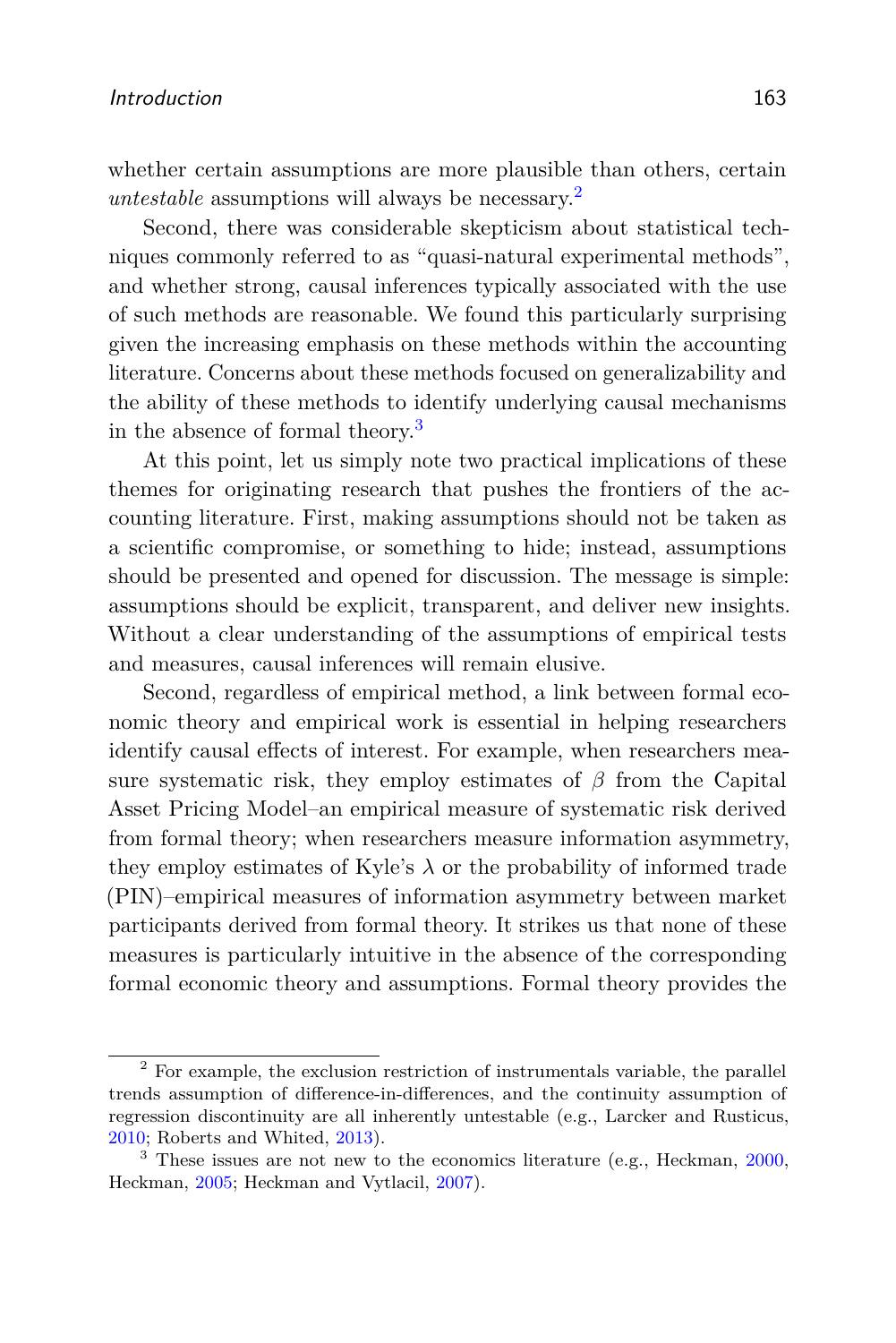assumptions that guide how we interpret the relations in the data–for example, how we interpret the covariance between a firm's returns and the market return. In this regard, formal theory makes transparent the assumptions that underlie each of the above measures.

Relative to the other fields represented at the conference, accounting research tends not to be very clear about what assumptions it is making. For example, researchers in accounting generally rely on intuition and less formal verbal descriptions to motivate empirical measures of theoretical constructs rather than mathematical descriptions derived from formal theory. The advantage of this approach is clear: it does not constrain empirical work to topics studied by theorists. The disadvantage of this approach is also clear: great confusion–about the validity of empirical proxies and what theoretical constructs they are intended to capture.

As a result, the accounting literature simultaneously features a great variety of empirical proxies and fundamental disagreements about what these proxies capture. Few of the numerous proxies of accounting quality, conservatism, or proprietary costs are derived from formal theory. Consequently, the theoretical construct of interest is only defined at an intuitive level, and the assumptions that underlie various proxies are not transparent. For example, what assumptions are necessary for the asymmetric timeliness coefficient of Basu (1997) to measure conservatism? While the proxy has great intuitive appeal, it is only more than 15 years later–and only *after* its widespread use–that we are starting to get a sense for the assumptions that underlie this measure (e.g., Ball *et al.*, 2013). Understanding these assumptions, and their validity, is critical to reliably estimating causal effects. More generally, it seems difficult to credibly identify the causal effect of an intervention (e.g., regulation) on a theoretical construct, if that construct is only defined at an intuitive level, or if we do not understand the assumptions that underlie our empirical measures of the construct.

This is now being given the opportunity to change, as more researchers within accounting are interested in probing the foundations of common measures of accounting quality, conservatism, and proprietary costs–among other examples–each with the potential to affect a dra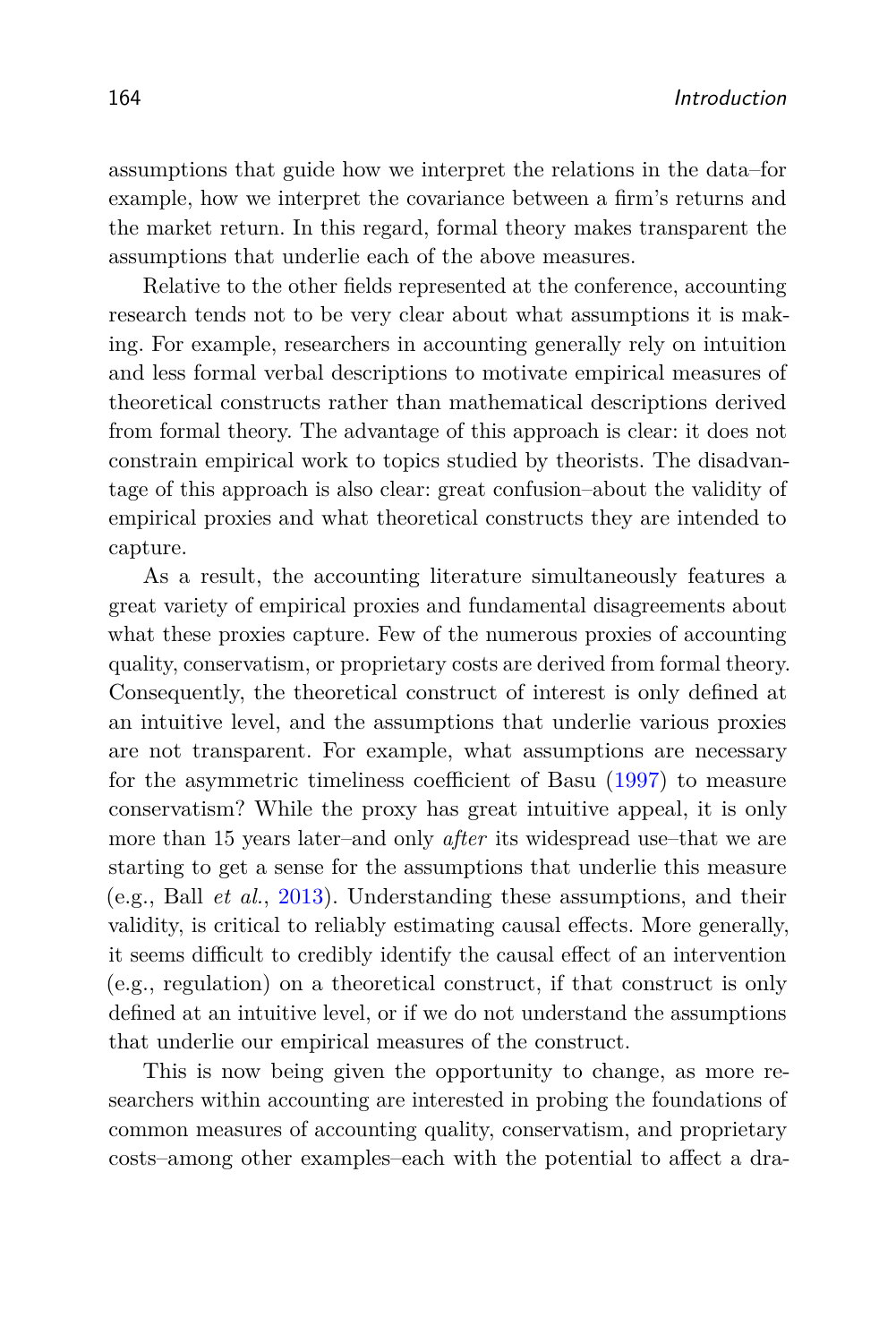matic rethink in the measures and relations that have been exhausted in prior research.

We structure the remainder of the paper as follows. In Section 2, we discuss the role of formal economic theory in informing empirical research that seeks to make causal statements, and offer a skeptical perspective on attempts to draw causal inferences in the absence of well-defined constructs and assumptions. In Section 3, we highlight some of the conceptual limitations of quasi-natural experimental methods that were discussed at the conference; limitations that appear to be underappreciated within the accounting literature. In Section 4, we discuss the role of structural estimation as an emerging method within accounting research, and provide a simple application that illustrates many of the themes discussed at the conference. Specifically, we estimate a novel, theoretically grounded measure of voluntary disclosure costs based on Verrecchia (1983).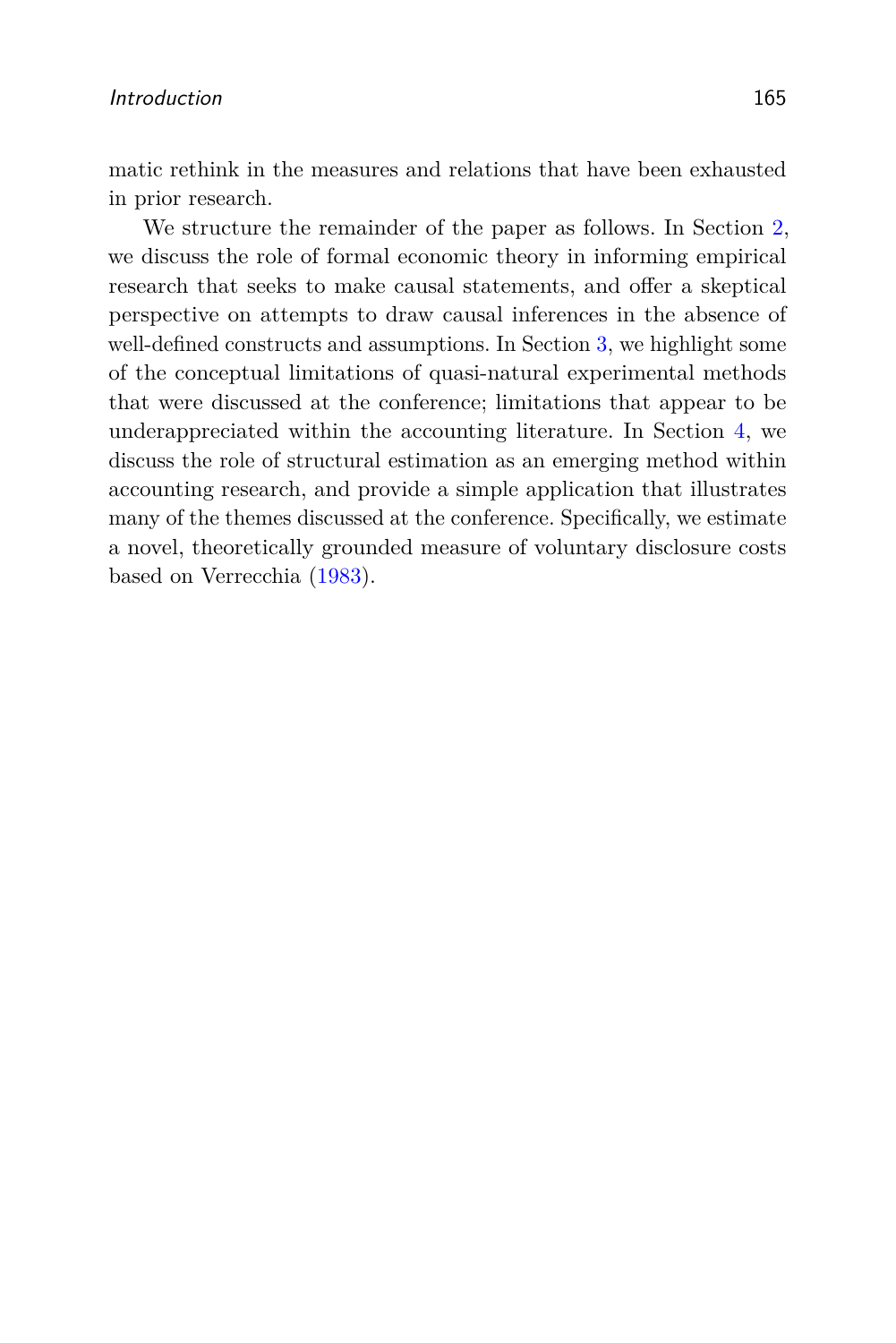## **References**

- Abdulkadiroglu, A., J. Angrist, P. Hull, and P. Parhak. 2016. "Charters without lotteries: Testing takeovers in New Orleans and Boston". American Economic Review, forthcoming.
- Armstrong, C. 2013. "Discussion of CEO compensation and corporate risk-taking: Evidence from a natural experiment". *Journal of Accounting and Economics*. 56: 102–111.
- Armstrong, C., D. Taylor, and R. Verrecchia. 2016. "Asymmetric reporting". *Journal of Financial Reporting*. 1: 15–32.
- Arya, A., J. Glover, and S. Sunder. 2003. "Are unmanaged earnings always better for shareholders?" *Accounting Horizons*. 17: 111–116.
- Balakrishnan, K., M. Billings, B. Kelly, and A. Ljungqvist. 2014. "Shaping liquidity: On the causal effects of voluntary disclosure". *Journal of Finance*. 69: 2237–2278.
- Ball, R., S. P. Kothari, and V. Nikolaev. 2013. "Econometrics of the Basu asymmetric timeliness coefficient and accounting conservatism". *Journal of Accounting Research*. 51: 1071–1097.
- Basu, S. 1997. "The conservatism principle and the asymmetric timeliness of earnings". *Journal of Accounting and Economics*. 24: 3– 37.
- Beaver, B., M. Barth, and W. Landsman. 2001. "The relevance of the value relevance literature for financial accounting standard setting: Another view". *Journal of Accounting and Economics*. 31: 77–104.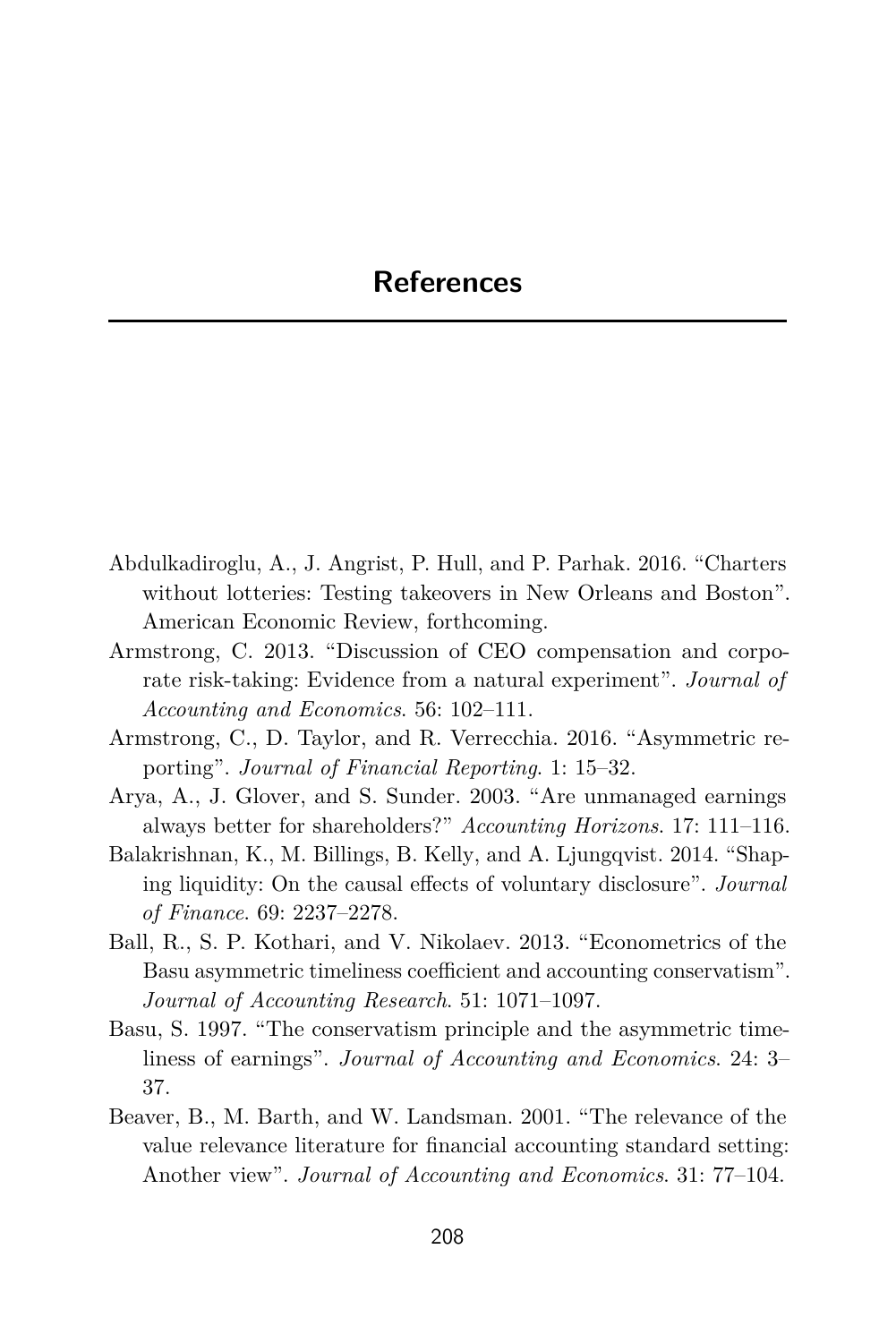- Bertomeu, J., M. Darrough, and W. Xue. 2016. "Optimal conservatism with earnings manipulation". *Contemporary Accounting Research,* forthcoming.
- Bertomeu, J., P. Ma, and I. Marinovic. 2015. "How often do managers withhold information?" Working Paper.
- Beyer, A., I. Guttman, and I. Marinovic. 2015. "Earnings management and earnings quality: Theory and evidence". Working paper.
- Chen, T., J. Harford, and C. Lin. 2015. "Do analysts matter for governance? Evidence from natural experiments". *Journal of Financial Economics*. 115: 383–410.
- Cheynel, E. and M. Liu-Watts. 2015. "A back-of-the-envelope estimator of disclosure costs". Working paper.
- Derrien, F. and A. Kecskes. 2013. "The real effects of financial shocks: Evidence from exogenous changes in analyst coverage". *Journal of Finance*. 68: 1407–1440.
- Easley, D., N. Kiefer, and M. O'Hara. 1997. "One day in the life of a very common stock". *Review of Financial Studies*. 10: 805–835.
- Easley, D. and M. O'Hara. 2004. "Information and the cost of capital". *Journal of Finance*. 59: 1553–1583.
- Feltham, G. and J. Ohlson. 1995. "Valuation and clean surplus accounting for operating and financial activities". *Contemporary Accounting Research*. 11: 689–731.
- Gebhardt, W., C. Lee, and B. Swaminathan. 2001. "Towards an implied cost of capital". *Journal of Accounting Research*. 39: 135–176.
- Gerakos, J. and C. Syverson. 2015. "Competition in the audit market: Policy implications". *Journal of Accounting Research*. 53: 725–775.
- Gigler, F., C. Kanodia, H. Sapra, and R. Venugopalan. 2009. "Accounting conservatism and the efficient of debt contracts". *Journal of Accounting Research*. 47: 767–797.
- Gormley, T. and D. Matsa. 2014. "Common errors: How to (and not to) control for unobserved heterogeneity". *Review of Financial Studies*. 27: 617–661.
- Gow, I., D. Larcker, and P. Reiss. 2016. "Causal inferences in accounting research". *Journal of Accounting Research*. 54: 477–523.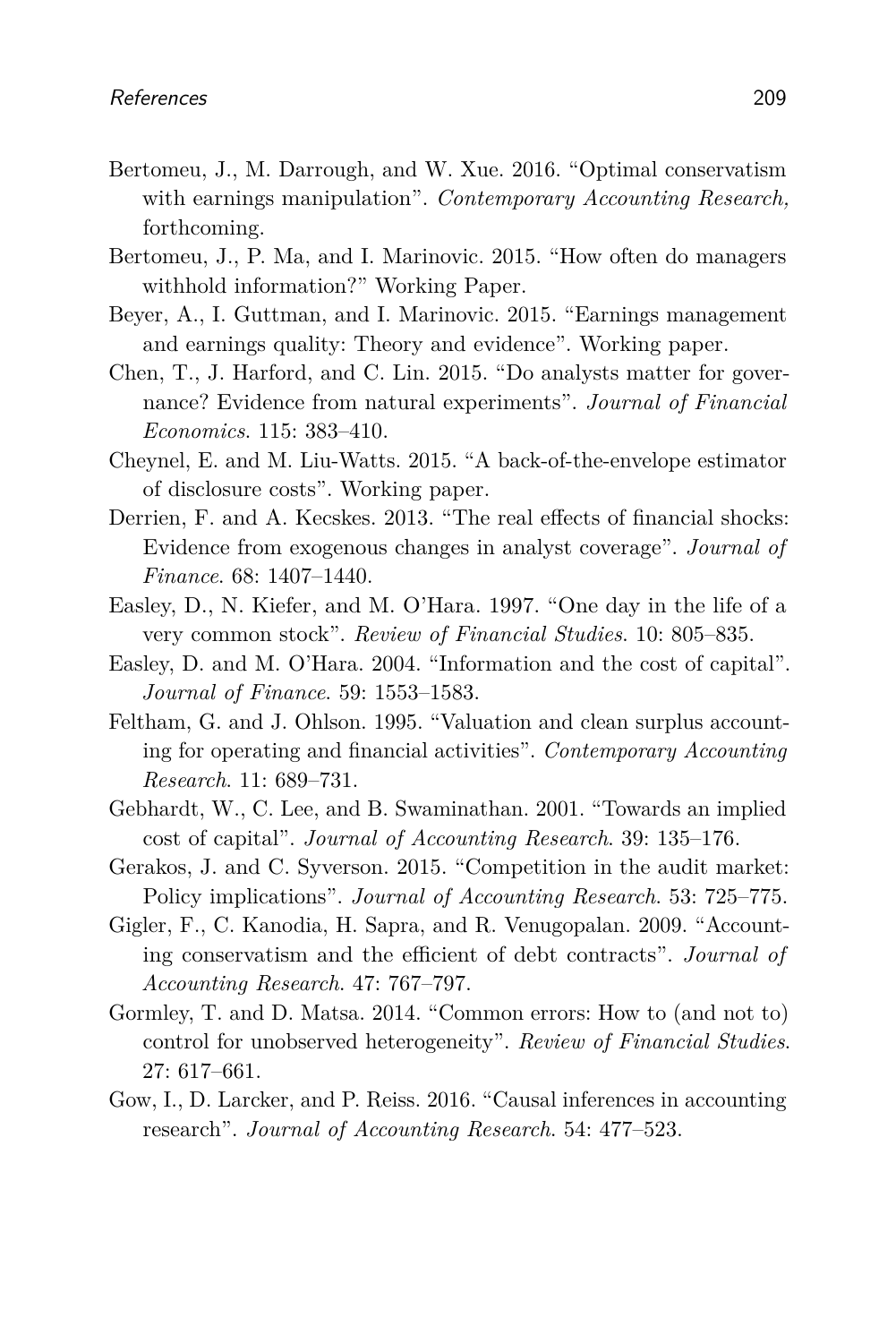- Guay, W., D. Samuels, and D. Taylor. 2016. "Guiding through the fog: Financial statement complexity and voluntary disclosure". *Journal of Accounting and Economics,* forthcoming.
- Heckman, J. 2000. "Causal parameters and policy analysis in economics: A twentieth century retrospective". *Quarterly Journal of Economics*. 115: 45–97.
- Heckman, J. 2005. "The scientific model of causality". *Sociological Methodology*. 35: 1–97.
- Heckman, J. and E. Vytlacil. 2007. "Econometric evaluation of social programs, part I: Causal models, structural models, and econometric policy evaluation". In: *Handbook of Econometrics*. Chap. 70. 4779– 4874.
- Holthausen, R. and R. Watts. 2001. "The relevance of the value relevance literature for financial accounting standard setting". *Journal of Accounting and Economics*. 31: 3–75.
- Iliev, P. 2010. "The effect of SOX section 404: Costs, earnings quality, and stock prices". *Journal of Finance*. 65: 1163–1196.
- Irani, R. and D. Oesch. 2013. "Monitoring and corporate disclosure: Evidence from a natural experiment". *Journal of Financial Economics*. 109: 398–418.
- Kelly, B. and A. Ljungqvist. 2012. "Testing asymmetric-information asset pricing models". *Review of Financial Studies*. 25: 1366–1413.
- LaFond, R. and R. Watts. 2008. "The information role of conservatism". *The Accounting Review*. 83: 447–478.
- Lambert, R., D. Larcker, and R. Verrecchia. 1991. "Portfolio considerations in valuing executive compensation". *Journal of Accounting Research*. 29: 129–149.
- Lambert, R., C. Leuz, and R. Verrecchia. 2007. "Accounting information, disclosure, and the cost of capital". *Journal of Accounting Research*. 45: 385–420.
- Lambert, R., C. Leuz, and R. Verrecchia. 2012. "Information asymmetry, information precision, and the cost of capital". *Review of Finance*. 16: 1–29.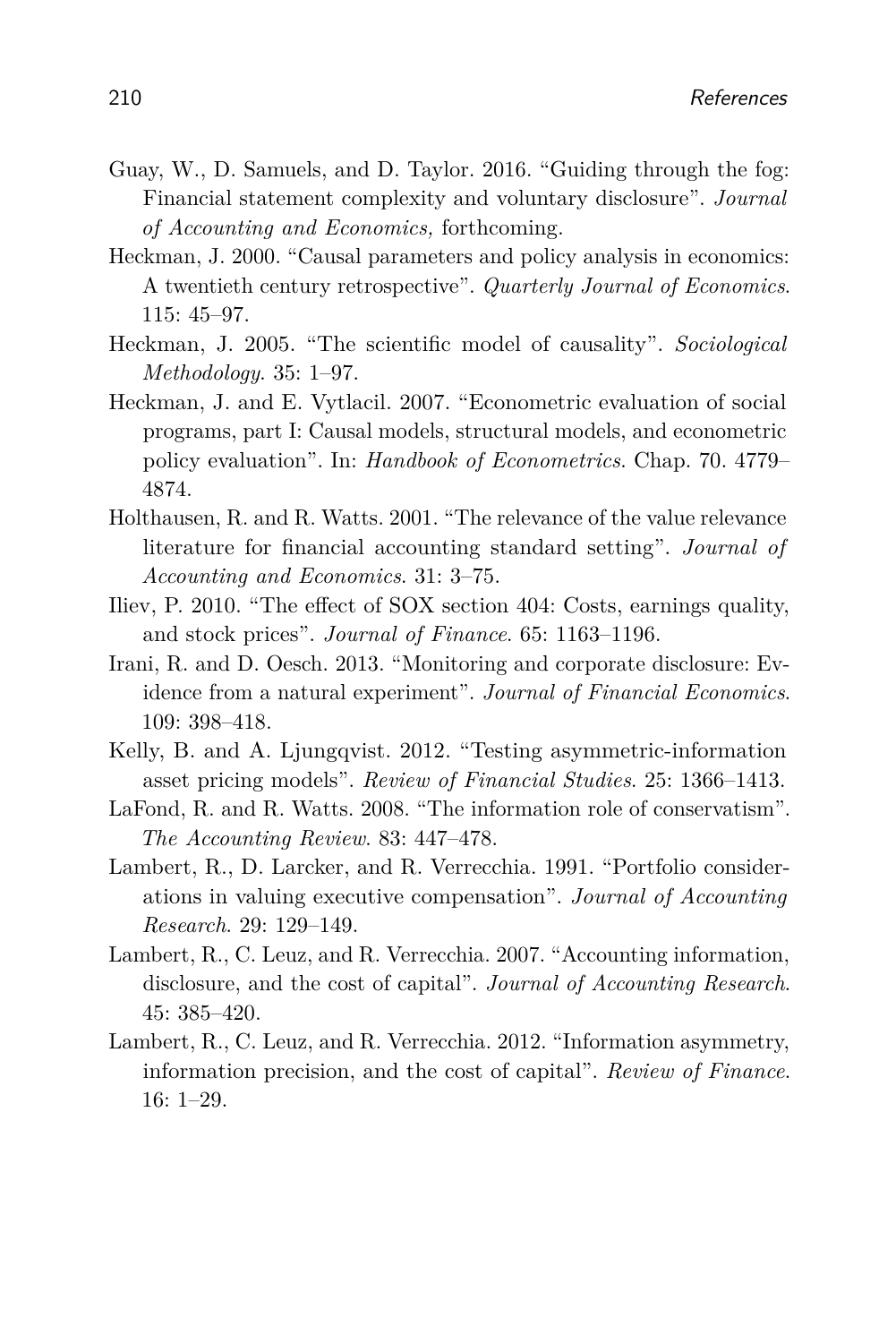- Larcker, D. and T. Rusticus. 2010. "On the use of instrumental variables in accounting research". *Journal of Accounting and Economics*. 49: 186–205.
- Leuz, C. and P. Wysocki. 2016. "The economics of disclosure and financial reporting regulation: Evidence and suggestions for future research". *Journal of Accounting Research*. 54: 525–622.
- Lucas, R. 1976. "Econometric policy analysis: A critique". *Carnegie-Rochester Conference Series on Public Policy*. 1: 19–46.
- McNichols, M. and B. Trueman. 1994. "Public disclosure, private information collection, and short-term trading". *Journal of Accounting and Economics*. 17: 69–94.
- Michels, J. 2016. "Disclosure versus recognition: Inference from subsequent events". *Journal of Accounting Research,* forthcoming.
- Nikolaev, V. 2014. "Identifying accounting quality". Working paper.
- Ohlson, J. 1995. "Earnings, book values, and dividends in equity valuation". *Contemporary Accounting Research*. 11: 661–687.
- Payne, J. and W. Thomas. 2003. "The implications of using stock-split adjusted I/B/E/S data in empirical research". *Accounting Review*. 78: 1049–1067.
- Roberts, M. and T. Whited. 2013. "Endogeneity in empirical corporate finance". *Handbook of Economics and Finance*. 2: 493–572.
- Roll, R. 1977. "A critique of the asset pricing theory". *s tests'. Journal of Financial Economics*. 4: 129–176.
- Romer, P. 2015. "Mathiness in the theory of economic growth". *American Economic Review: Papers and Proceedings*. 105: 89–93.
- Rust, J. 2014. "The limits of inferences with theory: A review of Wolpin (2013)". *Journal of Economic Literature*. 52: 820–850.
- Verrecchia, R. 1983. "Discretionary disclosure". *Journal of Accounting and Economics*. 5: 179–194.
- Wolpin, K. 2013. *The Limits of Inference without Theory*. Cambridge, MA: MIT Press.
- Zakolyukina, A. 2014. "Measuring intentional gaap violations: A structural approach". Working paper.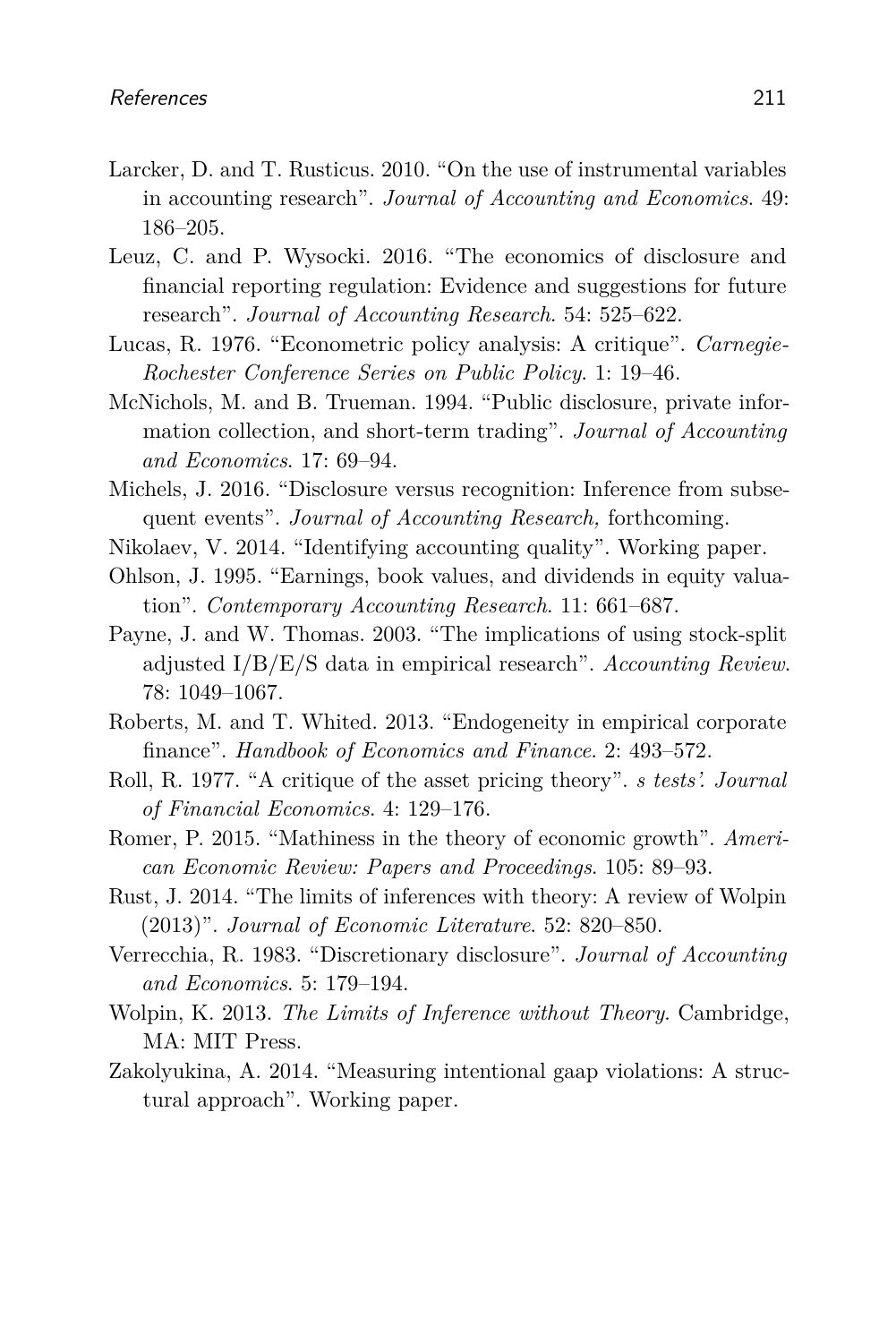# <span id="page-53-0"></span>**Comments and Observations Regarding the Relation Between Theory and Empirical Research in Contemporary Accounting Research**

Qi Chen and Katherine Schipper

*Duke University: The Fuqua School of Business, USA; qc2@duke.edu, schipper@duke.edu*

#### ABSTRACT

We offer some thoughts on the relation between theoretical and empirical accounting research in the context of causal inference, in response to two questions posed by Professor Ivan Marinovic, organizer of the 2014 Stanford University Graduate School of Business Causality conference. The two questions are: should causal inference be the objective of accounting research; and what is, and what should be, the relation between theory and empirical research in accounting? With regard to the latter, we point to two sources of difficulty: (1) confusion and disagreement about interpretation, advantages and disadvantages of various empirical identification strategies; and (2) a lack of progress on the part of empirical researchers in testing the implications of existing accounting theories and thereby providing discipline to those theories. We argue that published empirical accounting research relies too much on insufficiently precise verbal models or generic models that provide few or no new accounting-specific insights and tends to ignore recent advances made by theoretical researchers. As a result analytical models in accounting research are not sufficiently challenged by empirical research and analytical

Qi Chen and Katherine Schipper (2016), "Comments and Observations Regarding the Relation Between Theory and Empirical Research in Contemporary Accounting Research", Foundations and Trends<sup>®</sup> in Accounting: Vol. 10, No. 2-4, pp 314–360. DOI: 10.1561/1400000046.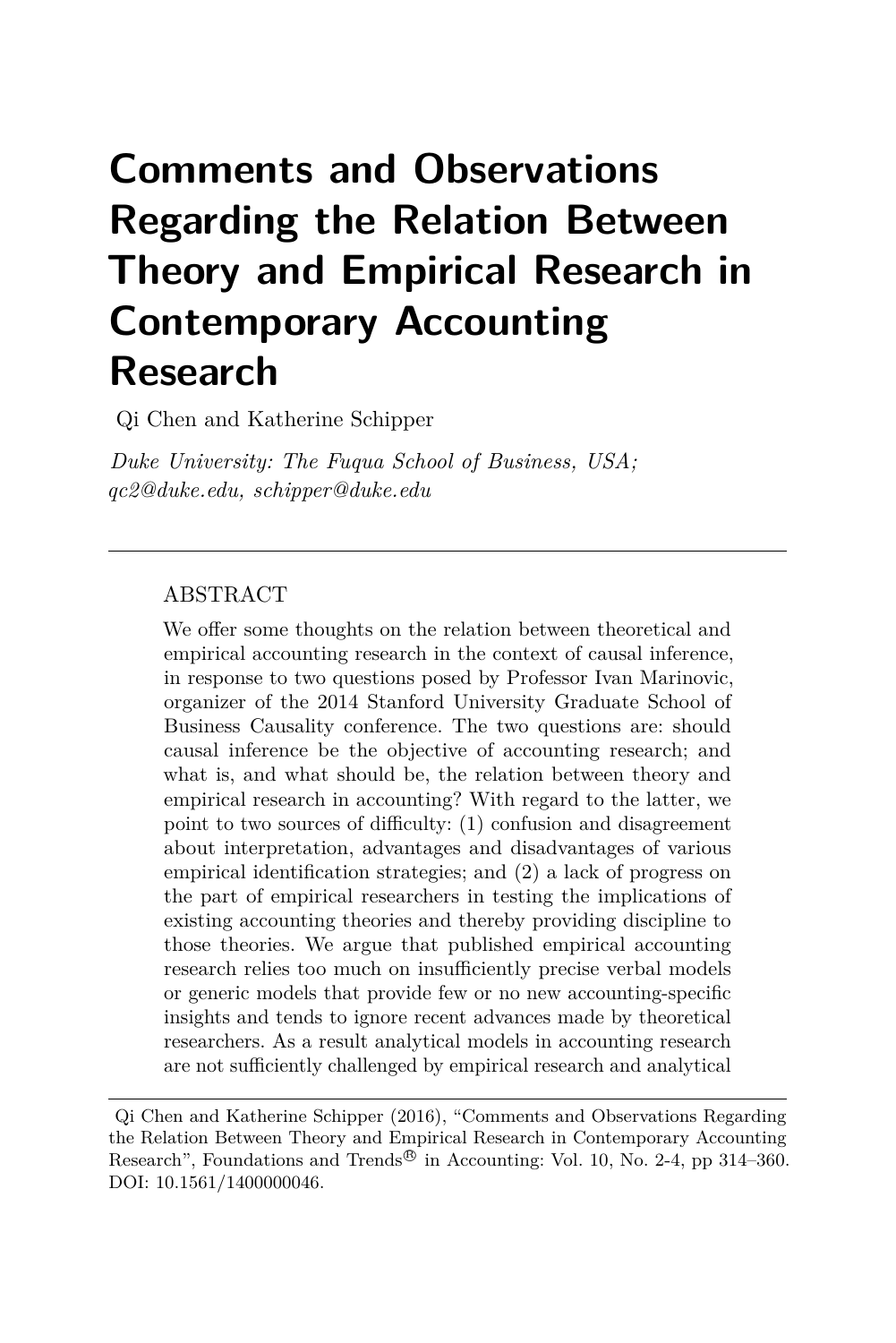researchers have made slow progress in establishing a meaningful distinction between accounting information and other types of information provided by firms and their managers. Our concern is that accounting research is in danger of losing the healthy disciplining balance between theory and empirical research that is essential to any scientific field. Without this balance, the profession becomes a discipline of beliefs, rather than a discipline of scientific discovery.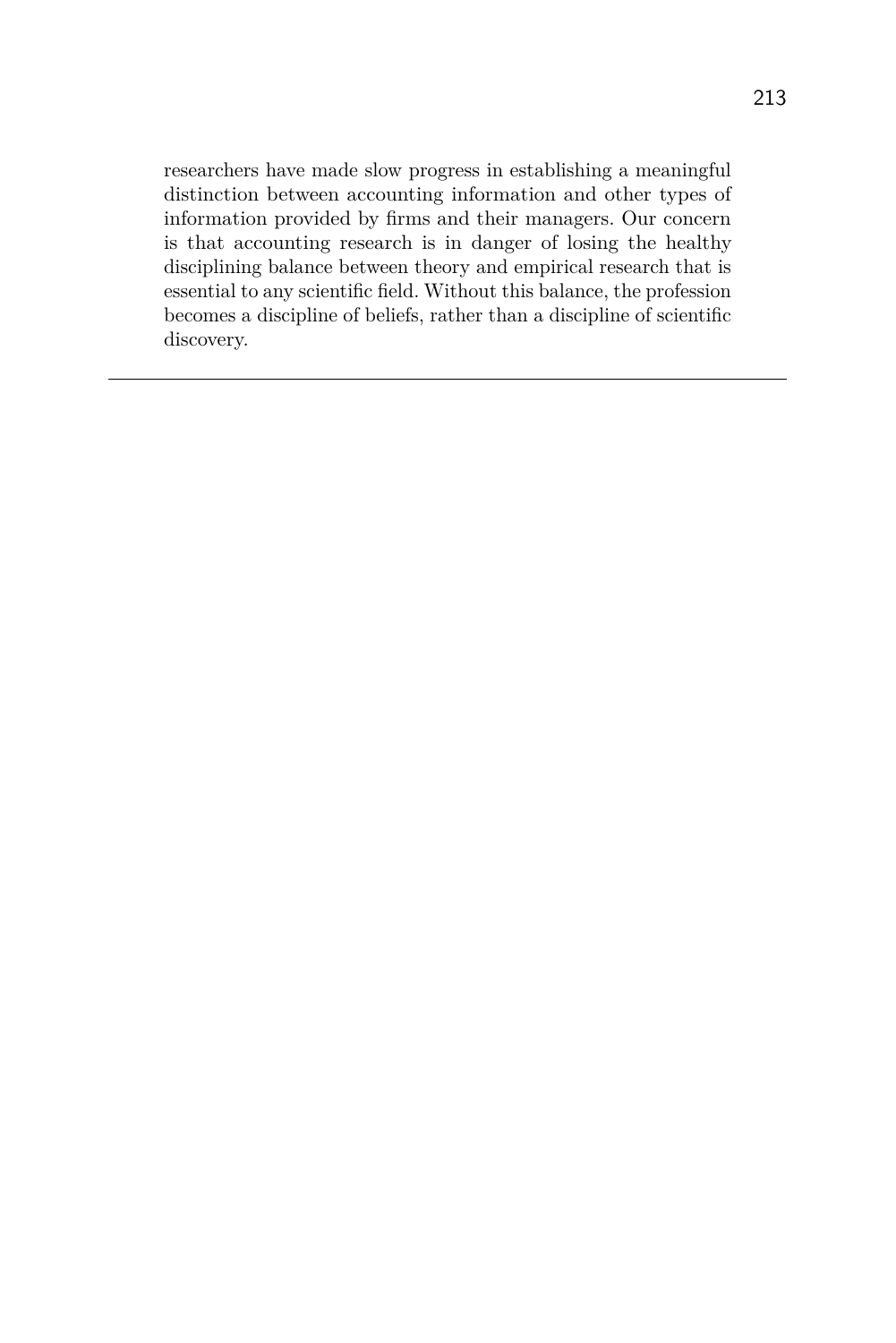### **Introduction**

We present our views on two questions posed by Professor Ivan Marinovic, organizer of the 2014 Causality Conference at Stanford University's Graduate School of Business. The first question pertains to the role of causality in accounting research, specifically whether casual inference should be the objective of accounting research. The second question pertains to the relation between theory and empirical research in accounting, including whether theory should discipline, and has properly disciplined, empirical research; whether the gap between theory and empirical research is undesirably large; and whether the development of theory in accounting has been affected by empirical accounting evidence. We illustrate our views by reference to research that considers the relation between disclosures and the costs of capital, accounting measurement, and the necessity for and consequences of financial reporting standards<sup>1</sup>

 $^{\rm 1}$  Although some discussion at the Stanford Causality conference focused on process issues, including specifically the role of theory in (1) the context of the publication process in accounting research, for example the roles of referees and editors, and in (2) the context of PhD education, this discussion abstracts from those issues. Also, although we illustrate some of our views by reference to specific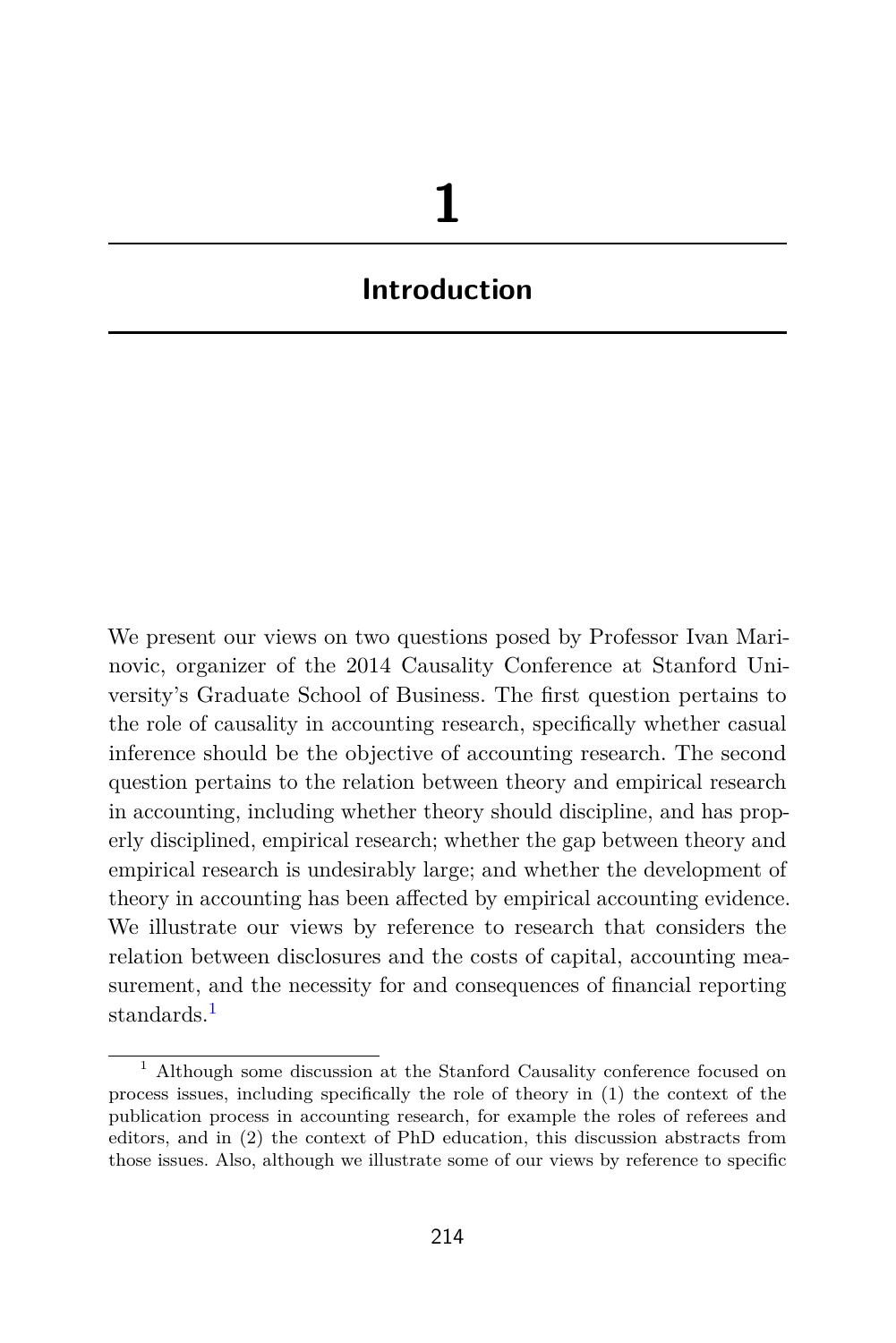With regard to the first question, we do not view the role of causality to be different in accounting research than in other business-related disciplines such as finance or economics; what differs is the context in which researchers analyze causality. We take the position that accounting research seeks to understand the causes, uses and consequences of accounting information; some research focuses specifically on firm-specific accounting choices (accounting policies, judgments and estimates) and financial reporting standard setting decisions, with the goal of producing insights to enhance the role of accounting in improving the efficiency of resource allocation in the economy. Achieving these objectives requires both an understanding of the theoretical links among behaviors, accounting information and outcomes, and empirical evidence on the existence and magnitudes of the links. That said, and as explained later in this discussion, we believe there is a substantial role for descriptive evidence, referring to the provision of facts or evidence presented as facts, in accounting research, as long as the provision of descriptive evidence is motivated by a desire to test and challenge theories.

With regard to the second question, we argue that while few accounting academics would disagree (at least publicly) that theories are important first steps to establish causal links, accounting researchers do not agree on what constitutes a rigorous theory, or at least a usable one, and to what extent existing theories can be used to guide empirical accounting research. Accounting empiricists criticize accounting theorists for making implausible and empirically meaningless assumptions about institutional features unique to accounting information, or ignoring them altogether, and for wholesale inattention to making their analyses as transparent as possible to those who would like to test them. Accounting theorists, in turn, criticize empiricists for excessive reliance on imprecise *ad hoc* verbal models and for overly-narrow viewpoints on what are the important institutional features of accounting information.

We believe these disagreements reflect a gap between empirical and analytical research in accounting, and one that is increasing, in that empirical accounting research displays a tendency to have little direct

examples of accounting research, this discussion is not intended to provide a survey or review of any area of accounting research.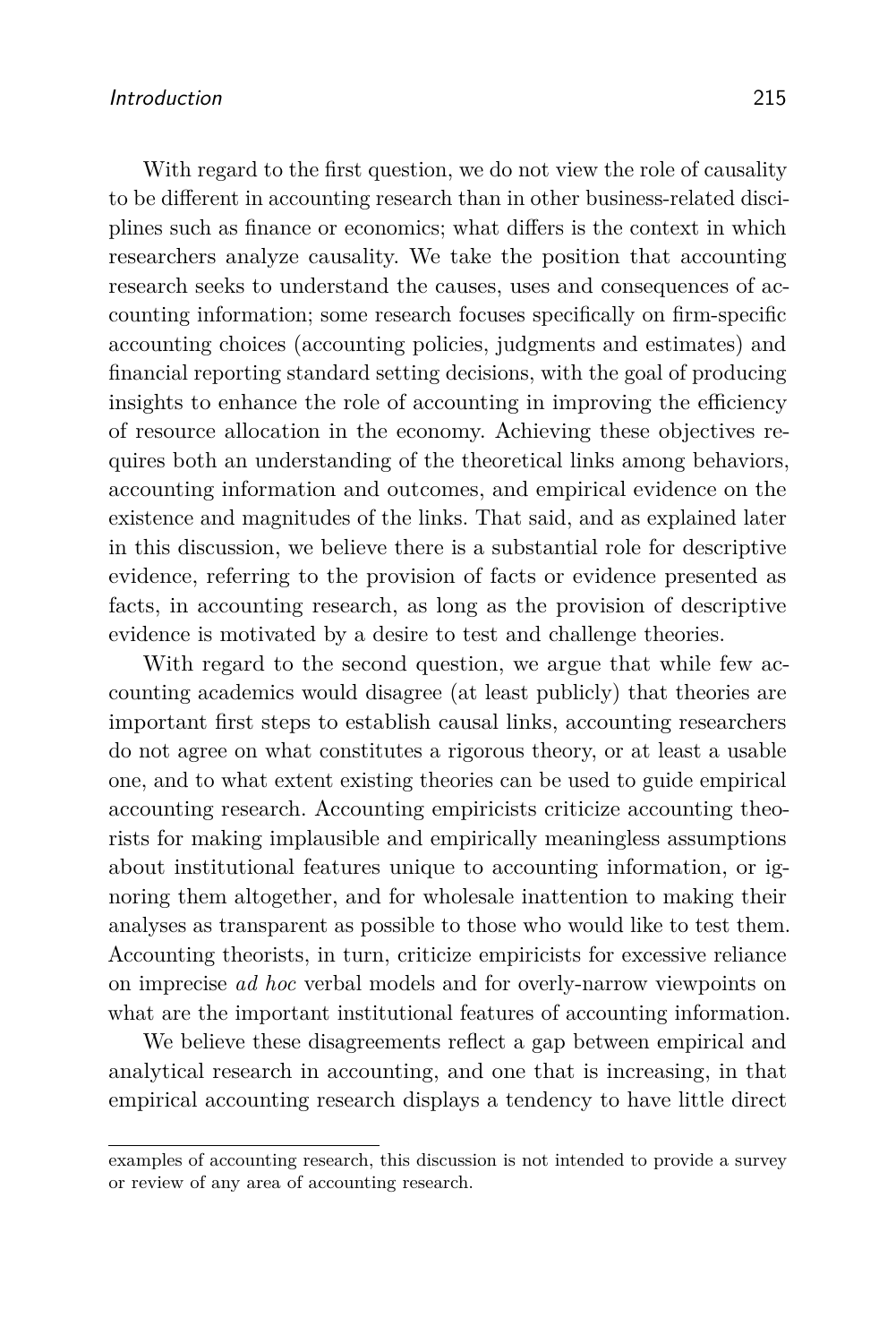connection to rigorous economic theory. In turn, accounting theorists are not sufficiently challenged by empirical facts. Without a concerted effort by the profession to bridge the gap, accounting research is in danger of losing the healthy disciplining balance between theory and empirical research that is essential to any scientific field. Without this balance, the profession becomes a discipline of beliefs, rather than a discipline of scientific discovery.

With regard to both questions posed by Professor Marinovic, we note that some disagreements about causality and causal inference in accounting research appear to focus on which empirical identification strategy is superior, for example, structural estimation or natural experiment, with some confusion about what exactly is considered a structural estimation.<sup>2</sup> Again, such disagreements are not unique to accounting; similar debate has taken place in economics and other disciplines (see, e.g., Heckman, 2000, Heckman and Vytlacil, 2007). Our view in this discussion is that at least some of the disagreement among accounting researchers is misplaced. Different definitions of structural estimations exist, and whatever the definition, both structural estimation and natural experiments each have their pros and cons, and neither approach can claim absolute superiority over a reduced form regression. The first implication of this view is that the type of research question addressed should dictate the choice of research design and method, which in turn affects what kinds of inferences the research can support. The second implication is that an assessment of whether a specific research paper makes a substantial incremental contribution should depend on whether the paper presents significant new insights or significant new methodologies or significant new evidence, arrived at as rigorously as possible given the constraints imposed by data existence and access, and should be largely decoupled from the specific methods applied. Debates over empirical identification strategies divert attention from the very real

 $2$  We do not seek to contribute to debates and discussions about what qualifies as a structural model. Our discussion takes the viewpoint expressed in Hood and Koopmans (1953). For purposes of this discussion, a structural model shows a decision maker's behavior under constraints and subject to economic forces, and is distinct from an empirical summary of that behavior.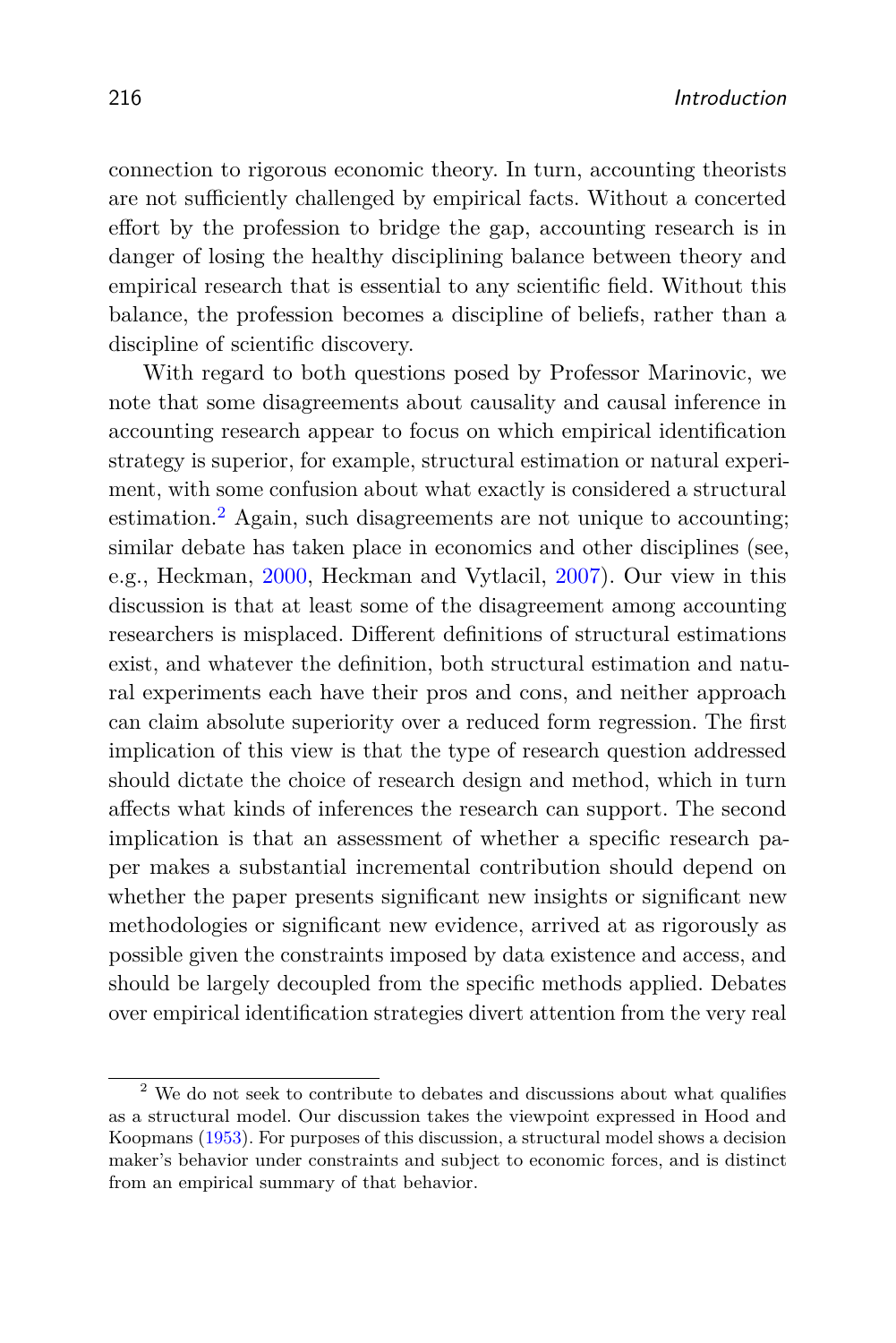problems that arise from a lack of rigorous theories that help establish causal links in the first place.

As previously noted, we use ideas from three streams of accounting research to illustrate our views: (1) the relation between voluntary and/or mandatory disclosure and costs of capital; (2) the possible effects of differences in accounting measurement; and (3) the necessity and consequences of financial reporting standards. We chose these research areas for two reasons. First, the research addresses issues that are important for the accounting profession. Second, the research streams differ in the extent to which theories are well developed and empirical work has been tied to those theories. For example, theorists have made substantial progress in establishing causal links between disclosure (construed broadly as information provision) and costs of capital, and empirical work has by and large been organized around those theories. In contrast, and despite their significance for accountancy as a discipline and as a profession, the second and third research streams remain at a preliminary stage theoretically and empirical work tends not to be organized around the existing theories.

Although we consider the three areas separately for expositional ease, we view them as related. For example, financial reporting standards specify required or permitted accounting measurement attributes for assets and liabilities, and that specification presumably has consequences for the nature of information provided. As another example, evidence on the consequences of disclosure (voluntary or mandatory), including for example its effect on costs of capital, should in turn inform standard setters.

The rest of this discussion proceeds as follows. Section 2 provides background to the discussions of accounting research which follow. Section 3 provides information about the number of theory papers published in accounting and citation-based evidence on the extent to which accounting theory papers appear to be influential in subsequent research. Section 4 presents our views on the relation between theory and empirical work in three areas of accounting research. Section 5 concludes.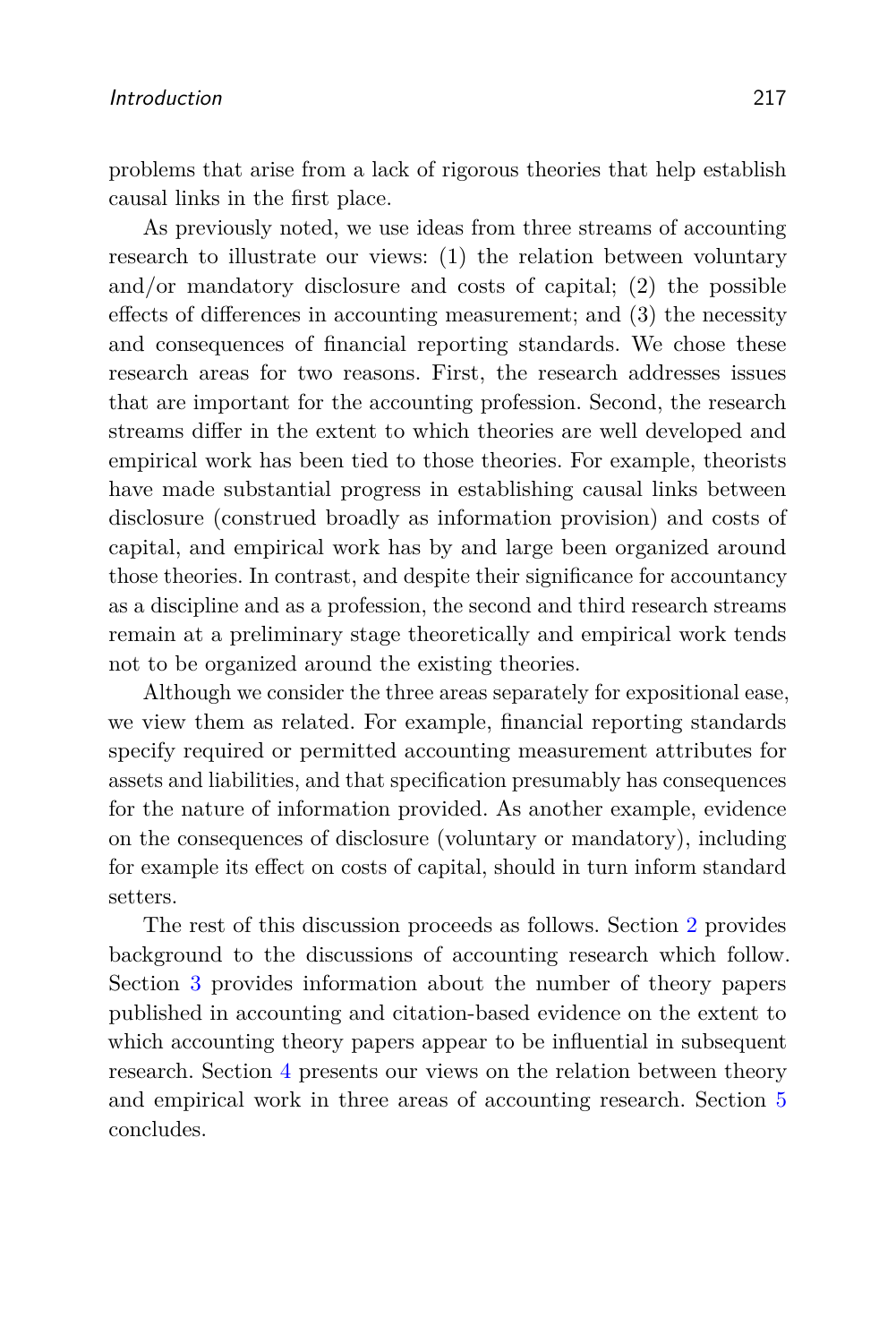## **References**

- Angrist, J. D. and V. Lavy. 1999. "Using Maimonides' rule to estimate the effect of class size on scholastic achievement". *Quarterly Journal of Economics*. 114: 533–575.
- Angrist, J. D. and J.-S. Pischke. 2008. *Mostly Harmless Econometrics: An Empiricist's Companion*. Princeton University Press.
- Ashenfelter, O. 1978. "Estimating the effect of training programs on earnings". *Review of Economics and Statistics*. 60: 47–57.
- Ashenfelter, O. and D. Card. 1985. "Using the longitudinal structure of earnings to estimate the effect of training programs". *Review of Economics and Statistics*. 67: 648–660.
- Bennedsen, M., K. M. Nielsen, F. Perez-Gonzalez, and D. Wolfenzon. 2007. "Inside the family firm: The role of families in succession decisions and performance". *Quarterly Journal of Economics*. 122: 647–691.
- Card, D. and A. B. Krueger. 1994. "Minimum wages and employment: A case study of the fast food industry in New Jersey and Pennsylvania". *American Economic Review*. 84: 772–793.
- Chetty, R., J. N. Friedman, N. Hilger, E. Saez, D. W. Schanzenbach, and D. Yagan. 2011. "How does your kindergarten classroom affect your earnings? Evidence from Project STAR". *Quarterly Journal of Economics*. 126: 1593–1660.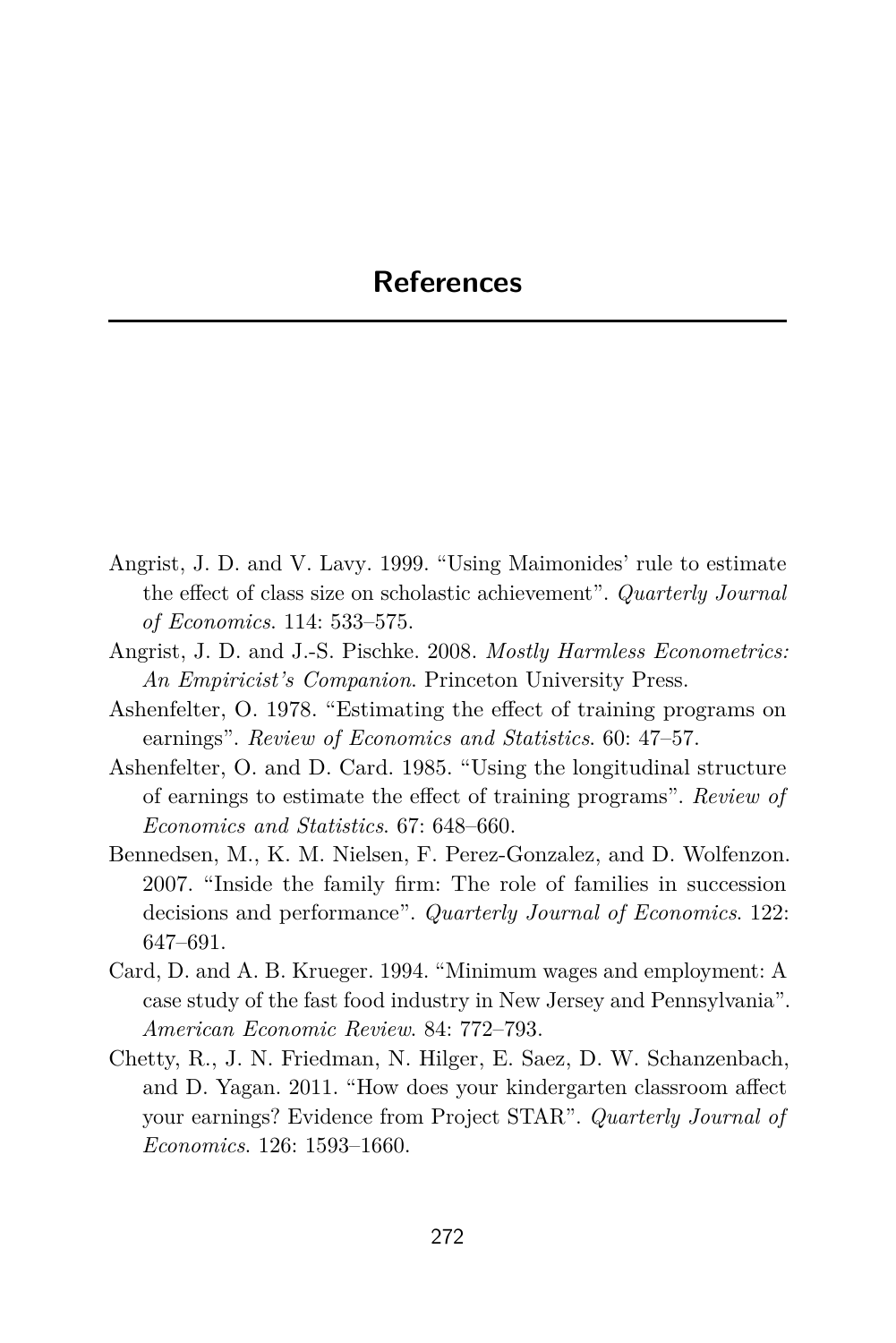- Davis, M. A., J. D. M. Fisher, and T. M. Whited. 2014. "Macroeconomic implications of agglomeration". *Econometrica*. 82: 731–764.
- Dube, A., T. W. Lester, and M. Reich. 2010. "Minimum wage effects across state borders: Estimates using contiguous counties". *Review of Economics and Statistics*. 92: 945–964.
- Heckman, J. J., H. Ichimura, and P. E. Todd. 1997. "Matching as an econometric evaluation estimator: Evidence from evaluating a job training programme". *Review of Economic Studies*. 64: 605–654.
- Heckman, J. and R. Pinto. 2015. "Causal analysis after Haavelmo". *Econometric Theory*. 31: 115–151.
- Koopmans, T. C. 1949. "Identification problems in economic model construction". *Econometrica*. 17: 125–144.
- Krueger, A. B. 1999. "Experimental estimates of education production functions". *Quarterly Journal of Economics*. 114: 497–532.
- Krueger, A. B. and D. M. Whitmore. 2001. "The effect of attending a small class in the early grades on college-test taking and middle school test results: Evidence from Project STAR". *Economic Journal*. 111: 1–28.
- Neumark, D. and W. Wascher. 1992. "Employment effects of minimum and subminimum wages: Panel data on state minimum wage laws". *Industrial and Labor Relations Review*. 46: 55–81.
- Sorkin, I. 2015. "Are there long-run effects of the minimum wage?" *Review of Economic Dynamics*. 18: 306–333.
- Staiger, D. and J. H. Stock. 1997. "Instrumental variables regression with weak instruments". *Econometrica*. 65: 557–586.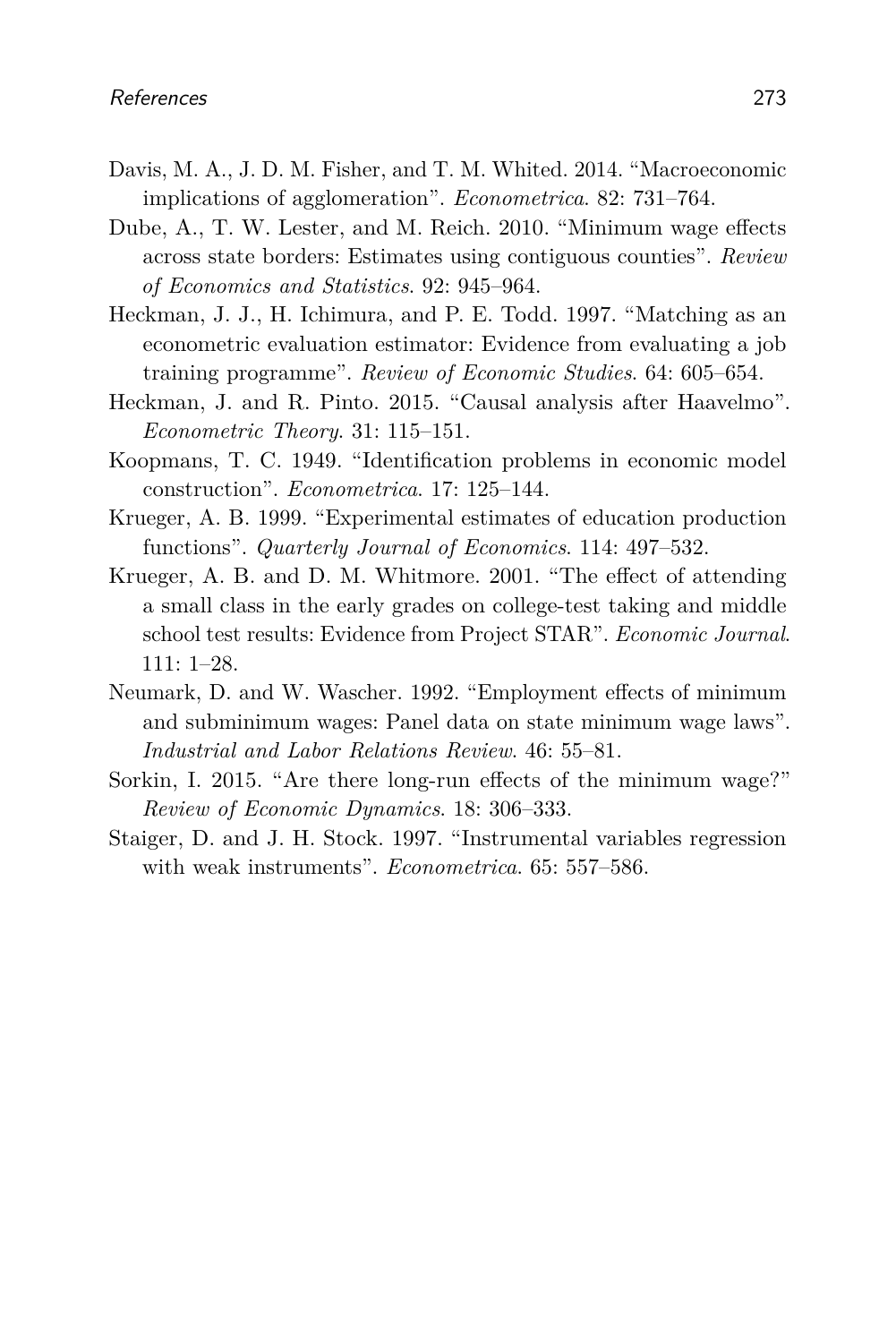# <span id="page-61-0"></span>**Plausibility: A Fair & Balanced View of 30 Years of Progress in Ecologics**

Ivo Welch

*Anderson School of Management, University of California, Los Angeles, USA; ivo.welch@anderson.ucla.edu*

#### ABSTRACT

Theoretical model identifiability and universality are opposites. Only the strongest and most basic forces and models are universal enough to permit reasonable extrapolation above and beyond their specific historical contexts. Unfortunately, papers that admit to these limits are rarely considered interesting. Instead, researchers search for and find ever-more unlikely explanations and ever-more unlikely evidence in a competitive quest to be surprising, clever and published. The review processes have also incentiviced lack of care, private and social failure to correct errors, and even outright misconduct. The discipline is veering towards a theater of the absurd. To help correct the problem, I suggest dedicating a third of every journal to independent replications and critique of prior papers.

Ivo Welch (2016), "Plausibility: A Fair & Balanced View of 30 Years of Progress in Ecologics", Foundations and Trends<sup>®</sup> in Accounting: Vol. 10, No. 2-4, pp 376–412. DOI: 10.1561/1400000050.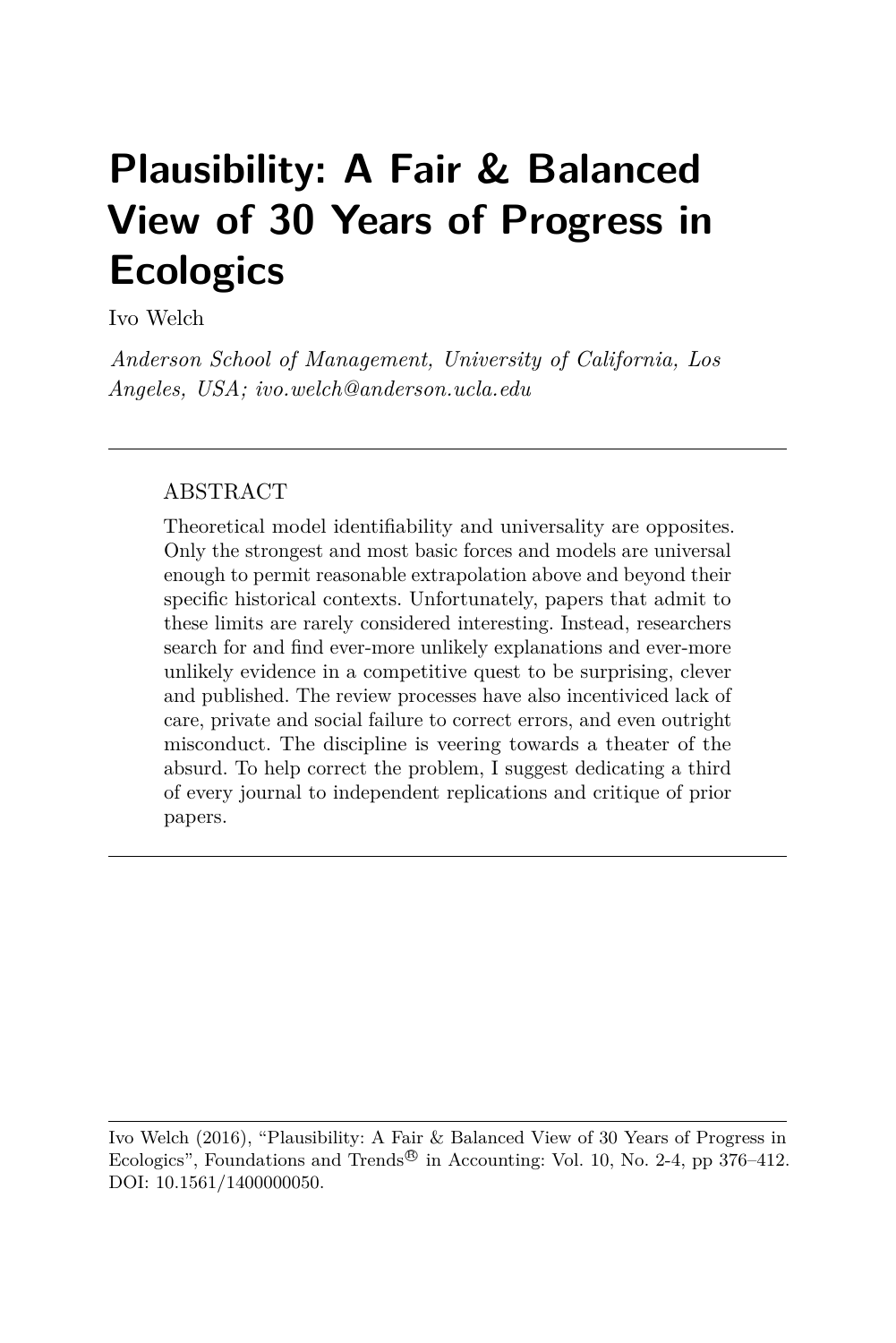## **Introduction**

My paper belabors the obvious: First, plausible extrapolatable forces and models are limited to only the strongest of effects. Models either make sharp predictions that facilitate good empirical identification and tests, or they are suitable for extrapolation to other contexts, but not both. Second, published research claims are now so routinely violating reasonable plausibility limits that violations have become the routine. Third, ecologics provides superior competitive incentives to find implausible surprising results, small incentives to find plausible unsurprising results, and negative incentives to replicate, falsify, or verify existing results without prejudice.

To put the scientific state of affairs in economics, finance, and accounting into context, and to explain what is wrong with it in a simple metaphor, my paper begins with an extension of a fable about the field of ecologics invented by Leamer (1983). Leamer's metaphor lends itself naturally to a skeptical discussion of prominent research over the last 30 years. This history helps to frame simple axioms about plausible research. My paper ends with observations about the process that led us to this point and that will lead us beyond where we are today. As such, it contains warnings about the future of the profession and suggestions for radical change.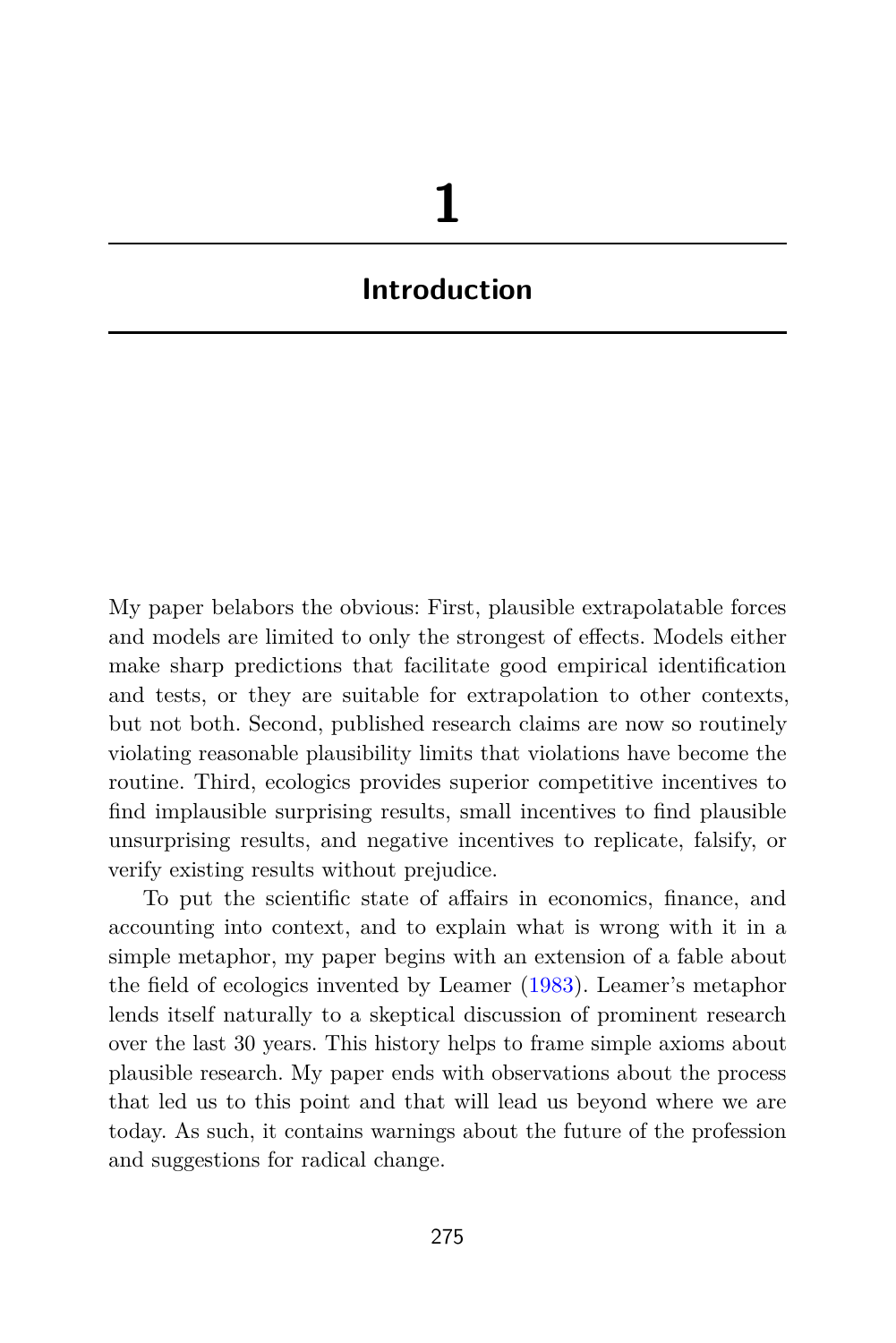## **References**

- Bennett, C. M., A. A. Baird, M. B. Miller, and G. L. Wolford. 2010. "Neural correlates of interspecies perspective taking in the postmortem Atlantic salmon: An argument for proper multiple comparisons correction". *Journal of Serendipitous and Unexpected Results*. 1: 1–5.
- Henrich, J., S. J. Heine, and A. Norenzayan. 2010. "The weirdest people in the world?" *Behavioral and Brain Sciences*. 33(2-3): 61–83.
- Ingersoll, Jr., J. E. 2016. "Cumulative prospect theory, aggregation, and pricing". *Critical Finance Review*. 5:2: forthcoming.
- Leamer, E. E. 1983. "Let's take the con out of econometrics". *The American Economic Review*. 73(1): 31–43.
- Lucas, R. 1976. "Econometric policy evaluation: A critique". In: *The Phillips Curve and Labor Markets*. Ed. by K. Brunner and A. Meltzer.
- McAfee, R. P. 1983. "American economic growth and the voyage of Columbus". *The American Economic Review*. 73(4): 735–740.
- McCloskey, D. N. 1986. *The Rhetoric of Economics*. University of Wisconsin Press. ISBN: 0-299-15814-4.
- Pfleiderer, P. 2014. "Chameleons: the misuse of theoretical models in finance and economics". Technical report. Stanford University.